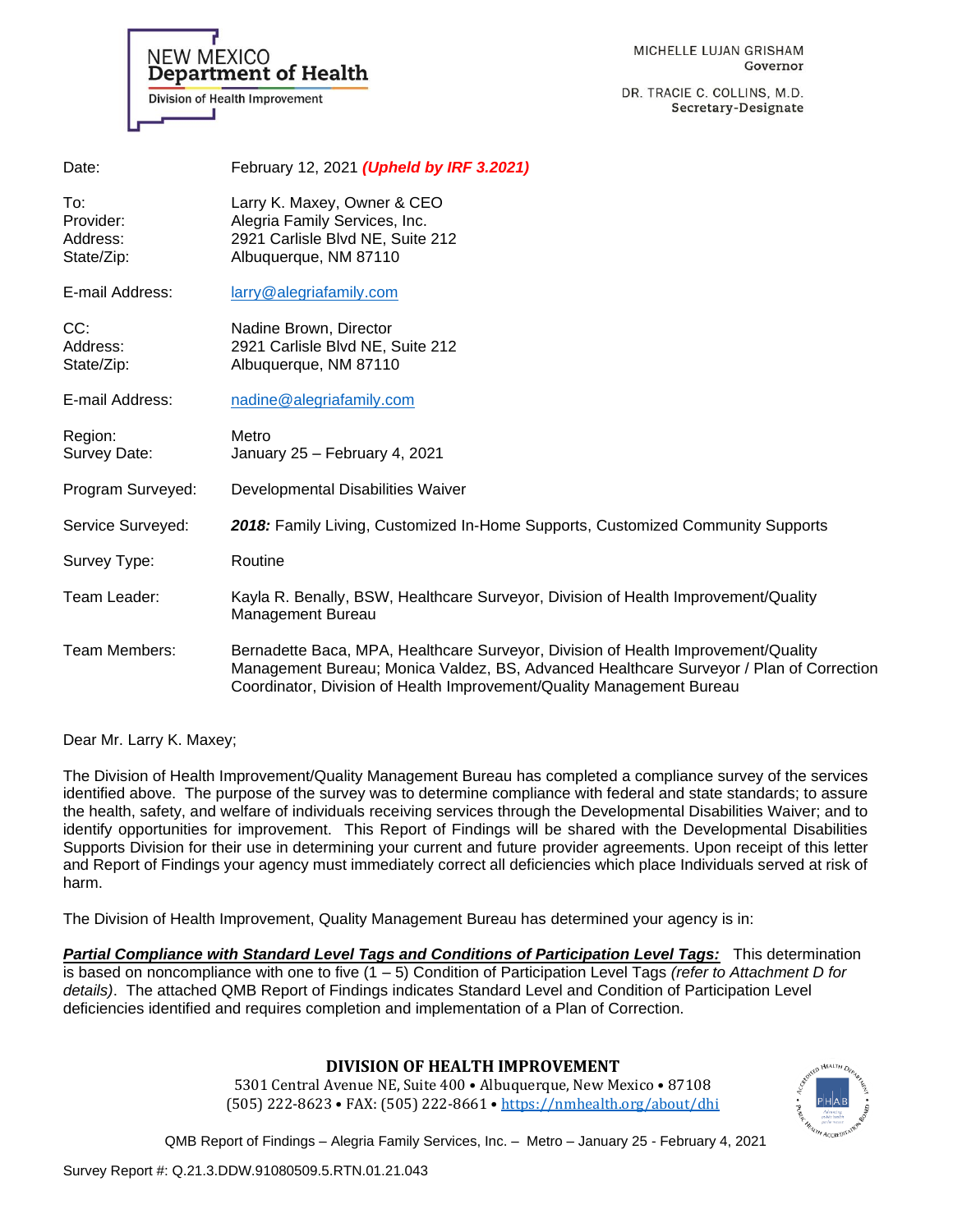The following tags are identified as Condition of Participation Level:

- Tag # 1A22 Agency Personnel Competency
- Tag # 1A08.2 Administrative Case File: Individual Service Plan / ISP Components
- Tag # 1A09 Medication Delivery Routine Medication Administration
- Tag # 1A09.1 Medication Delivery PRN Medication Administration
- Tag # 1A15.2 Administrative Case File: Healthcare Documentation (Therap and Required Plans)

The following tags are identified as Standard Level:

- Tag # 1A37 Individual Specific Training
- Tag # LS25 Residential Health & Safety (Supported Living & Family Living)
- Tag #LS27 Family Living Reimbursement

## **Plan of Correction:**

The attached Report of Findings identifies the deficiencies found during your agency's on-site compliance review. You are required to complete and implement a Plan of Correction. Your agency has a total of 45 business days (10 business days to submit your POC for approval and 35 days to implement your *approved* Plan of Correction) from the receipt of this letter.

You were provided information during the exit meeting portion of your on-site survey. Please refer to this information (Attachment A) for specific instruction on completing your Plan of Correction. At a minimum your Plan of Correction should address the following for each Tag cited:

# **Corrective Action for Current Citation**:

• How is the deficiency going to be corrected? (i.e. obtained documents, retrain staff, individuals and/or staff no longer in service, void/adjusts completed, etc.) This can be specific to each deficiency cited or if possible an overall correction, i.e. all documents will be requested and filed as appropriate.

## **On-going Quality Assurance/Quality Improvement Processes:**

- What is going to be done on an ongoing basis? (i.e. file reviews, etc.)
- How many individuals is this going to effect? (i.e. percentage of individuals reviewed, number of files reviewed, etc.)
- How often will this be completed? (i.e. weekly, monthly, quarterly, etc.)
- Who is responsible? (responsible position within your agency)
- What steps will be taken if issues are found? (i.e. retraining, requesting documents, filing RORA, etc.)
- How is this integrated in your agency's QIS, QI Committee reviews and annual report?

## **Submission of your Plan of Correction:**

Please submit your agency's Plan of Correction in the available space on the two right-hand columns of the Report of Findings. *(See attachment "A" for additional guidance in completing the Plan of Correction)*.

Within 10 business days of receipt of this letter your agency Plan of Correction must be submitted to the parties below:

- **1. Quality Management Bureau, Attention: Monica Valdez, Plan of Correction Coordinator in any of the following ways:**
	- a. Electronically at [MonicaE.Valdez@state.nm.us](mailto:MonicaE.Valdez@state.nm.us) *(preferred method)*
	- b. Fax to 505-222-8661, or
	- c. Mail to POC Coordinator, 5301 Central Ave NE Suite 400, Albuquerque, New Mexico 87108

## **2. Developmental Disabilities Supports Division Regional Office for region of service surveyed**

Upon notification from QMB that your *Plan of Correction has been approved*, you must implement all remedies and corrective actions to come into compliance. If your Plan of Correction is denied, you must resubmit a revised plan as soon as possible for approval, as your POC approval and all remedies must be completed within 45 business days of the receipt of this letter.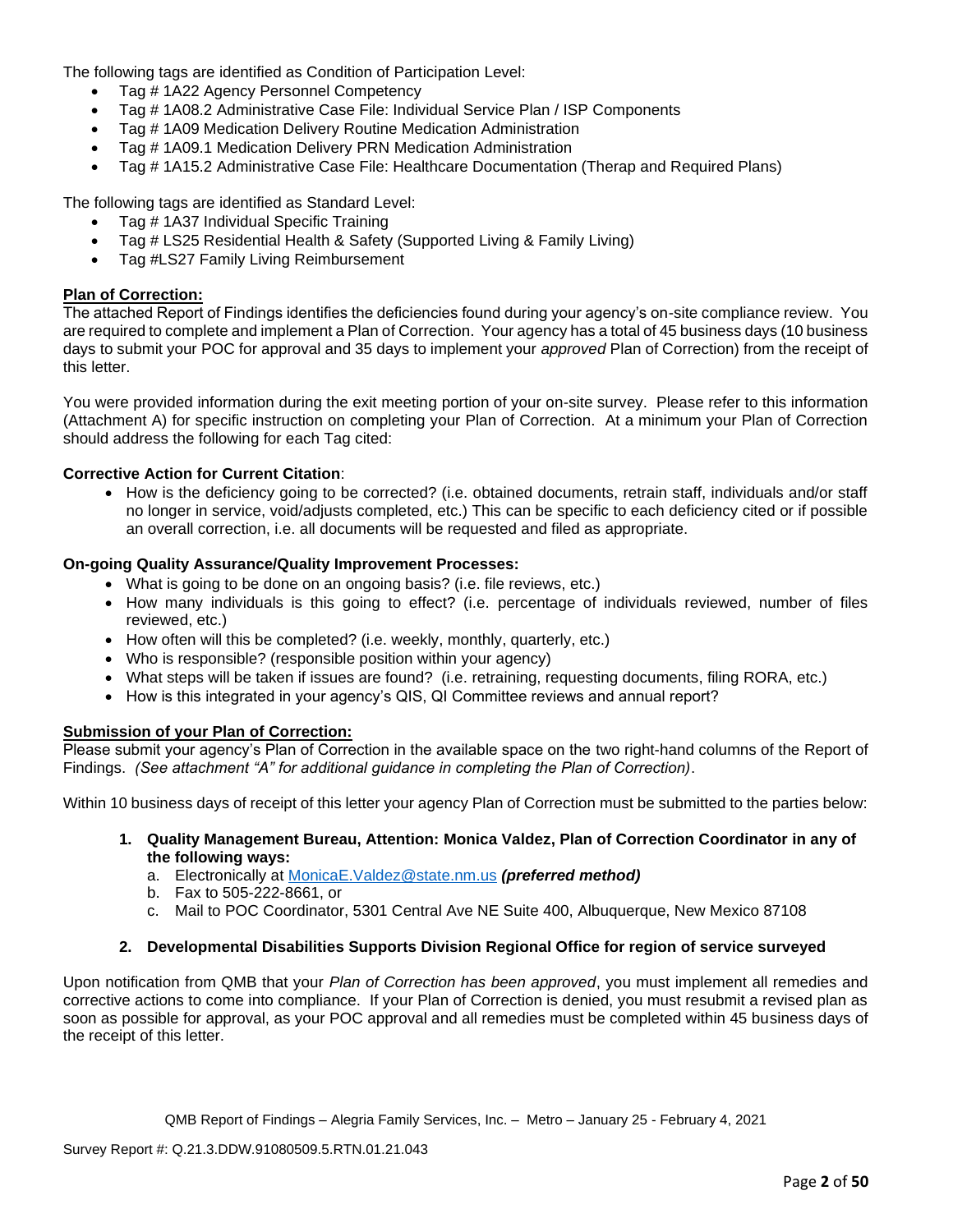Failure to submit your POC within the allotted 10 business days or complete and implement your Plan of Correction within the total 45 business days allowed may result in the imposition of a \$200 per day Civil Monetary Penalty until it is received, completed and/or implemented.

## **Billing Deficiencies:**

If you have deficiencies noted in this report of findings under the *Service Domain: Medicaid Billing/Reimbursement*, you must complete a "Void/Adjust" claim or remit the identified overpayment via a check within 30 calendar days of the date of this letter to HSD/OIG/PIU, *though this is not the preferred method of payment*. If you choose to pay via check, please include a copy of this letter with the payment. Make the check payable to the New Mexico Human Services Department and mail to:

> Attention: *Lisa Medina-Lujan* HSD/OIG/Program Integrity Unit 1474 Rodeo Road Santa Fe, New Mexico 87505

If you have questions and would like to speak with someone at HSD/OIG/PIU, please contact:

## *Lisa Medina-Lujan [\(Lisa.medina-lujan@state.nm.us\)](mailto:Lisa.medina-lujan@state.nm.us)*

Please be advised that there is a one-week lag period for applying payments received by check to Void/Adjust claims. During this lag period, your other claim payments may be applied to the amount you owe even though you have sent a refund, reducing your payment amount. For this reason, we recommend that you allow the system to recover the overpayment instead of sending in a check.

# **Request for Informal Reconsideration of Findings (IRF):**

If you disagree with a finding of deficient practice, you have 10 business days upon receipt of this notice to request an IRF. Submit your request for an IRF in writing to:

> ATTN: QMB Bureau Chief Request for Informal Reconsideration of Findings 5301 Central Ave NE Suite #400 Albuquerque, NM 87108 Attention: IRF request/QMB

See Attachment "C" for additional guidance in completing the request for Informal Reconsideration of Findings. The request for an IRF will not delay the implementation of your Plan of Correction which must be completed within 45 total business days (10 business days to submit your POC for approval and 35 days to implement your *approved* Plan of Correction). Providers may not appeal the nature or interpretation of the standard or regulation, the team composition or sampling methodology. If the IRF approves the modification or removal of a finding, you will be advised of any changes.

Please contact the Plan of Correction Coordinator, Monica Valdez at 505-273-1930 or email at: [MonicaE.Valdez@state.nm.us](mailto:MonicaE.Valdez@state.nm.us) if you have questions about the Report of Findings or Plan of Correction. Thank you for your cooperation and for the work you perform.

Sincerely,

Kayla R. Benally, BSW

Kayla R. Benally, BSW Team Lead/Healthcare Surveyor Division of Health Improvement Quality Management Bureau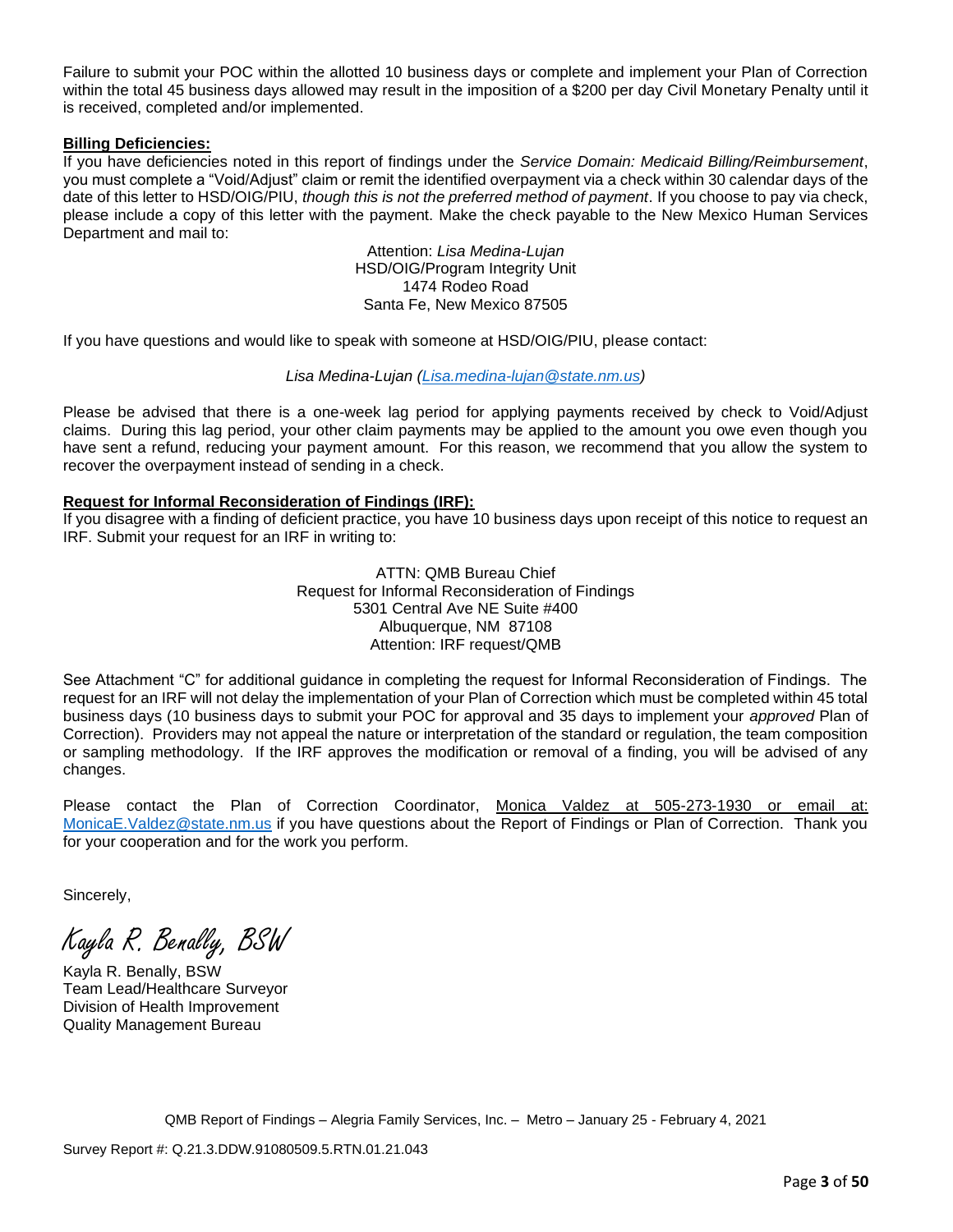# **Survey Process Employed:**  Administrative Review Start Date: January 25, 2021 Contact: **Alegria Family Services Inc.** Nadine Brown, Director **DOH/DHI/QMB** Kayla R. Benally, BSW, Team Lead/Healthcare Surveyor On-site Entrance Conference Date: *Entrance Conference was waived by provider.* Exit Conference Date: February 4, 2021 Present: **Alegria Family Services Inc.**  Larry K. Maxey, Owner & CEO Nadine Brown, Director Susan Ng, Nurse **DOH/DHI/QMB** Kayla R. Benally, BSW, Team Lead/Healthcare Surveyor Bernadette Baca, MPA, Healthcare Surveyor Wolf Krusemark, BFA, Healthcare Surveyor Supervisor **DDSD - Metro Regional Office**  Tony Fragua, Social and Community Service Coordinator Administrative Locations Visited: 0 (*Note: No administrative locations visited due to COVID-19 Public Health Emergency*) Total Sample Size: 5 0 - *Jackson* Class Members 5 - Non-*Jackson* Class Members 3 - Family Living 2 - Customized In-Home Supports 3 - Customized Community Supports Total Homes Observed by Video 3 *(Note: No home visits conducted due to COVID- 19 Public Health Emergency, however, Video Observations were conducted)* ❖ Family Living Observed by Video 3 **Persons Served Records Reviewed 5** Persons Served Interviewed 3 *(Note: Interviews conducted by video / phone due to COVID-19 Public Health Emergency)* Persons Served Not Seen and/or Not Available 2 Direct Support Personnel Records Reviewed 27 Direct Support Personnel Interviewed **6** (Note: Interviews conducted by video / phone due to COVID-*19 Public Health Emergency)* Service Coordinator Records Reviewed 1

QMB Report of Findings – Alegria Family Services, Inc. – Metro – January 25 - February 4, 2021

Survey Report #: Q.21.3.DDW.91080509.5.RTN.01.21.043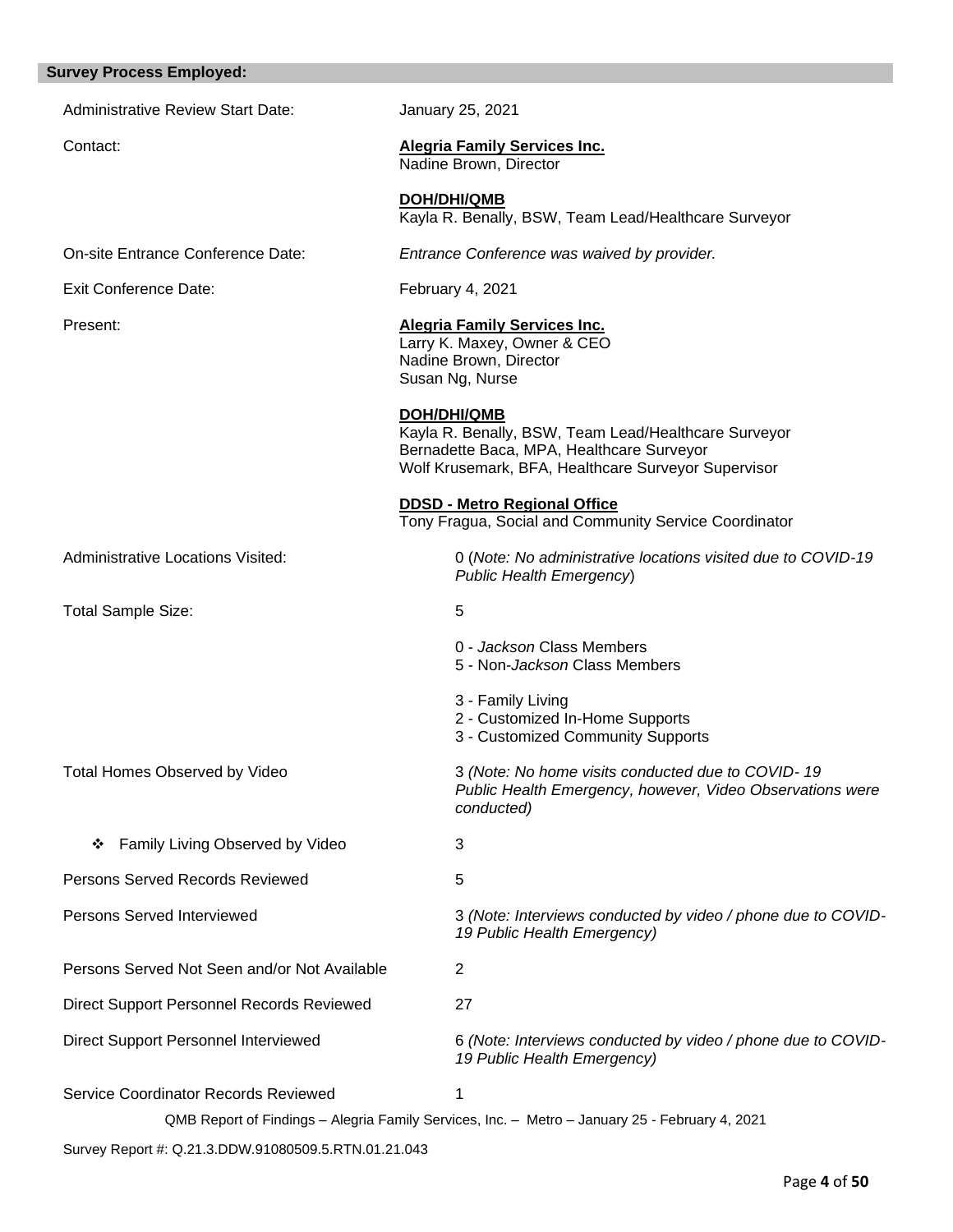Administrative Processes and Records Reviewed:

- Medicaid Billing/Reimbursement Records for all Services Provided
- Accreditation Records
- Oversight of Individual Funds
- Individual Medical and Program Case Files, including, but not limited to:
	- *<sup>o</sup>Individual Service Plans* 
		- Progress on Identified Outcomes
		- <sup>o</sup>Healthcare Plans
		- Medication Administration Records
		- Medical Emergency Response Plans
		- **Therapy Evaluations and Plans**
		- Healthcare Documentation Regarding Appointments and Required Follow-Up Other Required Health Information
- Internal Incident Management Reports and System Process / General Events Reports
- Personnel Files, including nursing and subcontracted staff
- Staff Training Records, Including Competency Interviews with Staff
- Agency Policy and Procedure Manual
- Caregiver Criminal History Screening Records
- Consolidated Online Registry/Employee Abuse Registry
- Human Rights Committee Notes and Meeting Minutes
- Evacuation Drills of Residences and Service Locations
- Quality Assurance / Improvement Plan
- •
- CC: Distribution List: DOH Division of Health Improvement
	- DOH Developmental Disabilities Supports Division
	- DOH Office of Internal Audit
	- HSD Medical Assistance Division
	- NM Attorney General's Office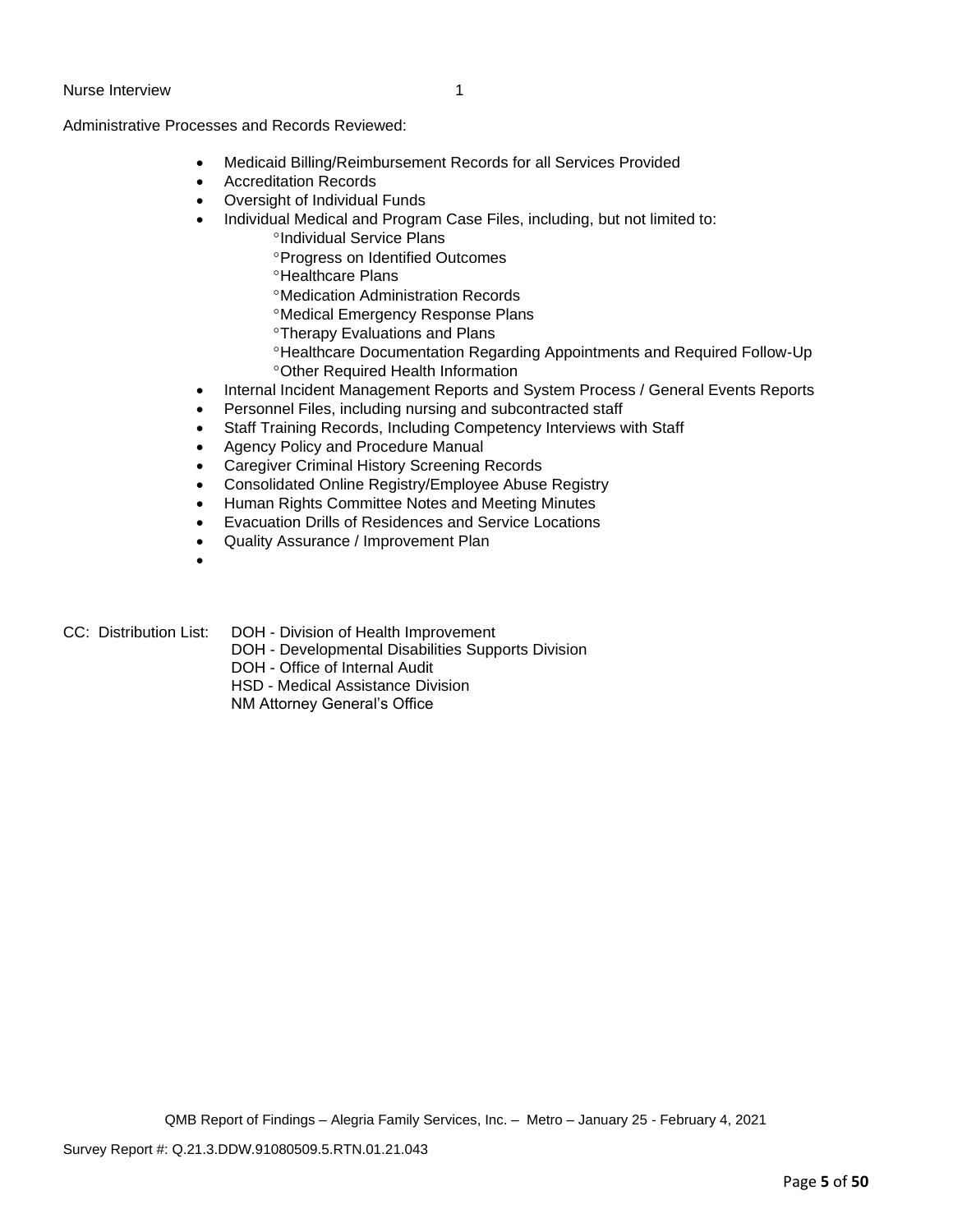# **Attachment A**

# **Provider Instructions for Completing the QMB Plan of Correction (POC) Process**

## *Introduction:*

After a QMB Compliance Survey, your QMB Report of Findings will be sent to you via e-mail.

Each provider must develop and implement a Plan of Correction (POC) that identifies specific quality assurance and quality improvement activities the agency will implement to correct deficiencies and prevent continued deficiencies and non-compliance.

Agencies must submit their Plan of Correction within ten (10) business days from the date you receive the QMB Report of Findings. (Providers who do not submit a POC within 10 business days may be referred to the DDSD Regional Office for purposes of contract management or the Internal Review Committee [IRC] for possible actions or sanctions).

Agencies must fully implement their approved Plan of Correction within 45 business days (10 business days to submit your POC for approval and 35 days to implement your approved Plan of Correction) from the date they receive the QMB Report of Findings. Providers who fail to complete a POC within the 45-business days allowed will be referred to the IRC for possible actions or sanctions.

If you have questions about the Plan of Correction process, call the Plan of Correction Coordinator at 505-273-1930 or email at [MonicaE.Valdez@state.nm.us.](mailto:MonicaE.Valdez@state.nm.us) Requests for technical assistance must be requested through your Regional DDSD Office.

The POC process cannot resolve disputes regarding findings. If you wish to dispute a finding on the official Report of Findings, you must file an Informal Reconsideration of Findings (IRF) request within ten (10) business days of receiving your report. Please note that you must still submit a POC for findings that are in question (see Attachment C).

## *Instructions for Completing Agency POC:*

## *Required Content*

Your Plan of Correction should provide a step-by-step description of the methods to correct each deficient practice cited to prevent recurrence and information that ensures the regulation cited comes into and remains in compliance. The remedies noted in your POC are expected to be added to your Agency's required, annual Quality Assurance (QA) Plan.

If a deficiency has already been corrected since the on-site survey, the plan should state how it was corrected, the completion date (date the correction was accomplished), and how possible recurrence of the deficiency will be prevented.

*The following details should be considered when developing your Plan of Correction:*

#### *The Plan of Correction must address each deficiency cited in the Report of Findings unless otherwise noted with a "No Plan of Correction Required statement." The Plan of Correction must address the five (5) areas listed below:*

- 1. How the specific and realistic corrective action will be accomplished for individuals found to have been affected by the deficient practice.
- 2. How the agency will identify other individuals who have the potential to be affected by the same deficient practice, and how the agency will act to protect those individuals in similar situations.
- 3. What Quality Assurance measures will be put into place and what systemic changes made to ensure the deficient practice will not recur.
- 4. Indicate how the agency plans to monitor its performance to make certain solutions are sustained. The agency must develop a QA plan for ensuring correction is achieved and sustained. This QA plan must be implemented, and the corrective action is evaluated for its effectiveness. The plan of correction is integrated into the agency quality assurance system; and
- 5. Include dates when corrective actions will be completed. The corrective action completion dates must be acceptable to the State.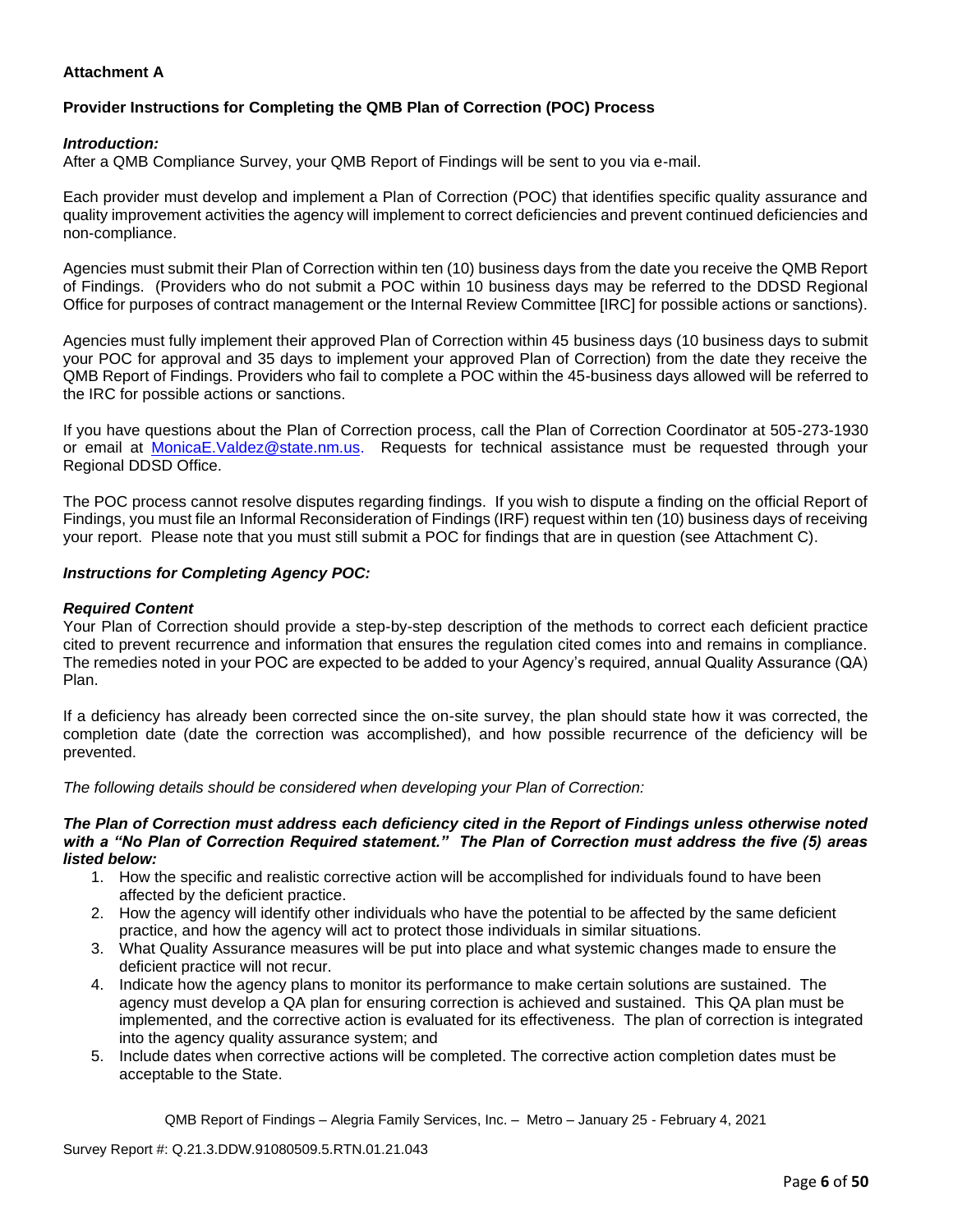*The following details should be considered when developing your Plan of Correction:*

- Details about how and when Individual Served, agency personnel and administrative and service delivery site files are audited by agency personnel to ensure they contain required documents;
- Information about how medication administration records are reviewed to verify they contain all required information before they are distributed to service sites, as they are being used, and after they are completed;
- Your processes for ensuring that all required agency personnel are trained on required DDSD required trainings;
- How accuracy in billing/reimbursement documentation is assured;
- How health, safety is assured;
- For Case Management providers, how Individual Service Plans are reviewed to verify they meet requirements, how the timeliness of level of care (LOC) packet submissions and consumer visits are tracked;
- Your process for gathering, analyzing and responding to quality data indicators; and,
- Details about Quality Targets in various areas, current status, analyses about why targets were not met, and remedies implemented.

*Note:* **Instruction or in-service of staff alone may not be a sufficient plan of correction.** This is a good first step toward correction, but additional steps must be taken to ensure the deficiency is corrected and will not recur.

## *Completion Dates*

- The plan of correction must include a **completion date** (entered in the far right-hand column) for each finding. Be sure the date is **realistic** in the amount of time your Agency will need to correct the deficiency; not to exceed 45 total business days.
- Direct care issues should be corrected immediately and monitored appropriately.
- Some deficiencies may require a staged plan to accomplish total correction.
- Deficiencies requiring replacement of equipment, etc., may require more time to accomplish correction but should show reasonable time frames.

# *Initial Submission of the Plan of Correction Requirements*

- 1. The Plan of Correction must be completed on the official QMB Survey Report of Findings/Plan of Correction Form and received by QMB within ten (10) business days from the date you received the report of findings.
- 2. For questions about the POC process, call the POC Coordinator, Monica Valdez at 505-273-1930 or email at [MonicaE.Valdez@state.nm.us](mailto:MonicaE.Valdez@state.nm.us) for assistance.
- 3. For Technical Assistance (TA) in developing or implementing your POC, contact your Regional DDSD Office.
- 4. Submit your POC to Monica Valdez, POC Coordinator in any of the following ways:
	- a. Electronically at [MonicaE.Valdez@state.nm.us](mailto:MonicaE.Valdez@state.nm.us) *(preferred method)*
	- b. Fax to 505-222-8661, or
	- c. Mail to POC Coordinator, 5301 Central Ave NE Suite 400, Albuquerque, New Mexico 87108
- 5. *Do not submit supporting documentation* (evidence of compliance) to QMB *until after* your POC has been approved by the QMB.
- 6. QMB will notify you when your POC has been "approved" or "denied."
	- a. During this time, whether your POC is "approved," or "denied," you will have a maximum of 45-business days from the date of receipt of your Report of Findings to correct all survey deficiencies.
	- b. If your POC is denied, it must be revised and resubmitted as soon as possible, as the 45-business day limit is in effect.
	- c. If your POC is denied a second time your agency may be referred to the Internal Review Committee.
	- d. You will receive written confirmation when your POC has been approved by QMB and a final deadline for completion of your POC.
	- e. Please note that all POC correspondence will be sent electronically unless otherwise requested.
- 7. Failure to submit your POC within 10 business days without prior approval of an extension by QMB will result in a referral to the Internal Review Committee and the possible implementation of monetary penalties and/or sanctions.

## *POC Document Submission Requirements*

Once your POC has been approved by the QMB Plan of Correction Coordinator you must submit copies of documents as evidence that all deficiencies have been corrected, as follows.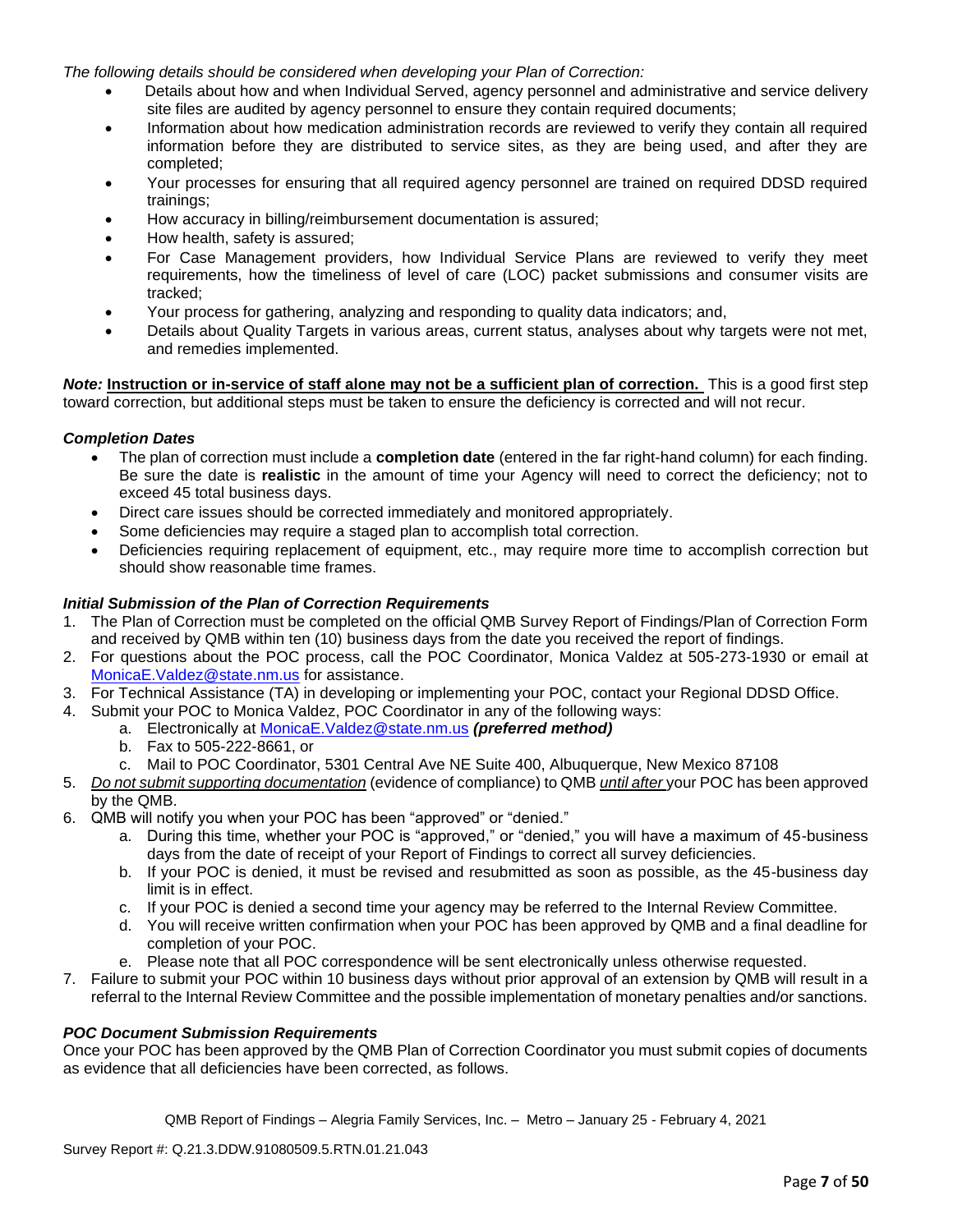- 1. Your internal documents are due within a *maximum* of 45-business days of receipt of your Report of Findings.
- 2. It is preferred that you submit your documents via USPS or other carrier (scanned and saved to CD/DVD disc, flash drive, etc.). If documents containing HIPAA Protected Health Information (PHI) documents must be submitted through S-Comm (Therap), Fax or Postal System, do not send PHI directly to NMDOH email accounts. If the documents do not contain protected Health information (PHI) then you may submit your documents electronically scanned and attached to e-mails.
- 3. All submitted documents *must be annotated*; please be sure the tag numbers and Identification numbers are indicated on each document submitted. Documents which are not annotated with the Tag number and Identification number may not be accepted.
- 4. Do not submit original documents; Please provide copies or scanned electronic files for evidence. Originals must be maintained in the agency file(s) per DDSD Standards.
- 5. In lieu of some documents, you may submit copies of file or home audit forms that clearly indicate cited deficiencies have been corrected, other attestations of correction must be approved by the Plan of Correction Coordinator prior to their submission.
- 6. When billing deficiencies are cited, you must provide documentation to justify billing and/or void and adjust forms submitted to Xerox State Healthcare, LLC for the deficiencies cited in the Report of Findings.

**Revisions, Modifications or Extensions to your Plan of Correction (post QMB approval) must be made in writing and submitted to the Plan of Correction Coordinator, prior to the completion date and are approved on a case-by-case basis. No changes may be made to your POC or the timeframes for implementation without written approval of the POC Coordinator.**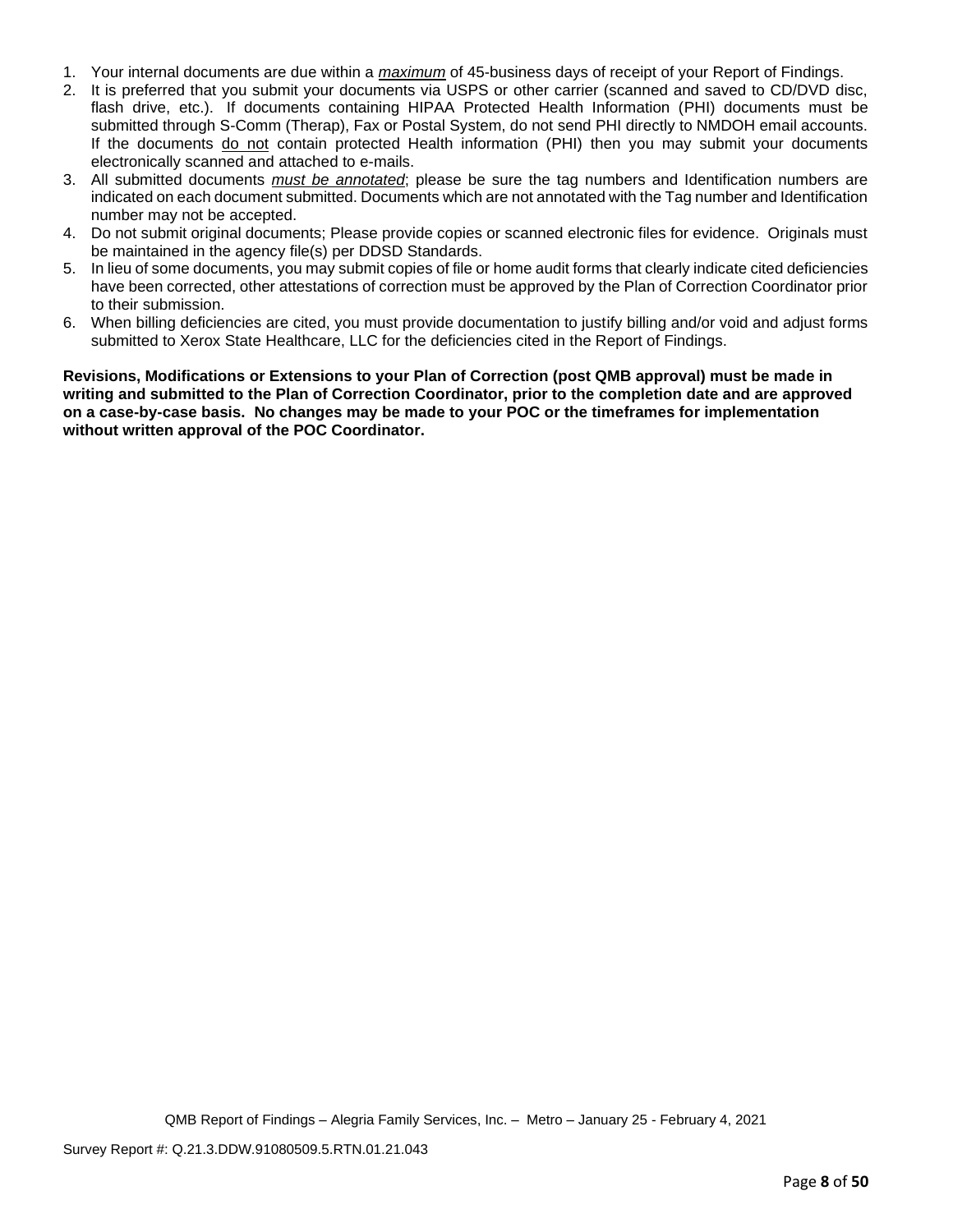# **Department of Health, Division of Health Improvement QMB Determination of Compliance Process**

The Division of Health Improvement, Quality Management Bureau (QMB) surveys compliance of the Developmental Disabilities Waiver (DDW) standards and other state and federal regulations. For the purpose of the LCA / CI survey the CMS waiver assurances have been grouped into four (4) Service Domains: Plan of Care (ISP Implementation); Qualified Providers; Health, Welfare and Safety; and Administrative Oversight (note that Administrative Oversight listed in this document is not the same as the CMS assurance of Administrative Authority. Used in this context it is related to the agency's operational policies and procedures, Quality Assurance system and Medicaid billing and reimbursement processes.)

The QMB Determination of Compliance process is based on provider compliance or non-compliance with standards and regulations identified during the on-site survey process and as reported in the QMB Report of Findings. All areas reviewed by QMB have been agreed to by DDSD and DHI/QMB and are reflective of CMS requirements. All deficiencies (non-compliance with standards and regulations) are identified and cited as either a Standard level deficiency or a Condition of Participation level deficiency in the QMB Reports of Findings. All deficiencies require corrective action when non-compliance is identified.

Each deficiency in your Report of Findings has been predetermined to be a Standard Level Deficiency, a Condition of Participation Level Deficiency, if below 85% compliance or a non-negotiable Condition of Participation Level Deficiency. Your Agency's overall Compliance Determination is based on a Scope and Severity Scale which takes into account the number of Standard and Condition Level Tags cited as well as the percentage of Individuals affected in the sample.

# **Conditions of Participation (CoPs)**

CoPs are based on the Centers for Medicare and Medicaid Services, Home and Community-Based Waiver required assurances, in addition to the New Mexico Developmental Disability Waiver (DDW) Service Standards. The Division of Health Improvement (DHI), in conjunction with the Developmental Disability Support Division (DDSD), has identified certain deficiencies that have the potential to be a Condition of Participation Level, if the tag falls below 85% compliance based on the number of people affected. Additionally, there are what are called nonnegotiable Conditions of Participation, regardless if one person or multiple people are affected. In this context, a CoP is defined as an essential / fundamental regulation or standard, which when out of compliance directly affects the health and welfare of the Individuals served. If no deficiencies within a Tag are at the level of a CoP, it is cited as a Standard Level Deficiency.

# *Service Domains and CoPs for Living Care Arrangements and Community Inclusion are as follows:*

**Service Domain: Service Plan: ISP Implementation -** *Services are delivered in accordance with the service plan, including type, scope, amount, duration and frequency specified in the service plan.*

## **Potential Condition of Participation Level Tags, if compliance is below 85%:**

- **1A08.3 –** Administrative Case File: Individual Service Plan / ISP Components
- **1A32 –** Administrative Case File: Individual Service Plan Implementation
- **LS14 –** Residential Service Delivery Site Case File (ISP and Healthcare Requirements)
- **IS14 –** CCS / CIES Service Delivery Site Case File (ISP and Healthcare Requirements)

**Service Domain: Qualified Providers -** *The State monitors non-licensed/non-certified providers to assure adherence to waiver requirements. The State implements its policies and procedures for verifying that provider training is conducted in accordance with State requirements and the approved waiver.*

## **Potential Condition of Participation Level Tags, if compliance is below 85%:**

- **1A20 -** Direct Support Personnel Training
- **1A22 -** Agency Personnel Competency
- QMB Report of Findings Alegria Family Services, Inc. Metro January 25 February 4, 2021 • **1A37 –** Individual Specific Training

Survey Report #: Q.21.3.DDW.91080509.5.RTN.01.21.043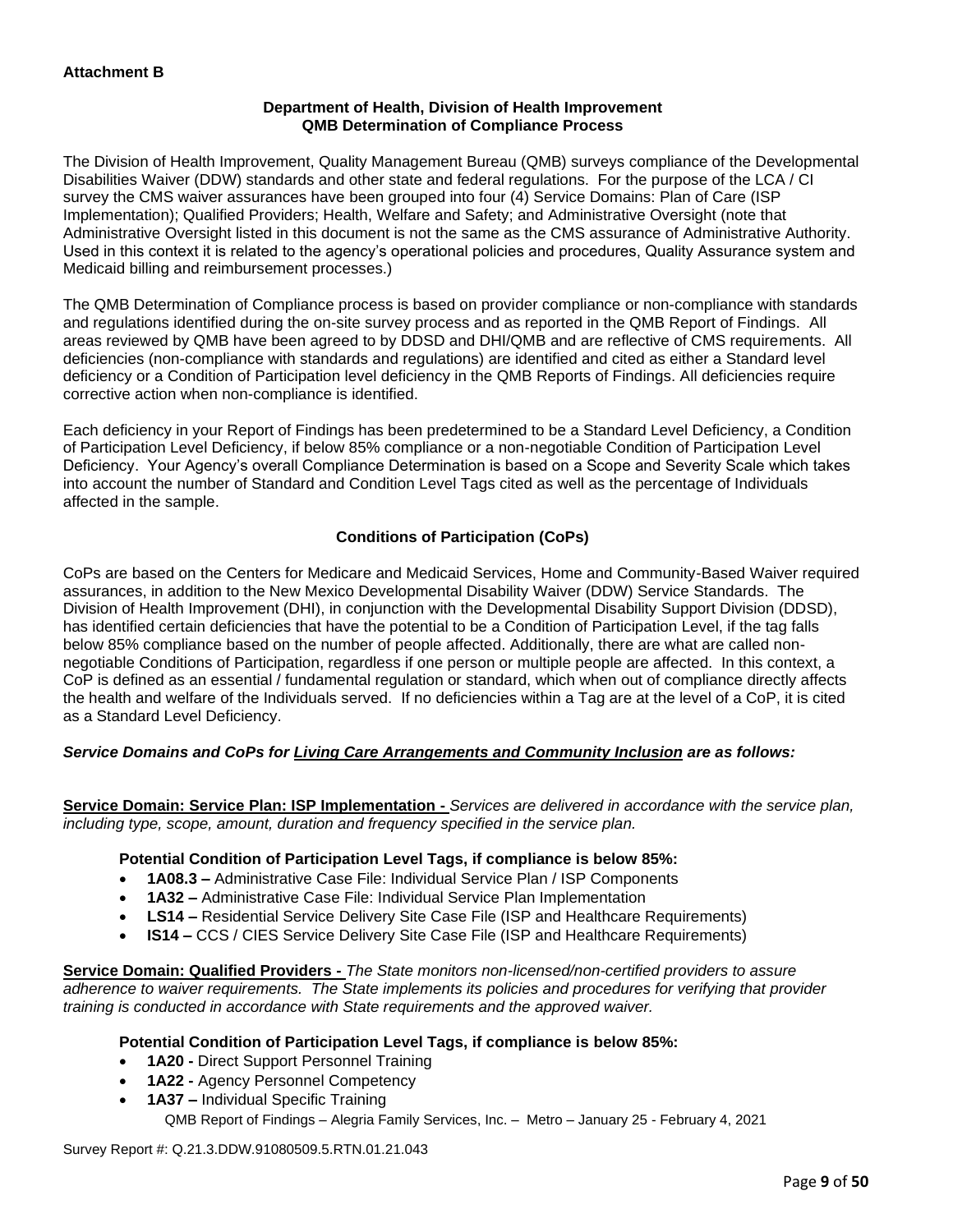## **Non-Negotiable Condition of Participation Level Tags (one or more Individuals are cited):**

- **1A25.1 –** Caregiver Criminal History Screening
- **1A26.1 –** Consolidated On-line Registry Employee Abuse Registry

**Service Domain: Health, Welfare and Safety -** *The State, on an ongoing basis, identifies, addresses and seeks to prevent occurrences of abuse, neglect and exploitation. Individuals shall be afforded their basic human rights. The provider supports individuals to access needed healthcare services in a timely manner.*

## **Potential Condition of Participation Level Tags, if compliance is below 85%:**

- **1A08.2 –** Administrative Case File: Healthcare Requirements & Follow-up
- **1A09 –** Medication Delivery Routine Medication Administration
- **1A09.1 –** Medication Delivery PRN Medication Administration
- **1A15.2 –** Administrative Case File: Healthcare Documentation (Therap and Required Plans)

## **Non-Negotiable Condition of Participation Level Tags (one or more Individuals are cited):**

- **1A05 –** General Requirements / Agency Policy and Procedure Requirements
- **1A07 –** Social Security Income (SSI) Payments
- **1A09.2 –** Medication Delivery Nurse Approval for PRN Medication
- **1A15 –** Healthcare Coordination Nurse Availability / Knowledge
- **1A31 –** Client Rights/Human Rights
- **LS25.1 –** Residential Reqts. (Physical Environment Supported Living / Family Living / Intensive Medical Living)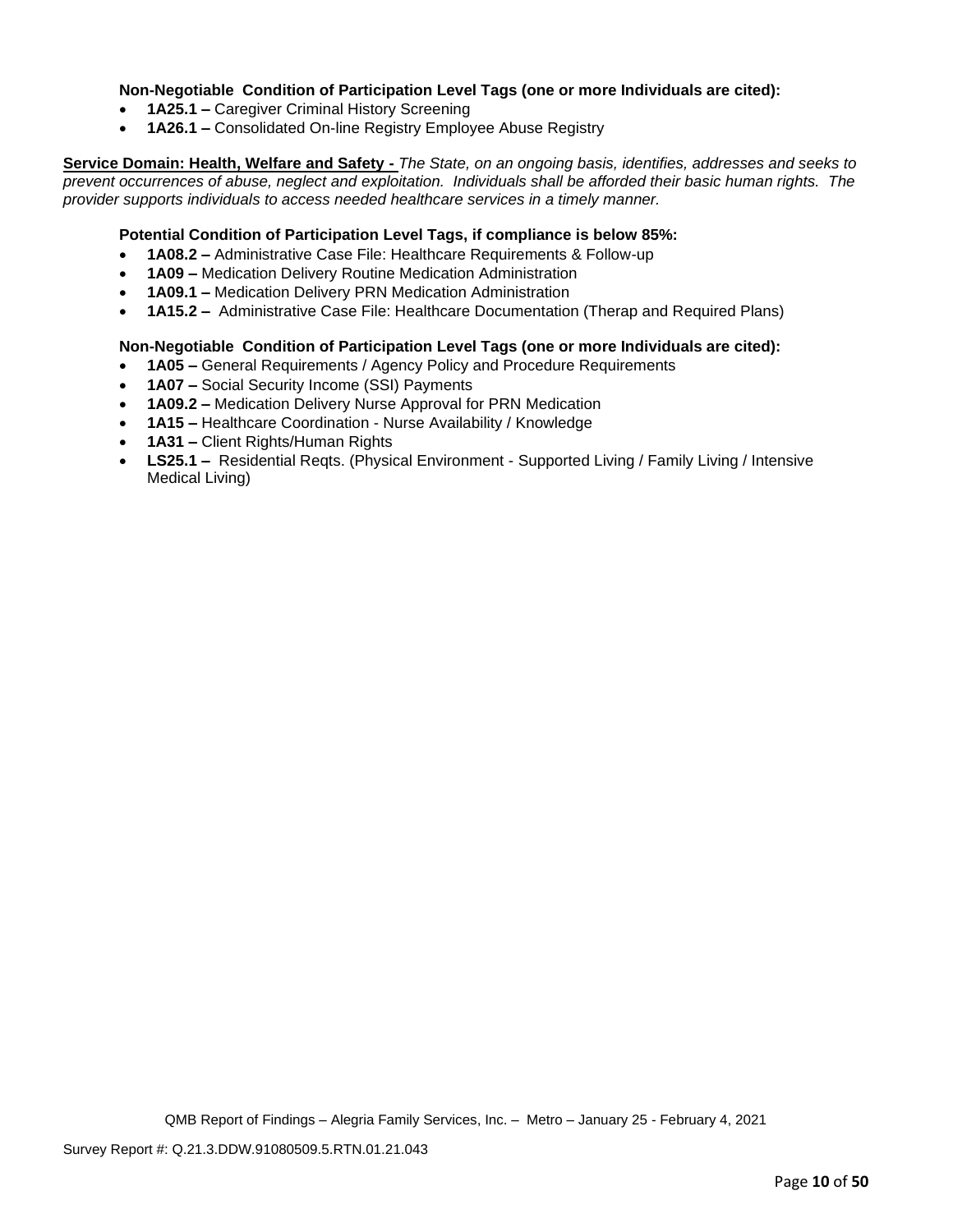# **Attachment C**

#### **Guidelines for the Provider Informal Reconsideration of Finding (IRF) Process**

#### **Introduction:**

Throughout the QMB Survey process, surveyors are openly communicating with providers. Open communication means surveyors have clarified issues and/or requested missing information before completing the review through the use of the signed/dated "Document Request," or "Administrative Needs," etc. forms. Regardless, there may still be instances where the provider disagrees with a specific finding. Providers may use the following process to informally dispute a finding.

#### **Instructions:**

- 1. The Informal Reconsideration of the Finding (IRF) request must be received in writing to the QMB Bureau Chief **within 10 business days** of receipt of the final Report of Findings **(***Note: No extensions are granted for the IRF)***.**
- 2. The written request for an IRF *must* be completed on the QMB Request for Informal Reconsideration of Finding form available on the QMB website: <https://nmhealth.org/about/dhi/cbp/irf/>
- 3. The written request for an IRF must specify in detail the request for reconsideration and why the finding is inaccurate.
- 4. The IRF request must include all supporting documentation or evidence.
- 5. If you have questions about the IRF process, email the IRF Chairperson, Valerie V. Valdez at [valerie.valdez@state.nm.us](mailto:valerie.valdez@state.nm.us) for assistance.

#### **The following limitations apply to the IRF process:**

- The written request for an IRF and all supporting evidence must be received within 10 business days.
- Findings based on evidence requested during the survey and not provided may not be subject to reconsideration.
- The supporting documentation must be new evidence not previously reviewed or requested by the survey team.
- Providers must continue to complete their Plan of Correction during the IRF process
- Providers may not request an IRF to challenge the sampling methodology.
- Providers may not request an IRF based on disagreement with the nature of the standard or regulation.
- Providers may not request an IRF to challenge the team composition.
- Providers may not request an IRF to challenge the DHI/QMB determination of compliance or the length of their DDSD provider contract.

A Provider forfeits the right to an IRF if the request is not received within 10 business days of receiving the report and/or does not include all supporting documentation or evidence to show compliance with the standards and regulations.

The IRF Committee will review the request; the Provider will be notified in writing of the ruling; no face-to-face meeting will be conducted.

When a Provider requests that a finding be reconsidered, it does not stop or delay the Plan of Correction process. **Providers must continue to complete the Plan of Correction, including the finding in dispute regardless of the IRF status.** If a finding is removed or modified, it will be noted and removed or modified from the Report of Findings. It should be noted that in some cases a Plan of Correction may be completed prior to the IRF process being completed. The provider will be notified in writing on the decisions of the IRF committee.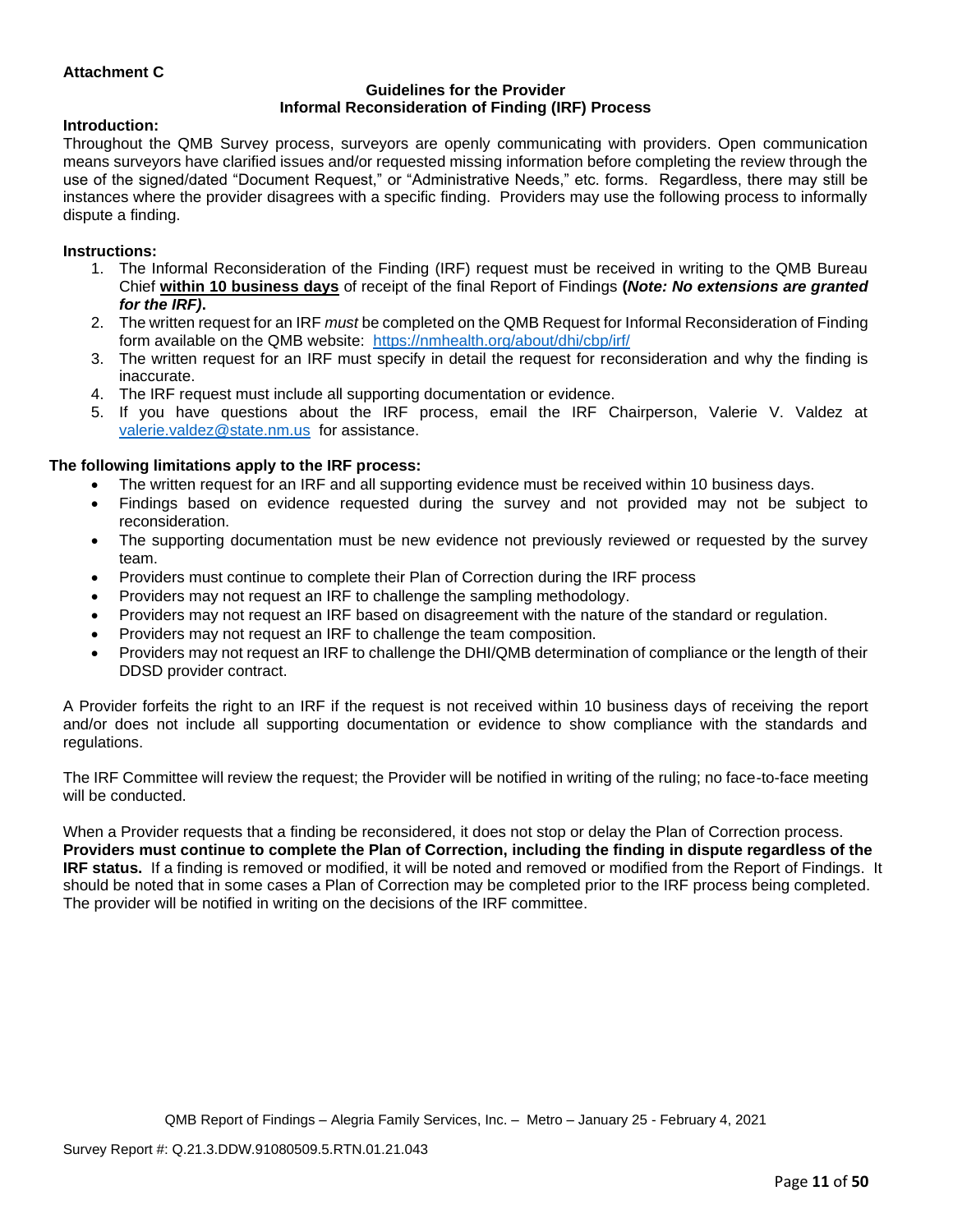# **QMB Determinations of Compliance**

# **Compliance:**

The QMB determination of *Compliance* indicates that a provider has either no deficiencies found during a survey or that no deficiencies at the Condition of Participation Level were found. The agency has obtained a level of compliance such that there is a minimal potential for harm to individuals' health and safety. To qualify for a determination of *Compliance*, the provider must have received no Conditions of Participation Level Deficiencies and have a minimal number of Individuals on the sample affected by the findings indicated in the Standards Level Tags.

## **Partial-Compliance with Standard Level Tags:**

The QMB determination of *Partial-Compliance with Standard Level Tags* indicates that a provider is in compliance with all Condition of Participation Level deficiencies but is out of compliance with a certain percentage of Standard Level deficiencies. This partial-compliance, if not corrected, may result in a negative outcome or the potential for more than minimal harm to individuals' health and safety. There are two ways to receive a determination of Partial Compliance with Standard Level Tags:

- 1. Your Report of Findings includes 16 or fewer Standards Level Tags with between 75% and 100% of the survey sample affected in any tag.
- 2. Your Report of Findings includes 17 or more Standard Level Tags with between 50% to 74% of the survey sample affected in any tag.

# **Partial-Compliance with Standard Level Tags and Condition of Participation Level Tags:**

The QMB determination of *Partial-Compliance with Standard Level Tags and Condition of Participation Level Tags*  indicates that a provider is out of compliance with one to five  $(1 - 5)$  Condition of Participation Level Tags. This partial-compliance, if not corrected, may result in a serious negative outcome or the potential for more than minimal harm to individuals' health and safety.

## **Non-Compliance:**

The QMB determination of *Non-Compliance* indicates a provider is significantly out of compliance with both Standard Level deficiencies and Conditions of Participation level deficiencies. This non-compliance, if not corrected, may result in a serious negative outcome or the potential for more than minimal harm to individuals' health and safety. There are three ways an agency can receive a determination of Non-Compliance:

- 1. Your Report of Findings includes 17 or more total Tags with 0 to 5 Condition of Participation Level Tags with 75% to 100% of the survey sample affected in any Condition of Participation Level tag.
- 2. Your Report of Findings includes any amount of Standard Level Tags with 6 or more Condition of Participation Level Tags.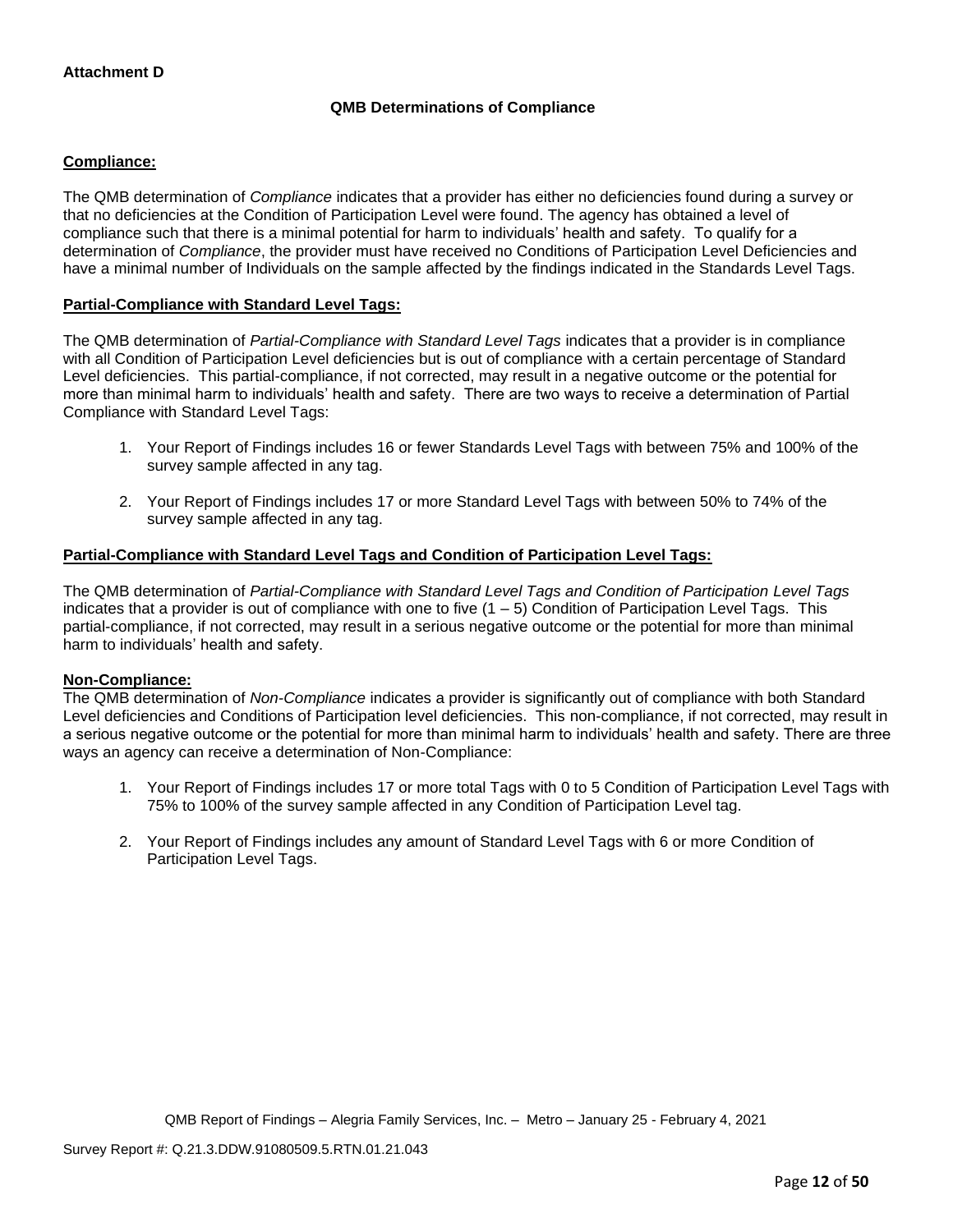| Compliance                                                                                                 | Weighting                                                                                                                     |                                                                                                                                 |                                                                                                                          |                                                                                                                        |                                                                                                                                |                                                                                                                             |                                                                                                               |
|------------------------------------------------------------------------------------------------------------|-------------------------------------------------------------------------------------------------------------------------------|---------------------------------------------------------------------------------------------------------------------------------|--------------------------------------------------------------------------------------------------------------------------|------------------------------------------------------------------------------------------------------------------------|--------------------------------------------------------------------------------------------------------------------------------|-----------------------------------------------------------------------------------------------------------------------------|---------------------------------------------------------------------------------------------------------------|
| <b>Determination</b>                                                                                       |                                                                                                                               | LOW                                                                                                                             |                                                                                                                          | <b>MEDIUM</b>                                                                                                          |                                                                                                                                |                                                                                                                             | <b>HIGH</b>                                                                                                   |
| <b>Total Tags:</b>                                                                                         | up to 16                                                                                                                      | 17 or more                                                                                                                      | up to 16                                                                                                                 | 17 or more                                                                                                             | <b>Any Amount</b>                                                                                                              | 17 or more                                                                                                                  | <b>Any Amount</b>                                                                                             |
|                                                                                                            | and                                                                                                                           | and                                                                                                                             | and                                                                                                                      | and                                                                                                                    | And/or                                                                                                                         | and                                                                                                                         | And/or                                                                                                        |
| COP Level Tags:                                                                                            | 0 COP                                                                                                                         | 0 COP                                                                                                                           | 0 COP                                                                                                                    | 0 COP                                                                                                                  | 1 to 5 COP                                                                                                                     | 0 to 5 CoPs                                                                                                                 | 6 or more COP                                                                                                 |
|                                                                                                            | and                                                                                                                           | and                                                                                                                             | and                                                                                                                      | and                                                                                                                    |                                                                                                                                | and                                                                                                                         |                                                                                                               |
| Sample Affected:                                                                                           | 0 to 74%                                                                                                                      | 0 to 49%                                                                                                                        | 75 to 100%                                                                                                               | 50 to 74%                                                                                                              |                                                                                                                                | 75 to 100%                                                                                                                  |                                                                                                               |
| "Non-Compliance"                                                                                           |                                                                                                                               |                                                                                                                                 |                                                                                                                          |                                                                                                                        |                                                                                                                                | 17 or more<br><b>Total Tags with</b><br>75 to 100% of<br>the Individuals<br>in the sample<br>cited in any CoP<br>Level tag. | Any Amount of<br><b>Standard Level</b><br>Tags and 6 or<br>more Conditions<br>of Participation<br>Level Tags. |
| "Partial Compliance<br>with Standard Level<br>tags and Condition of<br><b>Participation Level</b><br>Tags" |                                                                                                                               |                                                                                                                                 |                                                                                                                          |                                                                                                                        | <b>Any Amount</b><br><b>Standard Level</b><br>Tags, plus 1 to 5<br><b>Conditions of</b><br><b>Participation Level</b><br>tags. |                                                                                                                             |                                                                                                               |
| "Partial Compliance<br>with Standard Level<br>tags"                                                        |                                                                                                                               |                                                                                                                                 | up to 16<br><b>Standard Level</b><br>Tags with 75 to<br>100% of the<br>individuals in<br>the sample cited<br>in any tag. | 17 or more<br>Standard Level<br>Tags with 50 to<br><b>74%</b> of the<br>individuals in<br>the sample cited<br>any tag. |                                                                                                                                |                                                                                                                             |                                                                                                               |
| "Compliance"                                                                                               | Up to 16<br><b>Standard Level</b><br>Tags with 0 to<br><b>74% of the</b><br>individuals in<br>the sample<br>cited in any tag. | 17 or more<br><b>Standard Level</b><br>Tags with 0 to<br><b>49% of the</b><br>individuals in<br>the sample cited<br>in any tag. |                                                                                                                          |                                                                                                                        |                                                                                                                                |                                                                                                                             |                                                                                                               |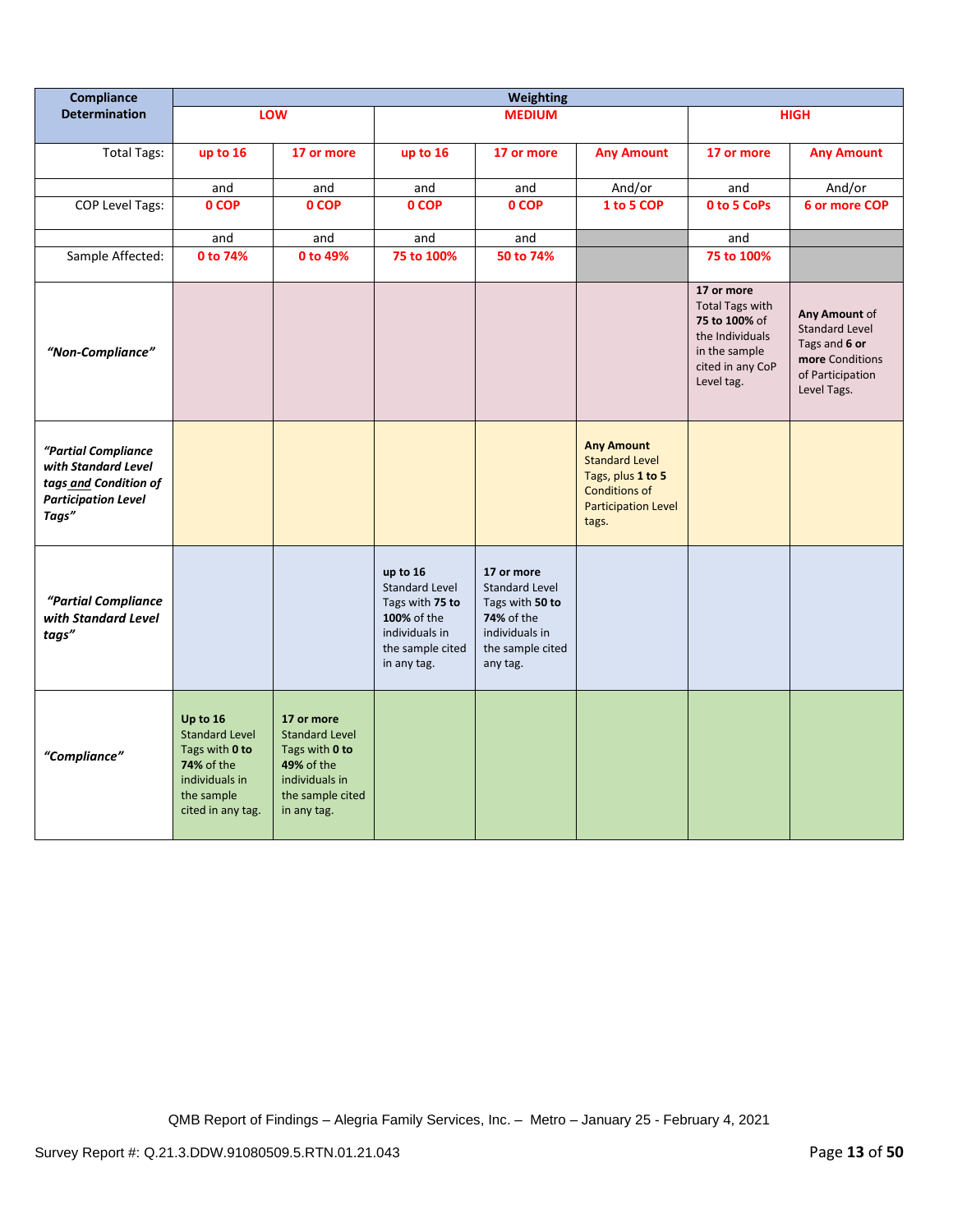Agency: **Alegria Family Services, Inc. - Metro Region**<br>Program: Developmental Disabilities Waiver Program: Developmental Disabilities Waiver<br>Service: 2018: Family Living, Customized In 2018: Family Living, Customized In-Home Supports, Customized Community Supports Routine Survey Type:<br>Survey Date: **Survey Date: January 25 – February 4, 2021**

| <b>Standard of Care</b>                                                                                                                                                                                                                                                                                                                                                                                                                                                                                                                                                                                                                                                                                                                                                                                                                                                                                                                                                                                                                                                                                                                                                                                                                  | <b>Deficiencies</b>                                                                                                                                                                                                                                                                                                                                                                                                                                                                                                                                                    | Agency Plan of Correction, On-going QA/QI<br>and Responsible Party                                                                                                                                                                                                                                                                                                                                                                                                                                                                                                                                                       | <b>Completion</b><br><b>Date</b> |
|------------------------------------------------------------------------------------------------------------------------------------------------------------------------------------------------------------------------------------------------------------------------------------------------------------------------------------------------------------------------------------------------------------------------------------------------------------------------------------------------------------------------------------------------------------------------------------------------------------------------------------------------------------------------------------------------------------------------------------------------------------------------------------------------------------------------------------------------------------------------------------------------------------------------------------------------------------------------------------------------------------------------------------------------------------------------------------------------------------------------------------------------------------------------------------------------------------------------------------------|------------------------------------------------------------------------------------------------------------------------------------------------------------------------------------------------------------------------------------------------------------------------------------------------------------------------------------------------------------------------------------------------------------------------------------------------------------------------------------------------------------------------------------------------------------------------|--------------------------------------------------------------------------------------------------------------------------------------------------------------------------------------------------------------------------------------------------------------------------------------------------------------------------------------------------------------------------------------------------------------------------------------------------------------------------------------------------------------------------------------------------------------------------------------------------------------------------|----------------------------------|
|                                                                                                                                                                                                                                                                                                                                                                                                                                                                                                                                                                                                                                                                                                                                                                                                                                                                                                                                                                                                                                                                                                                                                                                                                                          |                                                                                                                                                                                                                                                                                                                                                                                                                                                                                                                                                                        | Service Domain: Qualified Providers - The State monitors non-licensed/non-certified providers to assure adherence to waiver requirements. The State                                                                                                                                                                                                                                                                                                                                                                                                                                                                      |                                  |
|                                                                                                                                                                                                                                                                                                                                                                                                                                                                                                                                                                                                                                                                                                                                                                                                                                                                                                                                                                                                                                                                                                                                                                                                                                          |                                                                                                                                                                                                                                                                                                                                                                                                                                                                                                                                                                        | implements its policies and procedures for verifying that provider training is conducted in accordance with State requirements and the approved waiver.                                                                                                                                                                                                                                                                                                                                                                                                                                                                  |                                  |
| Tag #1A22 Agency Personnel Competency                                                                                                                                                                                                                                                                                                                                                                                                                                                                                                                                                                                                                                                                                                                                                                                                                                                                                                                                                                                                                                                                                                                                                                                                    | <b>Condition of Participation Level Deficiency</b>                                                                                                                                                                                                                                                                                                                                                                                                                                                                                                                     |                                                                                                                                                                                                                                                                                                                                                                                                                                                                                                                                                                                                                          |                                  |
| Developmental Disabilities (DD) Waiver<br>Service Standards 2/26/2018; Re-Issue:<br>12/28/2018; Eff 1/1/2019<br>Chapter 13: Nursing Services 13.2.11<br><b>Training and Implementation of Plans:</b><br>1. RNs and LPNs are required to provide<br>Individual Specific Training (IST) regarding<br><b>HCPs and MERPs.</b><br>2. The agency nurse is required to deliver and<br>document training for DSP/DSS regarding the<br>healthcare interventions/strategies and MERPs<br>that the DSP are responsible to implement,<br>clearly indicating level of competency achieved<br>by each trainee as described in Chapter 17.10<br>Individual-Specific Training.<br><b>Chapter 17: Training Requirement</b><br>17.10 Individual-Specific Training: The<br>following are elements of IST: defined<br>standards of performance, curriculum tailored<br>to teach skills and knowledge necessary to<br>meet those standards of performance, and<br>formal examination or demonstration to verify<br>standards of performance, using the<br>established DDSD training levels of<br>awareness, knowledge, and skill.<br>Reaching an awareness level may be<br>accomplished by reading plans or other<br>information. The trainee is cognizant of | After an analysis of the evidence it has been<br>determined there is a significant potential for a<br>negative outcome to occur.<br>Based on interview, the Agency did not ensure<br>training competencies were met for 1 of 6<br>Direct Support Personnel.<br><b>When Direct Support Personnel were</b><br>asked, what State Agency do you report<br>suspected Abuse, Neglect or Exploitation,<br>the following was reported:<br>• DSP #500 stated, "Alegria, Case Manager."<br>Staff was not able to identify the State<br>Agency as Division of Health Improvement. | Provider:<br><b>State your Plan of Correction for the</b><br>deficiencies cited in this tag here (How is the<br>deficiency going to be corrected? This can be<br>specific to each deficiency cited or if possible an<br>overall correction?): $\rightarrow$<br><b>Provider:</b><br><b>Enter your ongoing Quality</b><br><b>Assurance/Quality Improvement</b><br>processes as it related to this tag number<br>here (What is going to be done? How many<br>individuals is this going to affect? How often will<br>this be completed? Who is responsible? What<br>steps will be taken if issues are found?): $\rightarrow$ |                                  |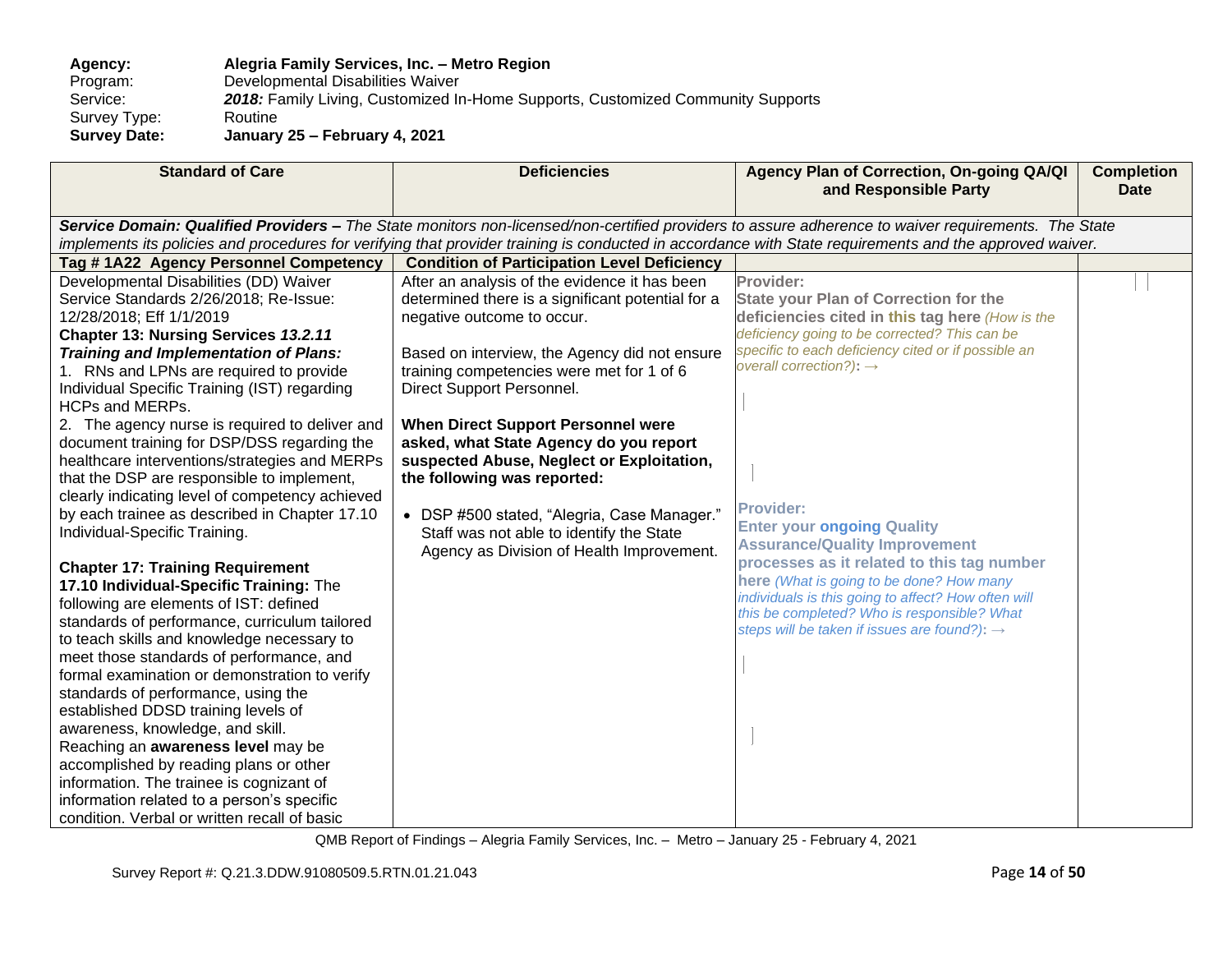| information or knowing where to access the       |  |  |
|--------------------------------------------------|--|--|
| information can verify awareness.                |  |  |
| Reaching a knowledge level may take the          |  |  |
| form of observing a plan in action, reading a    |  |  |
| plan more thoroughly, or having a plan           |  |  |
| described by the author or their designee.       |  |  |
| Verbal or written recall or demonstration may    |  |  |
| verify this level of competence.                 |  |  |
| Reaching a skill level involves being trained    |  |  |
| by a therapist, nurse, designated or             |  |  |
| experienced designated trainer. The trainer      |  |  |
| shall demonstrate the techniques according to    |  |  |
| the plan. Then they observe and provide          |  |  |
| feedback to the trainee as they implement the    |  |  |
| techniques. This should be repeated until        |  |  |
| competence is demonstrated. Demonstration        |  |  |
| of skill or observed implementation of the       |  |  |
| techniques or strategies verifies skill level    |  |  |
| competence. Trainees should be observed on       |  |  |
| more than one occasion to ensure appropriate     |  |  |
| techniques are maintained and to provide         |  |  |
| additional coaching/feedback.                    |  |  |
| Individuals shall receive services from          |  |  |
| competent and qualified Provider Agency          |  |  |
| personnel who must successfully complete IST     |  |  |
| requirements in accordance with the              |  |  |
| specifications described in the ISP of each      |  |  |
| person supported.                                |  |  |
| IST must be arranged and conducted at<br>1.      |  |  |
| least annually. IST includes training on the ISP |  |  |
| Desired Outcomes, Action Plans, strategies,      |  |  |
| and information about the person's preferences   |  |  |
| regarding privacy, communication style, and      |  |  |
| routines. More frequent training may be          |  |  |
| necessary if the annual ISP changes before the   |  |  |
| year ends.                                       |  |  |
| IST for therapy-related WDSI, HCPs,<br>2.        |  |  |
| MERPs, CARMPs, PBSA, PBSP, and BCIP,             |  |  |
| must occur at least annually and more often if   |  |  |
| plans change, or if monitoring by the plan       |  |  |
| author or agency finds incorrect                 |  |  |
| implementation, when new DSP or CM are           |  |  |
| assigned to work with a person, or when an       |  |  |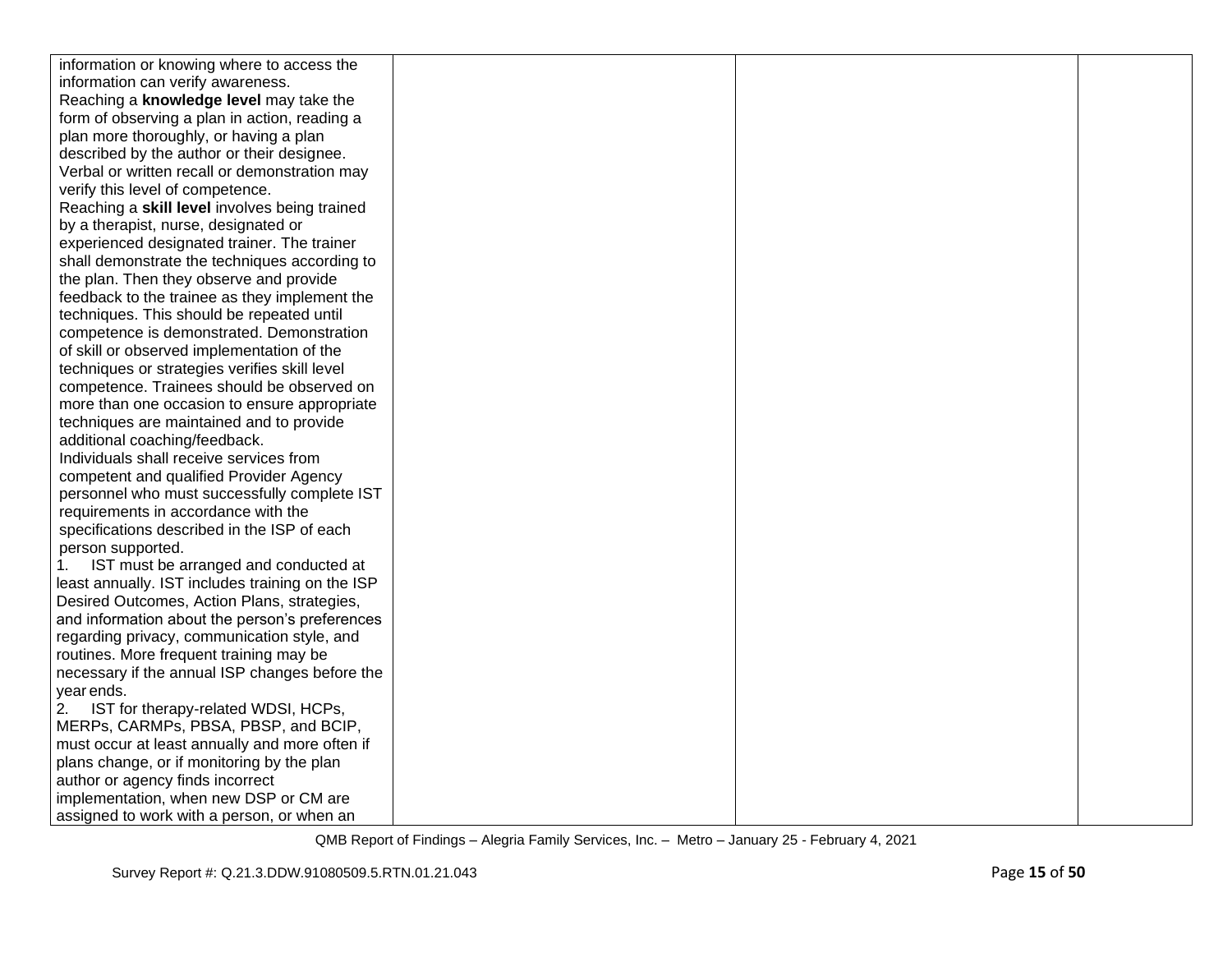| existing DSP or CM requires a refresher.          |  |  |
|---------------------------------------------------|--|--|
| 3. The competency level of the training is        |  |  |
| based on the IST section of the ISP.              |  |  |
| 4. The person should be present for and           |  |  |
|                                                   |  |  |
| involved in IST whenever possible.                |  |  |
| 5. Provider Agencies are responsible for          |  |  |
| tracking of IST requirements.                     |  |  |
| 6. Provider Agencies must arrange and             |  |  |
| ensure that DSP's are trained on the contents     |  |  |
| of the plans in accordance with timelines         |  |  |
| indicated in the Individual-Specific Training     |  |  |
| Requirements: Support Plans section of the        |  |  |
| ISP and notify the plan authors when new DSP      |  |  |
| are hired to arrange for trainings.               |  |  |
| 7. If a therapist, BSC, nurse, or other author of |  |  |
| a plan, healthcare or otherwise, chooses to       |  |  |
| designate a trainer, that person is still         |  |  |
| responsible for providing the curriculum to the   |  |  |
| designated trainer. The author of the plan is     |  |  |
|                                                   |  |  |
| also responsible for ensuring the designated      |  |  |
| trainer is verifying competency in alignment      |  |  |
| with their curriculum, doing periodic quality     |  |  |
| assurance checks with their designated trainer,   |  |  |
| and re-certifying the designated trainer at least |  |  |
| annually and/or when there is a change to a       |  |  |
| person's plan.                                    |  |  |
|                                                   |  |  |
|                                                   |  |  |
|                                                   |  |  |
|                                                   |  |  |
|                                                   |  |  |
|                                                   |  |  |
|                                                   |  |  |
|                                                   |  |  |
|                                                   |  |  |
|                                                   |  |  |
|                                                   |  |  |
|                                                   |  |  |
|                                                   |  |  |
|                                                   |  |  |
|                                                   |  |  |
|                                                   |  |  |
|                                                   |  |  |
|                                                   |  |  |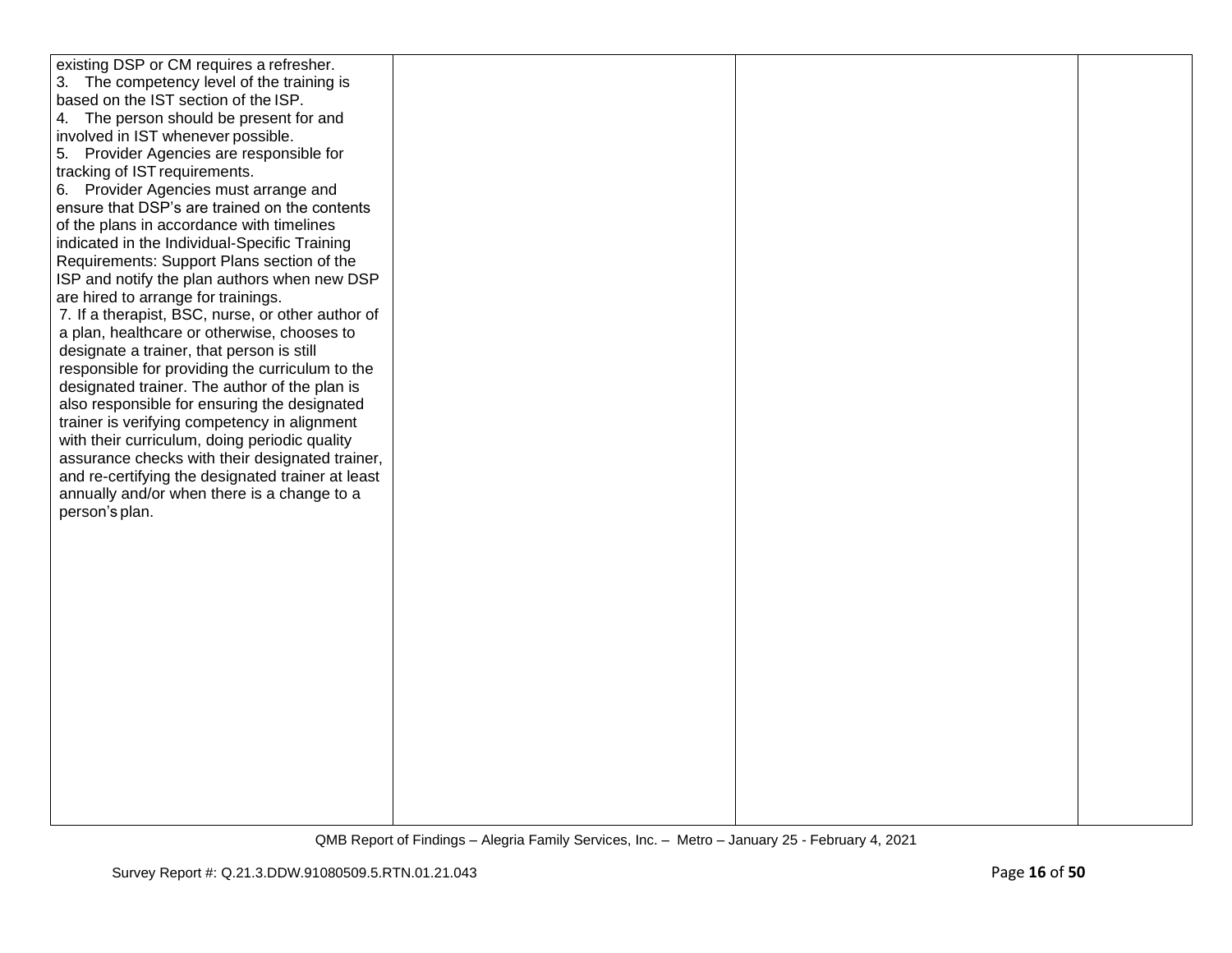| Tag #1A37 Individual Specific Training          | <b>Standard Level Deficiency</b>            |                                                                                                    |  |
|-------------------------------------------------|---------------------------------------------|----------------------------------------------------------------------------------------------------|--|
| Developmental Disabilities (DD) Waiver          | Based on record review, the Agency did not  | Provider:                                                                                          |  |
| Service Standards 2/26/2018; Re-Issue:          | ensure that Individual Specific Training    | <b>State your Plan of Correction for the</b>                                                       |  |
| 12/28/2018; Eff 1/1/2019                        | requirements were met for 1 of 28 Agency    | deficiencies cited in this tag here (How is the                                                    |  |
| <b>Chapter 17: Training Requirements: The</b>   | Personnel.                                  | deficiency going to be corrected? This can be                                                      |  |
| purpose of this chapter is to outline           |                                             | specific to each deficiency cited or if possible an                                                |  |
| requirements for completing, reporting and      | Review of personnel records found no        | overall correction?): $\rightarrow$                                                                |  |
| documenting DDSD training requirements for      | evidence of the following:                  |                                                                                                    |  |
| DD Waiver Provider Agencies as well as          |                                             |                                                                                                    |  |
| requirements for certified trainers or mentors  | <b>Service Coordination Personnel (SC):</b> |                                                                                                    |  |
| of DDSD Core curriculum training.               | • Individual Specific Training (#527)       |                                                                                                    |  |
| 17.1 Training Requirements for Direct           |                                             |                                                                                                    |  |
| <b>Support Personnel and Direct Support</b>     |                                             |                                                                                                    |  |
| <b>Supervisors:</b> Direct Support Personnel    |                                             |                                                                                                    |  |
| (DSP) and Direct Support Supervisors (DSS)      |                                             | <b>Provider:</b>                                                                                   |  |
| include staff and contractors from agencies     |                                             | <b>Enter your ongoing Quality</b>                                                                  |  |
| providing the following services: Supported     |                                             | <b>Assurance/Quality Improvement</b>                                                               |  |
| Living, Family Living, CIHS, IMLS, CCS, CIE     |                                             | processes as it related to this tag number                                                         |  |
| and Crisis Supports.                            |                                             | here (What is going to be done? How many                                                           |  |
| 1. DSP/DSS must successfully:                   |                                             | individuals is this going to affect? How often will<br>this be completed? Who is responsible? What |  |
| a. Complete IST requirements in accordance      |                                             | steps will be taken if issues are found?): $\rightarrow$                                           |  |
| with the specifications described in the ISP    |                                             |                                                                                                    |  |
| of each person supported and as outlined        |                                             |                                                                                                    |  |
| in 17.10 Individual-Specific Training below.    |                                             |                                                                                                    |  |
| b. Complete training on DOH-approved ANE        |                                             |                                                                                                    |  |
| reporting procedures in accordance with         |                                             |                                                                                                    |  |
| NMAC 7.1.14                                     |                                             |                                                                                                    |  |
| c. Complete training in universal precautions.  |                                             |                                                                                                    |  |
| The training materials shall meet               |                                             |                                                                                                    |  |
| Occupational Safety and Health                  |                                             |                                                                                                    |  |
| Administration (OSHA) requirements              |                                             |                                                                                                    |  |
| d. Complete and maintain certification in First |                                             |                                                                                                    |  |
| Aid and CPR. The training materials shall       |                                             |                                                                                                    |  |
| meet OSHA requirements/guidelines.              |                                             |                                                                                                    |  |
| e. Complete relevant training in accordance     |                                             |                                                                                                    |  |
| with OSHA requirements (if job involves         |                                             |                                                                                                    |  |
| exposure to hazardous chemicals).               |                                             |                                                                                                    |  |
| f. Become certified in a DDSD-approved          |                                             |                                                                                                    |  |
| system of crisis prevention and                 |                                             |                                                                                                    |  |
| intervention (e.g., MANDT, Handle with          |                                             |                                                                                                    |  |
| Care, CPI) before using EPR. Agency DSP         |                                             |                                                                                                    |  |
| and DSS shall maintain certification in a       |                                             |                                                                                                    |  |
| DDSD-approved system if any person they         |                                             |                                                                                                    |  |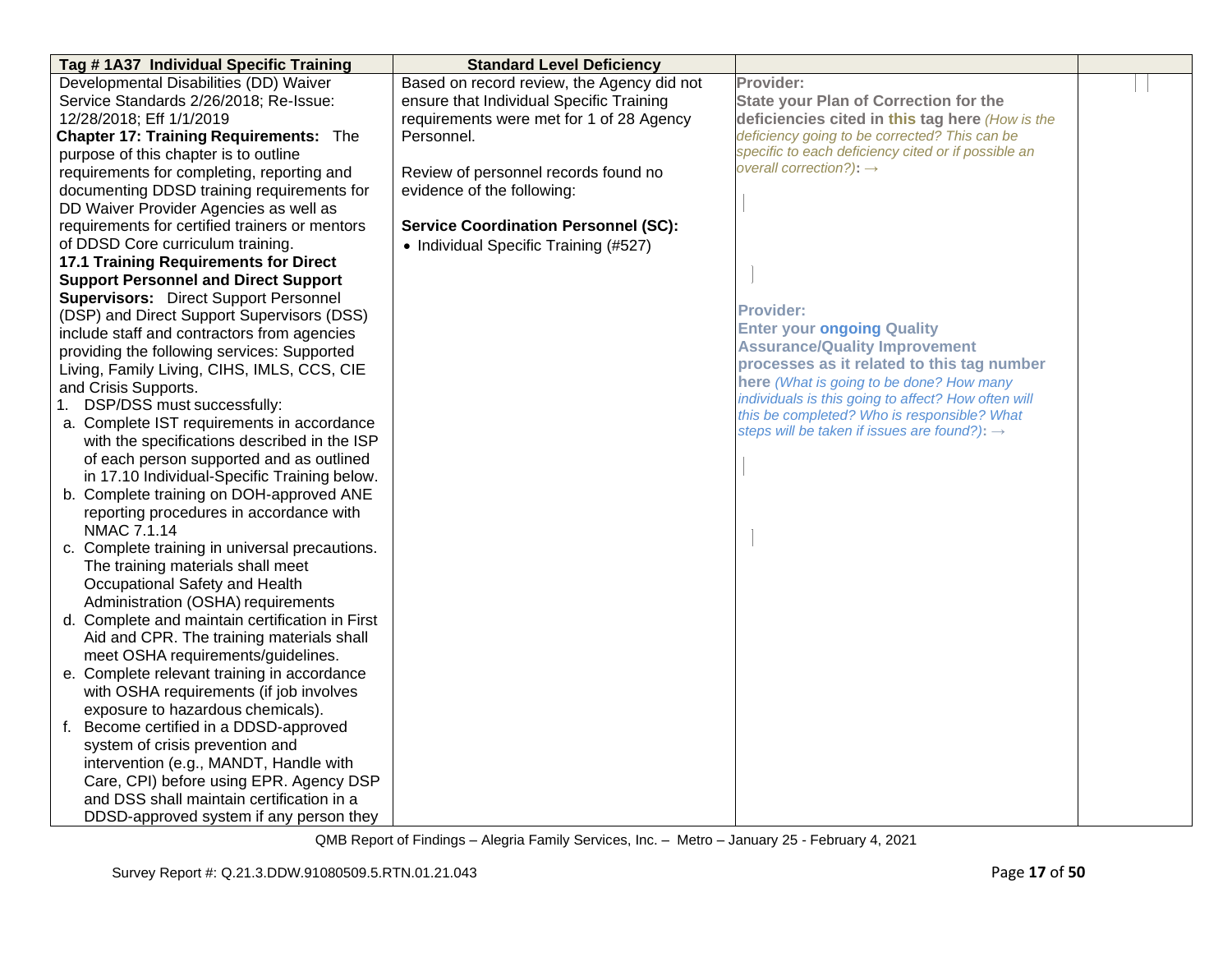| support has a BCIP that includes the use                                                   |  |  |
|--------------------------------------------------------------------------------------------|--|--|
| of EPR.                                                                                    |  |  |
| g. Complete and maintain certification in a                                                |  |  |
| DDSD-approved medication course if                                                         |  |  |
| required to assist with medication delivery.                                               |  |  |
| h. Complete training regarding the HIPAA.                                                  |  |  |
| 2. Any staff being used in an emergency                                                    |  |  |
| to fill in or cover a shift must have at a                                                 |  |  |
| minimum the DDSD required core trainings                                                   |  |  |
| and be on shift with a DSP who has                                                         |  |  |
| completed the relevant IST.                                                                |  |  |
|                                                                                            |  |  |
| 17.10 Individual-Specific Training: The                                                    |  |  |
| following are elements of IST: defined                                                     |  |  |
| standards of performance, curriculum tailored                                              |  |  |
| to teach skills and knowledge necessary to                                                 |  |  |
| meet those standards of performance, and                                                   |  |  |
| formal examination or demonstration to verify                                              |  |  |
| standards of performance, using the                                                        |  |  |
| established DDSD training levels of                                                        |  |  |
| awareness, knowledge, and skill.                                                           |  |  |
| Reaching an awareness level may be                                                         |  |  |
| accomplished by reading plans or other                                                     |  |  |
| information. The trainee is cognizant of                                                   |  |  |
| information related to a person's specific<br>condition. Verbal or written recall of basic |  |  |
|                                                                                            |  |  |
| information or knowing where to access the<br>information can verify awareness.            |  |  |
| Reaching a knowledge level may take the                                                    |  |  |
| form of observing a plan in action, reading a                                              |  |  |
| plan more thoroughly, or having a plan                                                     |  |  |
| described by the author or their designee.                                                 |  |  |
| Verbal or written recall or demonstration may                                              |  |  |
| verify this level of competence.                                                           |  |  |
| Reaching a skill level involves being trained                                              |  |  |
| by a therapist, nurse, designated or                                                       |  |  |
| experienced designated trainer. The trainer                                                |  |  |
| shall demonstrate the techniques according to                                              |  |  |
| the plan. Then they observe and provide                                                    |  |  |
| feedback to the trainee as they implement the                                              |  |  |
| techniques. This should be repeated until                                                  |  |  |
| competence is demonstrated. Demonstration                                                  |  |  |
| of skill or observed implementation of the                                                 |  |  |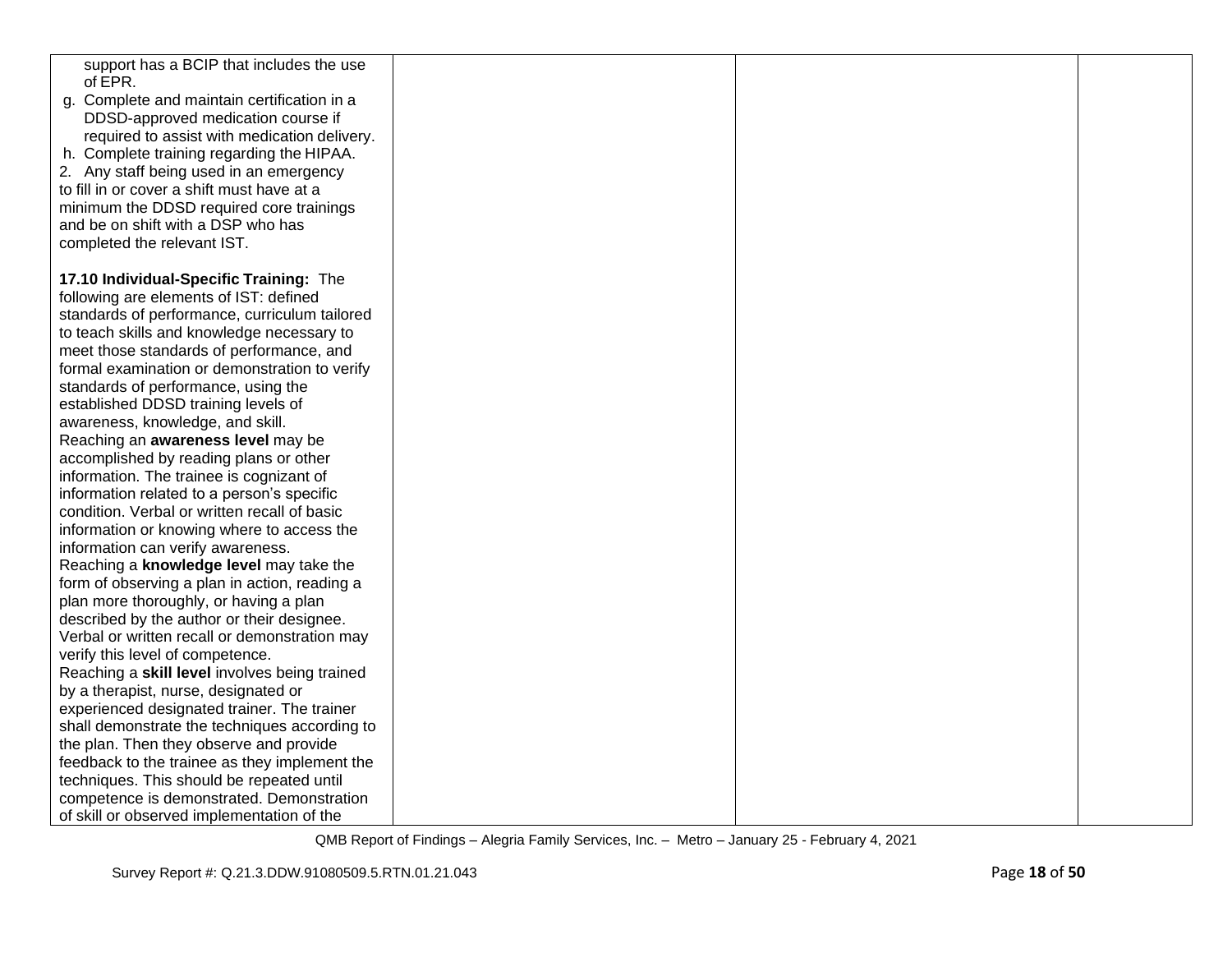| techniques or strategies verifies skill level    |  |  |
|--------------------------------------------------|--|--|
| competence. Trainees should be observed on       |  |  |
| more than one occasion to ensure appropriate     |  |  |
| techniques are maintained and to provide         |  |  |
| additional coaching/feedback.                    |  |  |
| Individuals shall receive services<br>from       |  |  |
| competent and qualified Provider Agency          |  |  |
| personnel who must successfully complete IST     |  |  |
| requirements in accordance with the              |  |  |
| specifications described in the ISP of each      |  |  |
| person supported.                                |  |  |
| 1. IST must be arranged and conducted at         |  |  |
| least annually. IST includes training on the ISP |  |  |
| Desired Outcomes, Action Plans, strategies,      |  |  |
| and information about the person's               |  |  |
| preferences regarding privacy, communication     |  |  |
| style, and routines. More frequent training may  |  |  |
| be necessary if the annual ISP changes before    |  |  |
| the year ends.                                   |  |  |
| 2. IST for therapy-related WDSI, HCPs,           |  |  |
| MERPs, CARMPs, PBSA, PBSP, and BCIP,             |  |  |
| must occur at least annually and more often if   |  |  |
| plans change, or if monitoring by the plan       |  |  |
| author or agency finds incorrect                 |  |  |
| implementation, when new DSP or CM are           |  |  |
| assigned to work with a person, or when an       |  |  |
| existing DSP or CM requires a refresher.         |  |  |
| 3. The competency level of the training is       |  |  |
| based on the IST section of the ISP.             |  |  |
| 4. The person should be present for and          |  |  |
| involved in IST whenever possible.               |  |  |
| 5. Provider Agencies are responsible for         |  |  |
| tracking of IST requirements.                    |  |  |
| 6. Provider Agencies must arrange and            |  |  |
| ensure that DSP's are trained on the contents    |  |  |
| of the plans in accordance with timelines        |  |  |
| indicated in the Individual-Specific Training    |  |  |
| Requirements: Support Plans section of the       |  |  |
| ISP and notify the plan authors when new         |  |  |
| DSP are hired to arrange for trainings.          |  |  |
| 7. If a therapist, BSC, nurse, or other author   |  |  |
| of a plan, healthcare or otherwise, chooses to   |  |  |
| designate a trainer, that person is still        |  |  |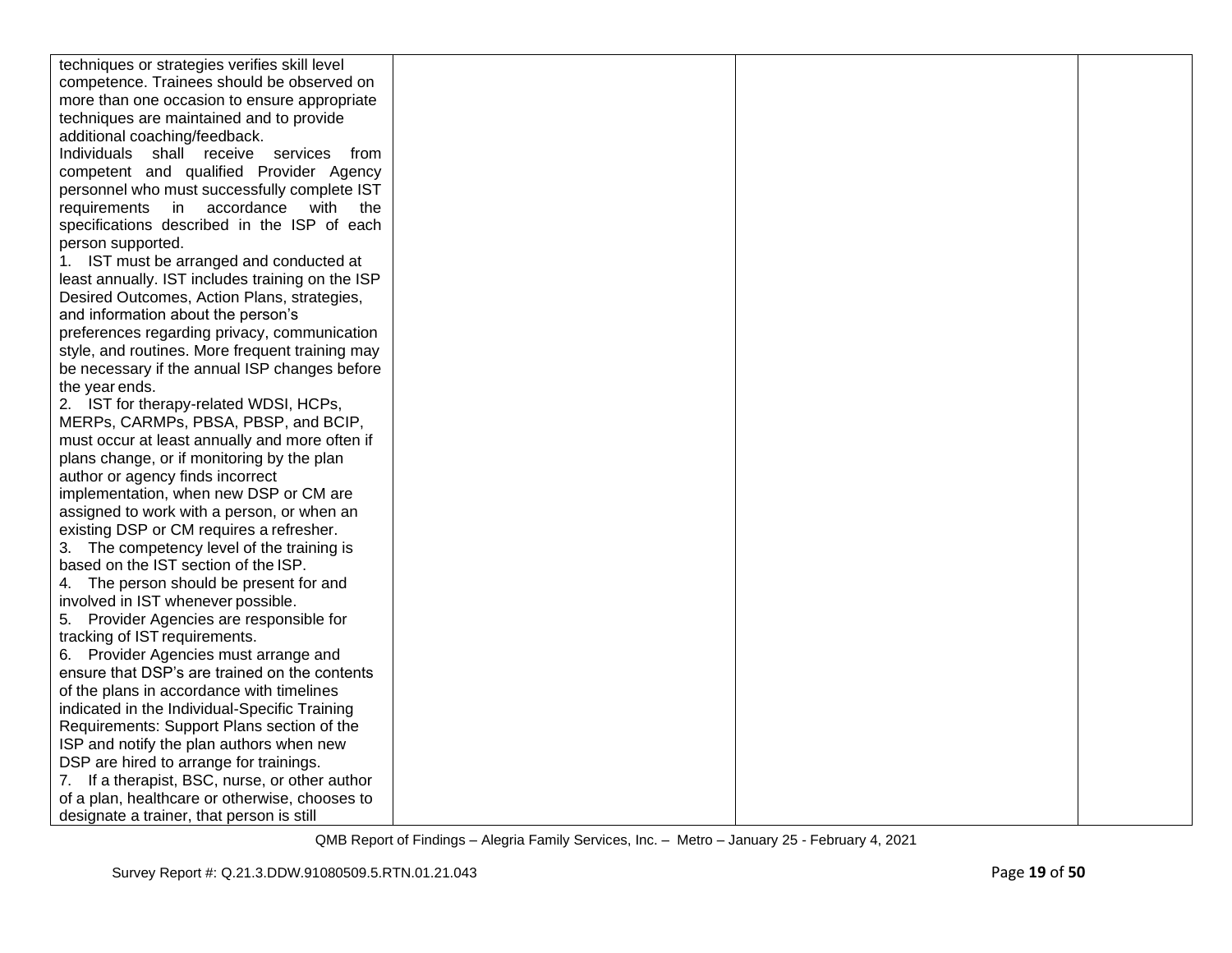| responsible for providing the curriculum to the<br>designated trainer. The author of the plan is<br>also responsible for ensuring the designated<br>trainer is verifying competency in alignment<br>with their curriculum, doing periodic quality<br>assurance checks with their designated<br>trainer, and re-certifying the designated trainer<br>at least annually and/or when there is a<br>change to a person's plan.                                                                                                                                                                                                                                                                                                                                                                                                                                                                                                                      |  |  |
|-------------------------------------------------------------------------------------------------------------------------------------------------------------------------------------------------------------------------------------------------------------------------------------------------------------------------------------------------------------------------------------------------------------------------------------------------------------------------------------------------------------------------------------------------------------------------------------------------------------------------------------------------------------------------------------------------------------------------------------------------------------------------------------------------------------------------------------------------------------------------------------------------------------------------------------------------|--|--|
| 17.10.1 IST Training Rosters: IST Training<br>Rosters are required for all IST trainings:<br>1. IST Training Rosters must include:<br>a. the name of the person receiving DD<br>Waiver services;<br>b. the date of the training;<br>c. IST topic for the training;<br>d. the signature of each trainee;<br>e. the role of each trainee (e.g., CIHS<br>staff, CIE staff, family, etc.); and<br>f. the signature and title or role of the<br>trainer.<br>2. A competency-based training roster<br>(required for CARMPs) includes all information<br>above but also includes the level of training<br>(awareness, knowledge, or skilled) the trainee<br>has attained. (See Chapter 5.5 Aspiration Risk<br>Management for more details about CARMPs.)<br>3. A copy of the training roster is submitted to<br>the agency employing the staff trained within<br>seven calendar days of the training date. The<br>original is retained by the trainer. |  |  |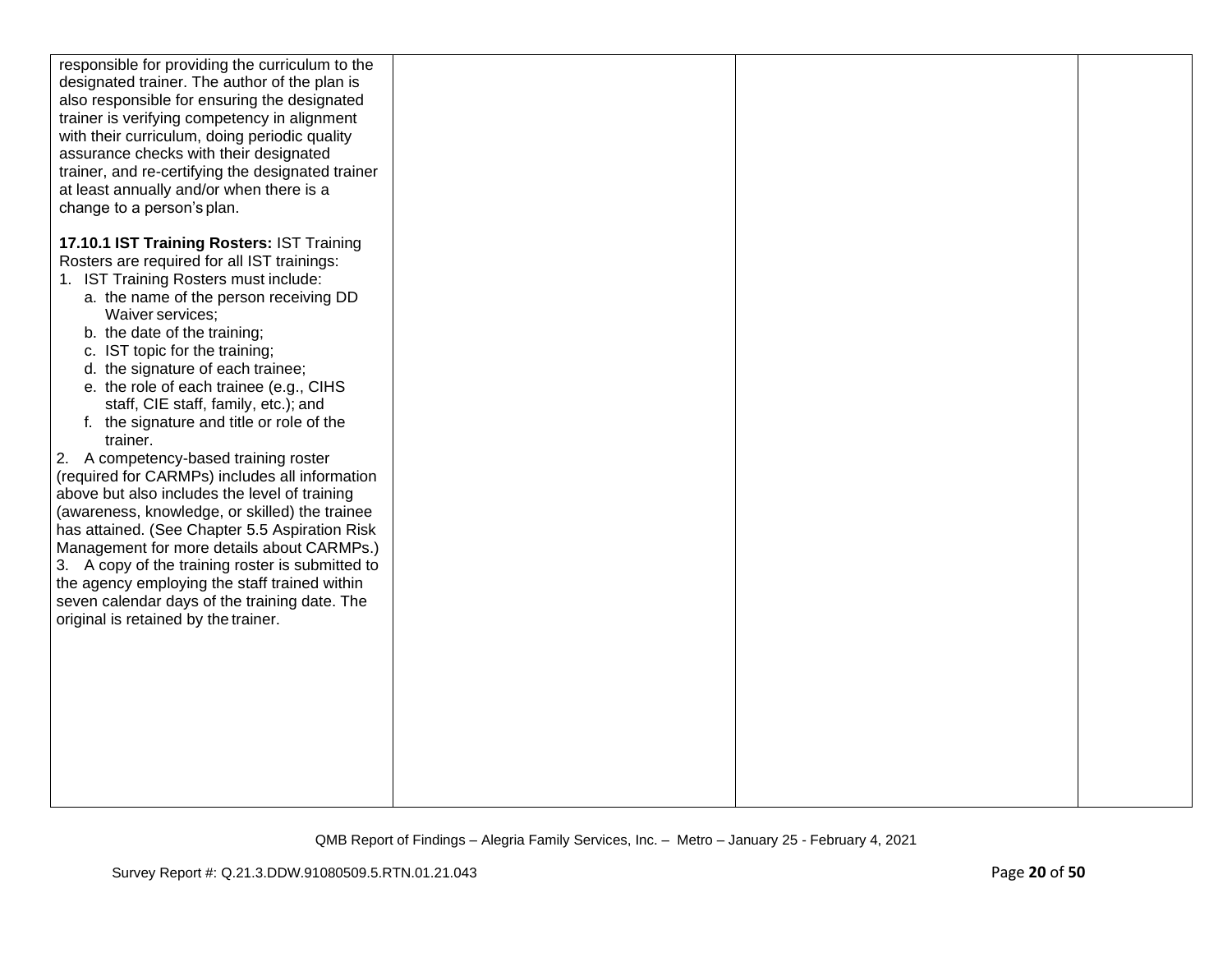| <b>Standard of Care</b>                                                               | <b>Deficiencies</b>                                                                                                                                              | Agency Plan of Correction, On-going QA/QI<br>and Responsible Party                              | <b>Completion</b><br><b>Date</b> |
|---------------------------------------------------------------------------------------|------------------------------------------------------------------------------------------------------------------------------------------------------------------|-------------------------------------------------------------------------------------------------|----------------------------------|
|                                                                                       | Service Domain: Health and Welfare - The state, on an ongoing basis, identifies, addresses and seeks to prevent occurrences of abuse, neglect and                |                                                                                                 |                                  |
|                                                                                       | exploitation. Individuals shall be afforded their basic human rights. The provider supports individuals to access needed healthcare services in a timely manner. |                                                                                                 |                                  |
| Tag #1A08.2 Administrative Case File:                                                 | <b>Condition of Participation Level Deficiency</b>                                                                                                               |                                                                                                 |                                  |
| <b>Healthcare Requirements &amp; Follow-up</b>                                        |                                                                                                                                                                  |                                                                                                 |                                  |
| Developmental Disabilities (DD) Waiver<br>Service Standards 2/26/2018; Re-Issue:      | After an analysis of the evidence it has been<br>determined there is a significant potential for a                                                               | Provider:<br><b>State your Plan of Correction for the</b>                                       |                                  |
| 12/28/2018; Eff 1/1/2019                                                              | negative outcome to occur.                                                                                                                                       | deficiencies cited in this tag here (How is the                                                 |                                  |
| Chapter 3 Safeguards: 3.1.1 Decision                                                  |                                                                                                                                                                  | deficiency going to be corrected? This can be                                                   |                                  |
| <b>Consultation Process (DCP): Health</b>                                             | Based on record review, the Agency did not                                                                                                                       | specific to each deficiency cited or if possible an                                             |                                  |
| decisions are the sole domain of waiver                                               | provide documentation of annual physical                                                                                                                         | overall correction?): $\rightarrow$                                                             |                                  |
| participants, their guardians or healthcare                                           | examinations and/or other examinations as                                                                                                                        |                                                                                                 |                                  |
| decision makers. Participants and their                                               | specified by a licensed physician for 1 of 5                                                                                                                     |                                                                                                 |                                  |
| healthcare decision makers can confidently                                            | individuals receiving Living Care Arrangements                                                                                                                   |                                                                                                 |                                  |
| make decisions that are compatible with their                                         | and Community Inclusion.                                                                                                                                         |                                                                                                 |                                  |
| personal and cultural values. Provider                                                |                                                                                                                                                                  |                                                                                                 |                                  |
| Agencies are required to support the informed                                         | Review of the administrative individual case                                                                                                                     |                                                                                                 |                                  |
| decision making of waiver participants by                                             | files revealed the following items were not                                                                                                                      |                                                                                                 |                                  |
| supporting access to medical consultation,                                            | found, incomplete, and/or not current:                                                                                                                           | <b>Provider:</b>                                                                                |                                  |
| information, and other available resources                                            |                                                                                                                                                                  | <b>Enter your ongoing Quality</b>                                                               |                                  |
| according to the following:                                                           | <b>Living Care Arrangements / Community</b>                                                                                                                      | <b>Assurance/Quality Improvement</b>                                                            |                                  |
| 1. The DCP is used when a person or                                                   | <b>Inclusion (Individuals Receiving Multiple</b>                                                                                                                 | processes as it related to this tag number                                                      |                                  |
| his/her guardian/healthcare decision maker                                            | Services):                                                                                                                                                       | here (What is going to be done? How many<br>individuals is this going to affect? How often will |                                  |
| has concerns, needs more information about                                            |                                                                                                                                                                  | this be completed? Who is responsible? What                                                     |                                  |
| health-related issues, or has decided not to                                          | <b>Annual Physical:</b>                                                                                                                                          | steps will be taken if issues are found?): $\rightarrow$                                        |                                  |
| follow all or part of an order, recommendation,                                       | • Individual #5 - As indicated by collateral                                                                                                                     |                                                                                                 |                                  |
| or suggestion. This includes, but is not limited                                      | documentation reviewed, exam was                                                                                                                                 |                                                                                                 |                                  |
| to:                                                                                   | completed on 12/15/2020. Follow-up was to                                                                                                                        |                                                                                                 |                                  |
| a. medical orders or recommendations from                                             | be completed in 4 weeks. No evidence of                                                                                                                          |                                                                                                 |                                  |
| the Primary Care Practitioner, Specialists<br>or other licensed medical or healthcare | follow-up found.                                                                                                                                                 |                                                                                                 |                                  |
| practitioners such as a Nurse Practitioner                                            |                                                                                                                                                                  |                                                                                                 |                                  |
| (NP or CNP), Physician Assistant (PA) or                                              |                                                                                                                                                                  |                                                                                                 |                                  |
| Dentist;                                                                              |                                                                                                                                                                  |                                                                                                 |                                  |
| b. clinical recommendations made by                                                   |                                                                                                                                                                  |                                                                                                 |                                  |
| registered/licensed clinicians who are                                                |                                                                                                                                                                  |                                                                                                 |                                  |
| either members of the IDT or clinicians                                               |                                                                                                                                                                  |                                                                                                 |                                  |
| who have performed an evaluation such                                                 |                                                                                                                                                                  |                                                                                                 |                                  |
| as a video-fluoroscopy;                                                               |                                                                                                                                                                  |                                                                                                 |                                  |
| c. health related recommendations or                                                  |                                                                                                                                                                  |                                                                                                 |                                  |
| suggestions from oversight activities such                                            |                                                                                                                                                                  |                                                                                                 |                                  |
| as the Individual Quality Review (IQR) or                                             |                                                                                                                                                                  |                                                                                                 |                                  |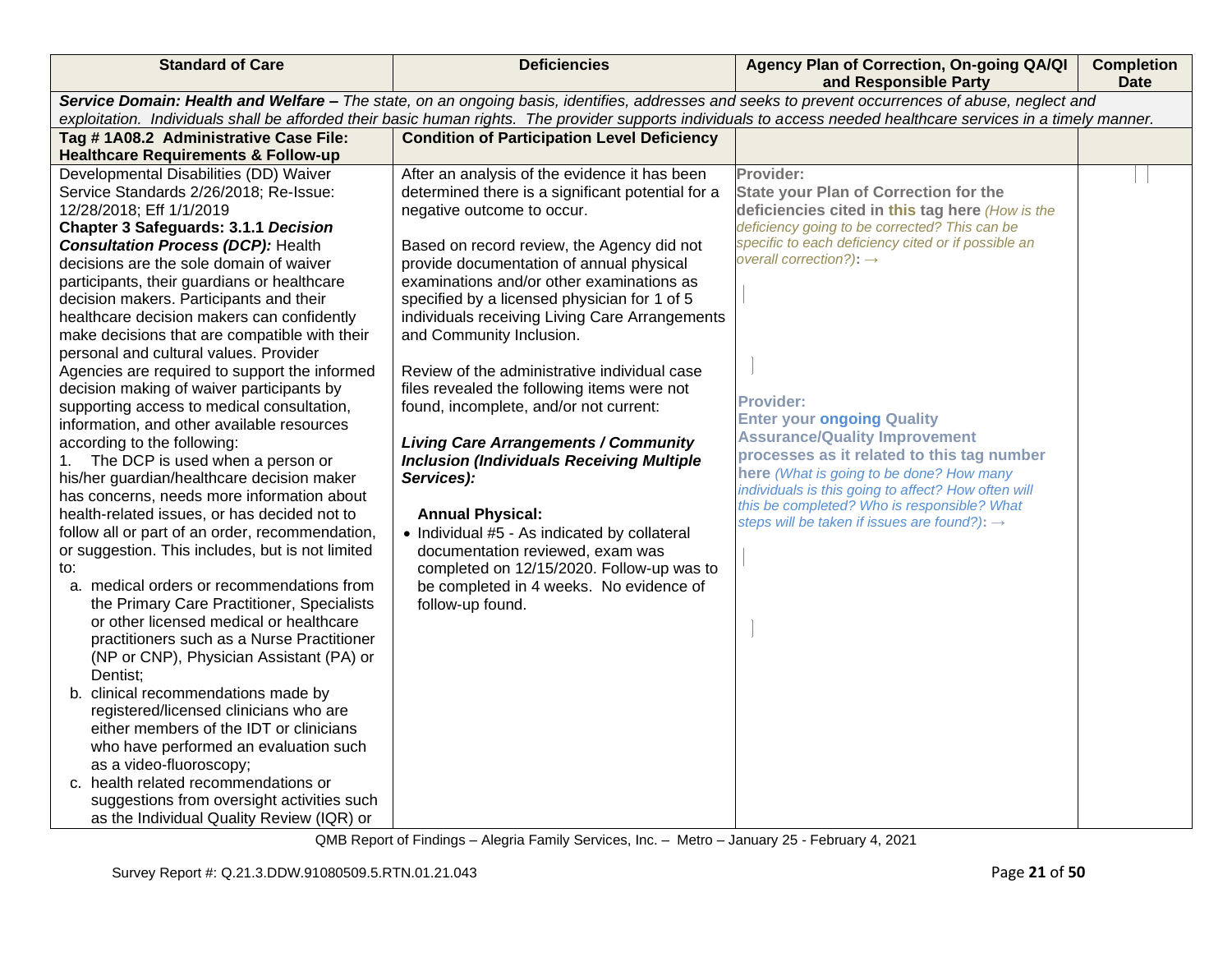| other DOH review or oversight activities;     |  |  |
|-----------------------------------------------|--|--|
| and                                           |  |  |
| d. recommendations made through a             |  |  |
| Healthcare Plan (HCP), including a            |  |  |
| <b>Comprehensive Aspiration Risk</b>          |  |  |
| Management Plan (CARMP), or another           |  |  |
| plan.                                         |  |  |
| 2. When the person/guardian disagrees         |  |  |
| with a recommendation or does not agree       |  |  |
| with the implementation of that               |  |  |
| recommendation, Provider Agencies             |  |  |
| follow the DCP and attend the meeting         |  |  |
| coordinated by the CM. During this            |  |  |
| meeting:                                      |  |  |
| a. Providers inform the person/guardian       |  |  |
| of the rationale for that                     |  |  |
| recommendation, so that the benefit is        |  |  |
| made clear. This will be done in              |  |  |
| layman's terms and will include basic         |  |  |
| sharing of information designed to            |  |  |
| assist the person/guardian with               |  |  |
| understanding the risks and benefits of       |  |  |
| the recommendation.                           |  |  |
| b. The information will be focused on the     |  |  |
| specific area of concern by the               |  |  |
| person/guardian. Alternatives should be       |  |  |
| presented, when available, if the             |  |  |
| guardian is interested in considering         |  |  |
| other options for implementation.             |  |  |
| c. Providers support the person/guardian to   |  |  |
| make an informed decision.                    |  |  |
| d. The decision made by the                   |  |  |
| person/guardian during the meeting is         |  |  |
| accepted; plans are modified; and the         |  |  |
| IDT honors this health decision in every      |  |  |
| setting.                                      |  |  |
| <b>Chapter 20: Provider Documentation and</b> |  |  |
| <b>Client Records: 20.2 Client Records</b>    |  |  |
| Requirements: All DD Waiver Provider          |  |  |
| Agencies are required to create and maintain  |  |  |
|                                               |  |  |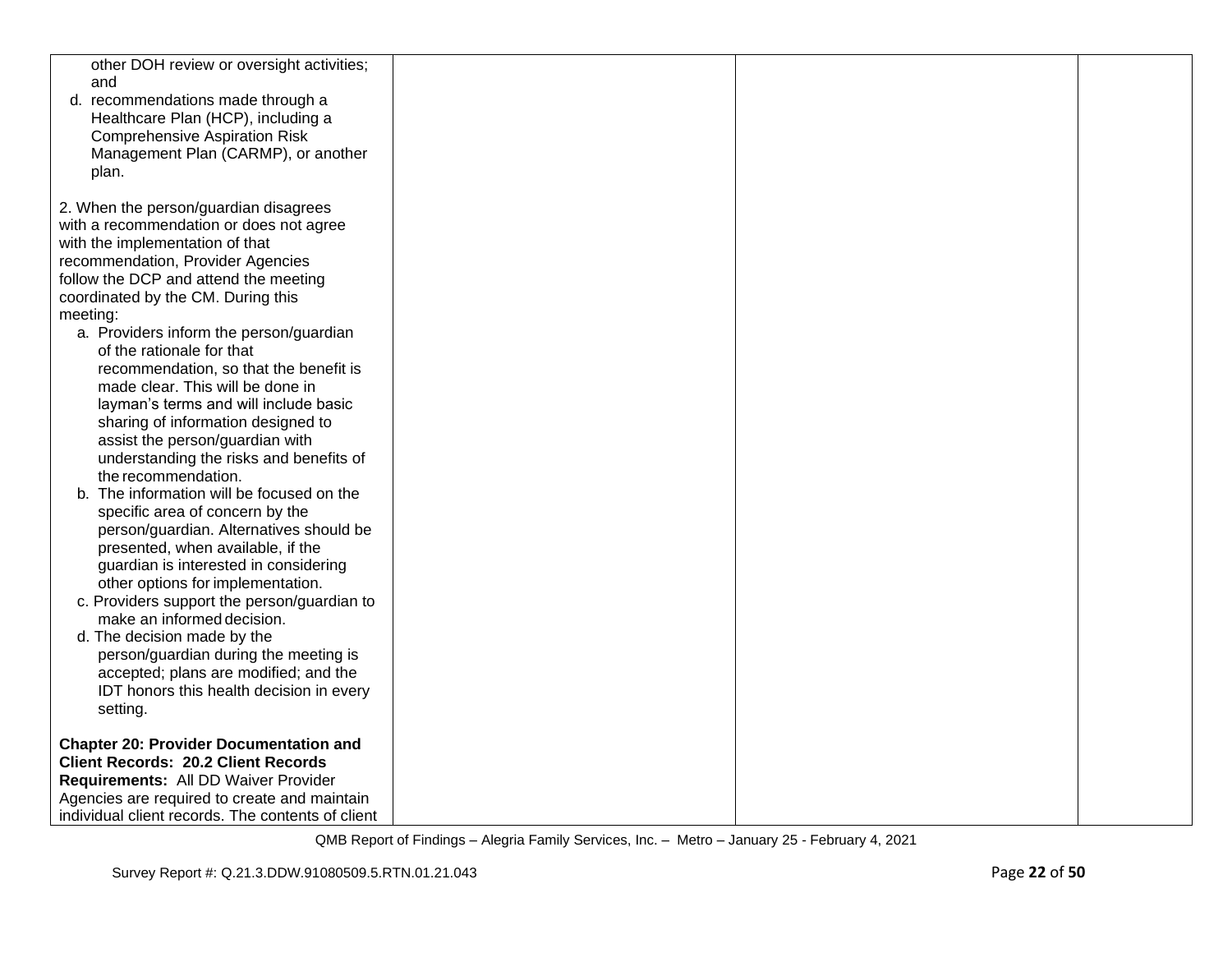| records vary depending on the unique needs of     |  |  |
|---------------------------------------------------|--|--|
| the person receiving services and the resultant   |  |  |
| information produced. The extent of               |  |  |
| documentation required for individual client      |  |  |
| records per service type depends on the           |  |  |
| location of the file, the type of service being   |  |  |
| provided, and the information necessary.          |  |  |
| DD Waiver Provider Agencies are required to       |  |  |
| adhere to the following:                          |  |  |
| Client records must contain all documents<br>1.   |  |  |
| essential to the service being provided and       |  |  |
| essential to ensuring the health and safety of    |  |  |
| the person during the provision of the service.   |  |  |
| 2. Provider Agencies must have readily            |  |  |
| accessible records in home and community          |  |  |
| settings in paper or electronic form. Secure      |  |  |
| access to electronic records through the          |  |  |
| Therap web-based system using computers or        |  |  |
| mobile devices is acceptable.                     |  |  |
| Provider Agencies are responsible for<br>3.       |  |  |
| ensuring that all plans created by nurses,        |  |  |
| RDs, therapists or BSCs are present in all        |  |  |
| needed settings.                                  |  |  |
| Provider Agencies must maintain records<br>4.     |  |  |
| of all documents produced by agency               |  |  |
| personnel or contractors on behalf of each        |  |  |
| person, including any routine notes or data,      |  |  |
| annual assessments, semi-annual reports,          |  |  |
| evidence of training provided/received,           |  |  |
| progress notes, and any other interactions for    |  |  |
| which billing is generated.                       |  |  |
| Each Provider Agency is responsible for<br>5.     |  |  |
| maintaining the daily or other contact notes      |  |  |
| documenting the nature and frequency of           |  |  |
| service delivery, as well as data tracking only   |  |  |
| for the services provided by their agency.        |  |  |
| The current Client File Matrix found in<br>6.     |  |  |
| Appendix A Client File Matrix details the         |  |  |
| minimum requirements for records to be            |  |  |
| stored in agency office files, the delivery site, |  |  |
| or with DSP while providing services in the       |  |  |
| community.                                        |  |  |
| All records pertaining to JCMs must be<br>7.      |  |  |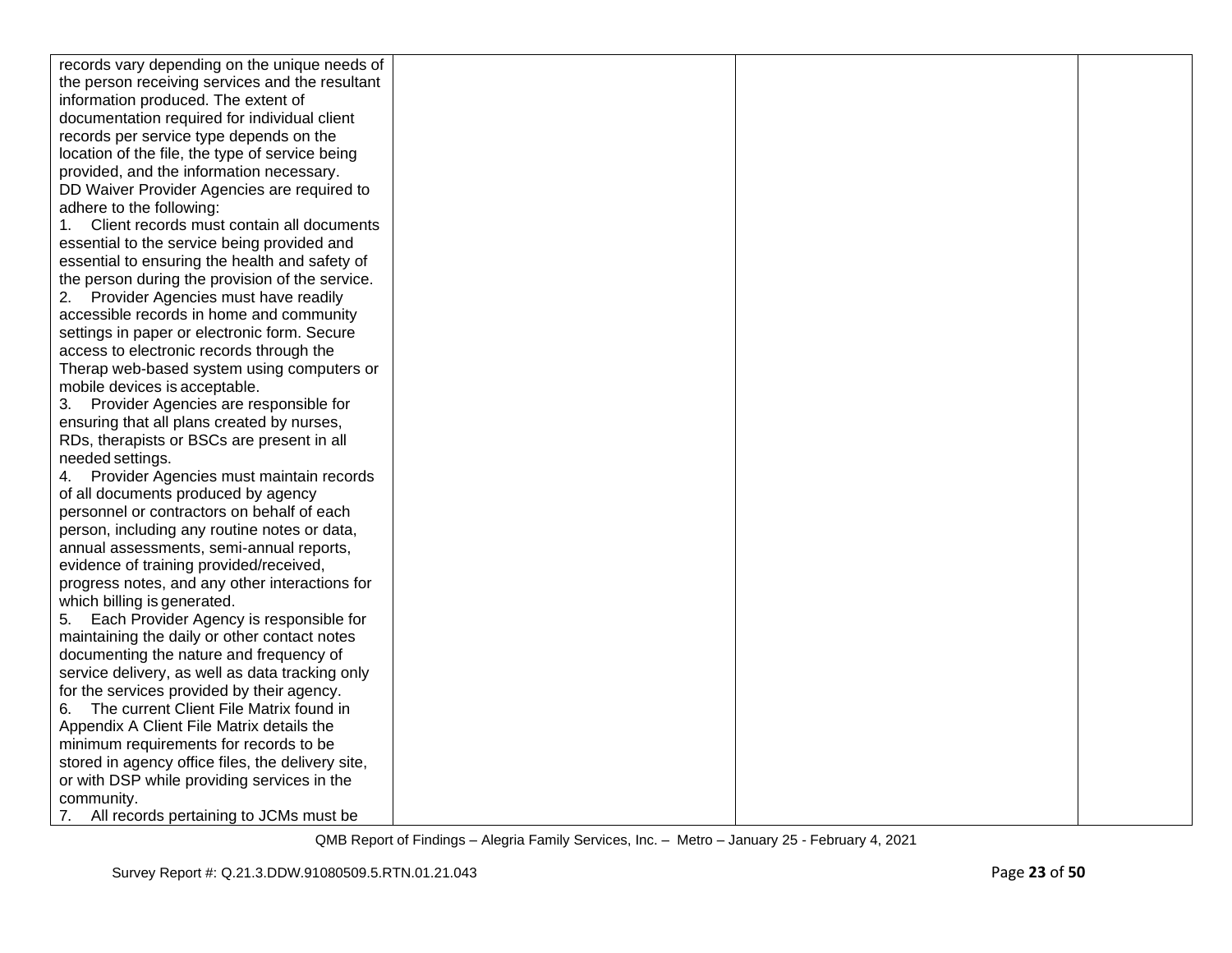| retained permanently and must be made<br>available to DDSD upon request, upon the                |  |  |
|--------------------------------------------------------------------------------------------------|--|--|
| termination or expiration of a provider<br>agreement, or upon provider withdrawal from           |  |  |
| services.                                                                                        |  |  |
|                                                                                                  |  |  |
| 20.5.3 Health Passport and Physician                                                             |  |  |
| <b>Consultation Form: All Primary and</b>                                                        |  |  |
| Secondary Provider Agencies must use the<br>Health Passport and Physician Consultation           |  |  |
| form from the Therap system. This                                                                |  |  |
| standardized document contains individual,                                                       |  |  |
| physician and emergency contact information,                                                     |  |  |
| a complete list of current medical diagnoses,                                                    |  |  |
| health and safety risk factors, allergies, and<br>information regarding insurance, guardianship, |  |  |
| and advance directives. The Health Passport                                                      |  |  |
| also includes a standardized form to use at                                                      |  |  |
| medical appointments called the Physician                                                        |  |  |
| Consultation form. The Physician Consultation                                                    |  |  |
| form contains a list of all current medications.                                                 |  |  |
| <b>Chapter 10: Living Care Arrangements</b>                                                      |  |  |
| (LCA) Living Supports-Supported Living:                                                          |  |  |
| 10.3.9.6.1 Monitoring and Supervision                                                            |  |  |
| 4. Ensure and document the following:                                                            |  |  |
| a. The person has a Primary Care<br>Practitioner.                                                |  |  |
| b. The person receives an annual                                                                 |  |  |
| physical examination and other                                                                   |  |  |
| examinations as recommended by a                                                                 |  |  |
| Primary Care Practitioner or                                                                     |  |  |
| specialist.<br>c. The person receives                                                            |  |  |
| annual dental check-ups                                                                          |  |  |
| and other check-ups as                                                                           |  |  |
| recommended by a                                                                                 |  |  |
| licensed dentist.                                                                                |  |  |
| d. The person receives a hearing test as                                                         |  |  |
| recommended by a licensed audiologist.<br>e. The person receives eye                             |  |  |
| examinations as                                                                                  |  |  |
| recommended by a                                                                                 |  |  |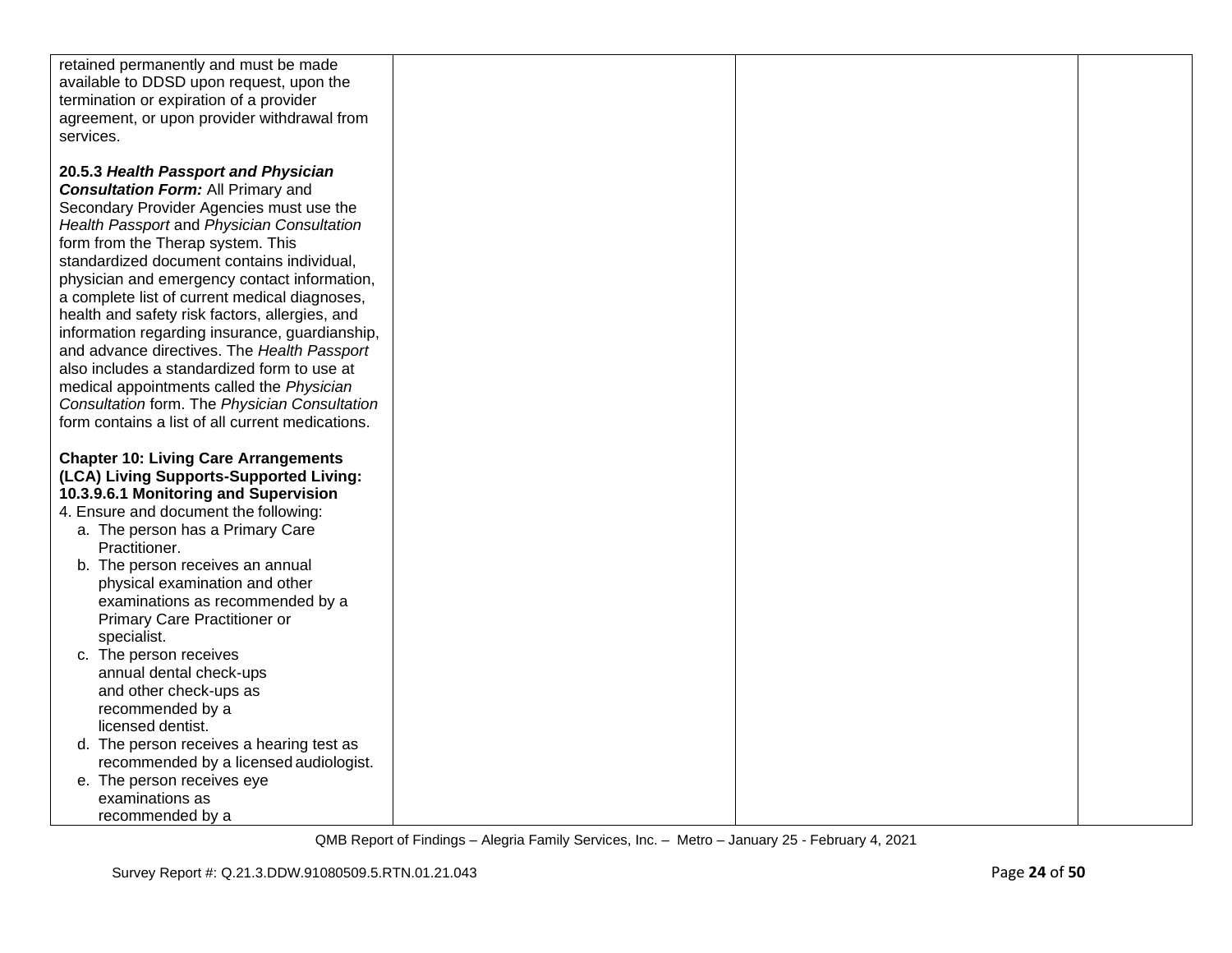| licensed optometrist or                       |  |  |
|-----------------------------------------------|--|--|
| ophthalmologist.                              |  |  |
| 5. Agency activities occur as required for    |  |  |
|                                               |  |  |
| follow-up activities to medical appointments  |  |  |
| (e.g. treatment, visits to specialists, and   |  |  |
| changes in medication or daily routine).      |  |  |
|                                               |  |  |
|                                               |  |  |
| 10.3.10.1 Living Care Arrangements (LCA)      |  |  |
| Living Supports-IMLS: 10.3.10.2 General       |  |  |
| Requirements: 9 . Medical services must be    |  |  |
| ensured (i.e., ensure each person has a       |  |  |
|                                               |  |  |
| licensed Primary Care Practitioner and        |  |  |
| receives an annual physical examination,      |  |  |
| specialty medical care as needed, and         |  |  |
| annual dental checkup by a licensed dentist). |  |  |
|                                               |  |  |
|                                               |  |  |
| <b>Chapter 13 Nursing Services: 13.2.3</b>    |  |  |
| <b>General Requirements:</b>                  |  |  |
| Each person has a licensed primary<br>1.      |  |  |
| care practitioner and receives an annual      |  |  |
| physical examination and specialty            |  |  |
|                                               |  |  |
| medical/dental care as needed. Nurses         |  |  |
| communicate with these providers to           |  |  |
| share current health information.             |  |  |
|                                               |  |  |
|                                               |  |  |
|                                               |  |  |
|                                               |  |  |
|                                               |  |  |
|                                               |  |  |
|                                               |  |  |
|                                               |  |  |
|                                               |  |  |
|                                               |  |  |
|                                               |  |  |
|                                               |  |  |
|                                               |  |  |
|                                               |  |  |
|                                               |  |  |
|                                               |  |  |
|                                               |  |  |
|                                               |  |  |
|                                               |  |  |
|                                               |  |  |
|                                               |  |  |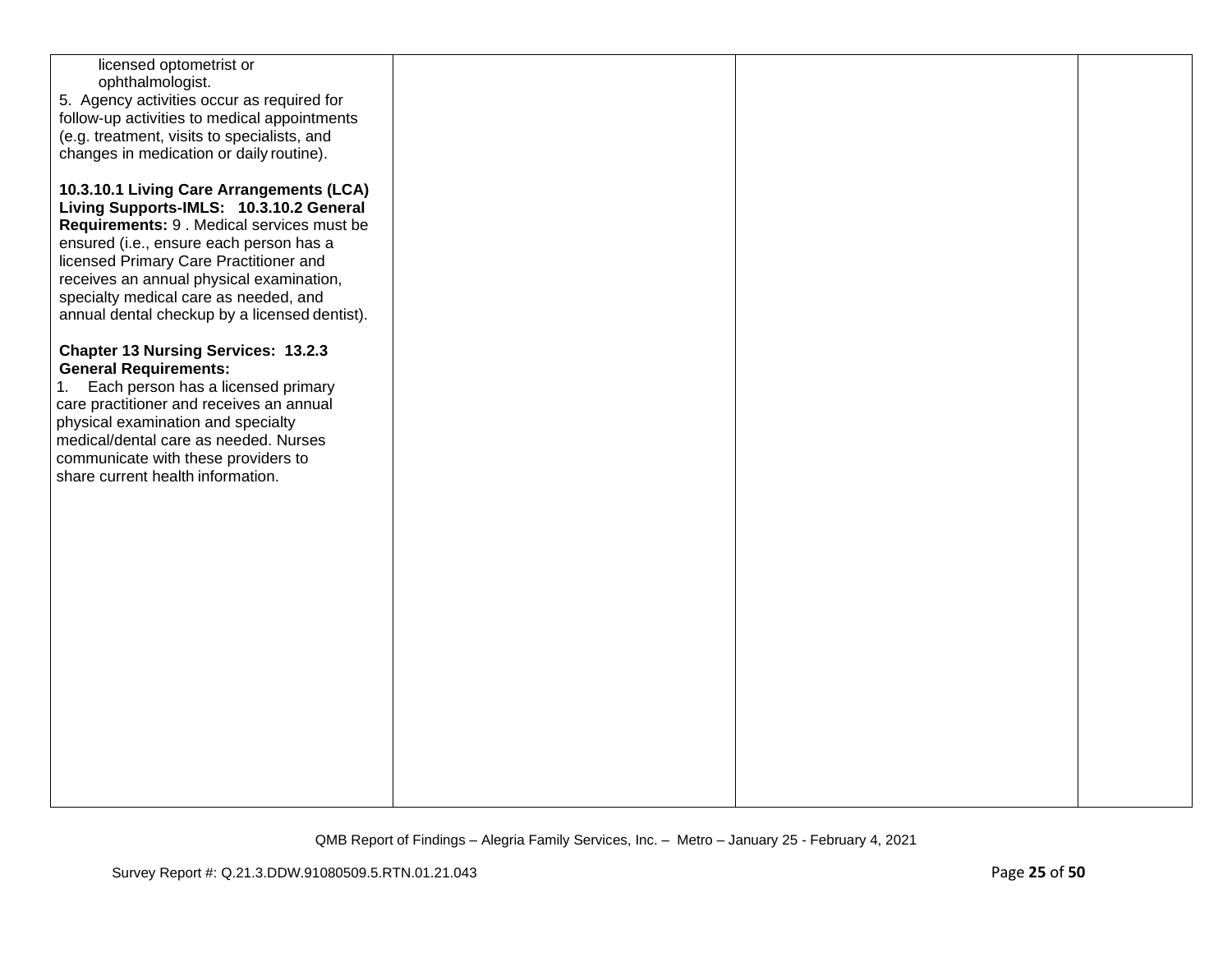| Tag #1A09 Medication Delivery Routine                                  | <b>Condition of Participation Level Deficiency</b> |                                                                           |  |
|------------------------------------------------------------------------|----------------------------------------------------|---------------------------------------------------------------------------|--|
| <b>Medication Administration</b>                                       |                                                    |                                                                           |  |
| Developmental Disabilities (DD) Waiver                                 | After an analysis of the evidence it has been      | Provider:                                                                 |  |
| Service Standards 2/26/2018; Re-Issue:                                 | determined there is a significant potential for a  | <b>State your Plan of Correction for the</b>                              |  |
| 12/28/2018; Eff 1/1/2019                                               | negative outcome to occur.                         | deficiencies cited in this tag here (How is the                           |  |
| <b>Chapter 20: Provider Documentation and</b>                          |                                                    | deficiency going to be corrected? This can be                             |  |
| <b>Client Records 20.6 Medication</b>                                  | Medication Administration Records (MAR)            | specific to each deficiency cited or if possible an                       |  |
| <b>Administration Record (MAR):</b> A current                          | were reviewed for the month of December            | overall correction?): $\rightarrow$                                       |  |
| Medication Administration Record (MAR) must                            | 2020.                                              |                                                                           |  |
| be maintained in all settings where                                    |                                                    |                                                                           |  |
| medications or treatments are delivered.                               | Based on record review, 1 of 2 individuals had     |                                                                           |  |
| Family Living Providers may opt not to use                             | Medication Administration Records (MAR),           |                                                                           |  |
| MARs if they are the sole provider who                                 | which contained missing medications entries        |                                                                           |  |
| supports the person with medications or                                | and/or other errors:                               |                                                                           |  |
| treatments. However, if there are services                             |                                                    |                                                                           |  |
| provided by unrelated DSP, ANS for                                     | Individual #2                                      | <b>Provider:</b>                                                          |  |
| Medication Oversight must be budgeted, and a                           | December 2020                                      | <b>Enter your ongoing Quality</b><br><b>Assurance/Quality Improvement</b> |  |
| MAR must be created and used by the DSP.                               | Medication Administration Records contain          | processes as it related to this tag number                                |  |
| Primary and Secondary Provider Agencies are                            | the following medication. No Physician's           | here (What is going to be done? How many                                  |  |
| responsible for:                                                       | Order was found for the following                  | individuals is this going to affect? How often will                       |  |
| 1. Creating and maintaining either an                                  | medication:                                        | this be completed? Who is responsible? What                               |  |
| electronic or paper MAR in their service                               | • Vitamin D3 400 units (1 time daily)              | steps will be taken if issues are found?): $\rightarrow$                  |  |
| setting. Provider Agencies may use the                                 |                                                    |                                                                           |  |
| MAR in Therap, but are not mandated                                    |                                                    |                                                                           |  |
| to do so.                                                              |                                                    |                                                                           |  |
| 2. Continually communicating any                                       |                                                    |                                                                           |  |
| changes about medications and                                          |                                                    |                                                                           |  |
| treatments between Provider Agencies to                                |                                                    |                                                                           |  |
| assure health and safety.                                              |                                                    |                                                                           |  |
| 7. Including the following on the MAR:<br>a. The name of the person, a |                                                    |                                                                           |  |
| transcription of the physician's or                                    |                                                    |                                                                           |  |
| licensed health care provider's orders                                 |                                                    |                                                                           |  |
| including the brand and generic                                        |                                                    |                                                                           |  |
| names for all ordered routine and PRN                                  |                                                    |                                                                           |  |
| medications or treatments, and the                                     |                                                    |                                                                           |  |
| diagnoses for which the medications                                    |                                                    |                                                                           |  |
| or treatments are prescribed;                                          |                                                    |                                                                           |  |
| b. The prescribed dosage, frequency                                    |                                                    |                                                                           |  |
| and method or route of administration;                                 |                                                    |                                                                           |  |
| times and dates of administration for                                  |                                                    |                                                                           |  |
| all ordered routine or PRN                                             |                                                    |                                                                           |  |
| prescriptions or treatments; over the                                  |                                                    |                                                                           |  |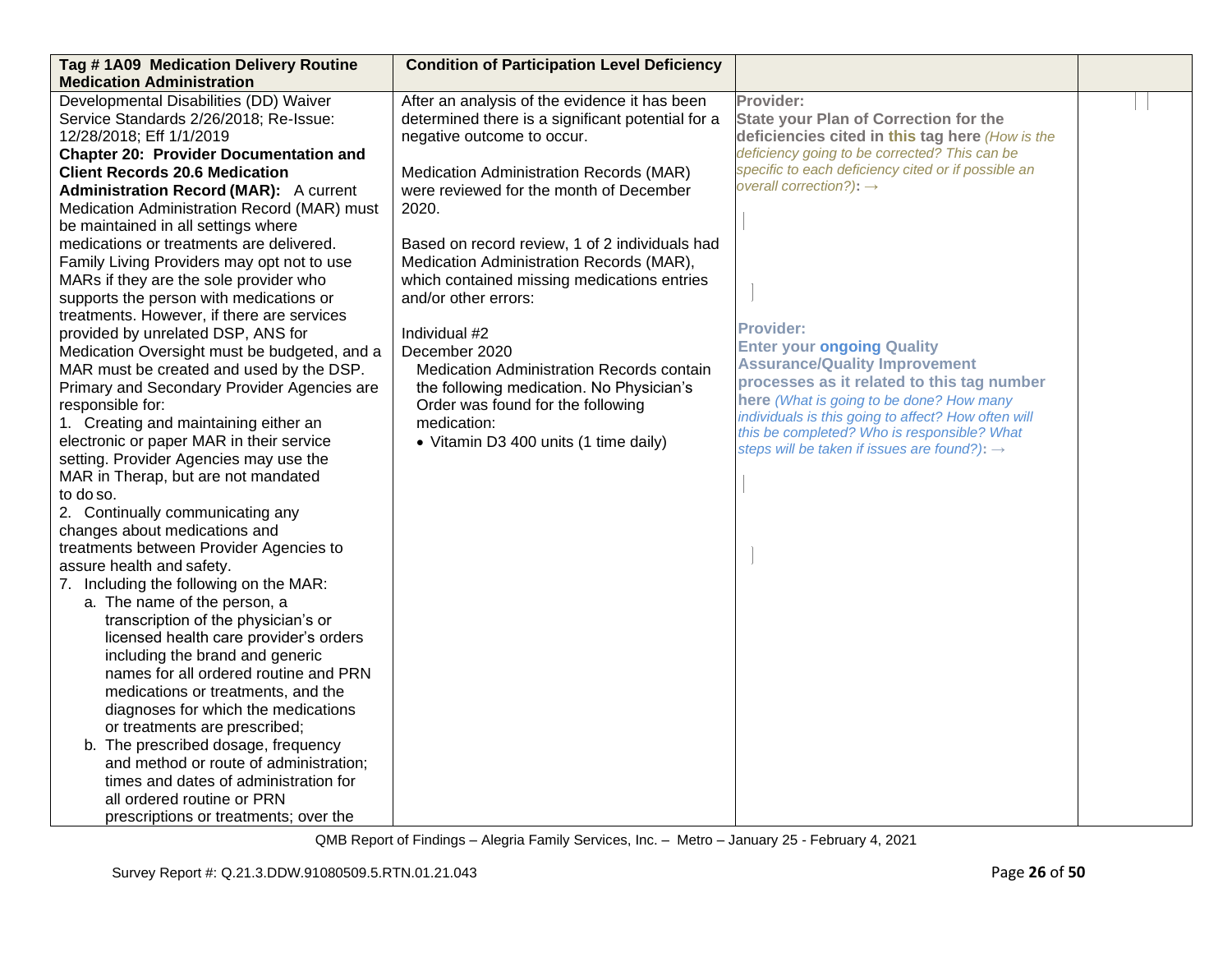|           | counter (OTC) or "comfort"                                                     |  |  |
|-----------|--------------------------------------------------------------------------------|--|--|
|           | medications or treatments and all self-                                        |  |  |
|           | selected herbal or vitamin therapy;                                            |  |  |
|           | c. Documentation of all time limited or                                        |  |  |
|           | discontinued medications or treatments;                                        |  |  |
|           | d. The initials of the individual                                              |  |  |
|           | administering or assisting with the                                            |  |  |
|           | medication delivery and a signature                                            |  |  |
|           | page or electronic record that                                                 |  |  |
|           | designates the full name                                                       |  |  |
|           | corresponding to the initials;                                                 |  |  |
|           | e. Documentation of refused, missed, or                                        |  |  |
|           | held medications or treatments;                                                |  |  |
|           | f. Documentation of any allergic                                               |  |  |
|           | reaction that occurred due to                                                  |  |  |
|           | medication or treatments; and                                                  |  |  |
|           | g. For PRN medications or treatments:                                          |  |  |
|           | i. instructions for the use of the PRN                                         |  |  |
|           | medication or treatment which must                                             |  |  |
|           | include observable signs/symptoms or                                           |  |  |
|           | circumstances in which the                                                     |  |  |
|           | medication or treatment is to be used                                          |  |  |
|           | and the number of doses that may be                                            |  |  |
|           | used in a 24-hour period;                                                      |  |  |
|           | ii. clear documentation that the                                               |  |  |
|           | DSP contacted the agency nurse                                                 |  |  |
|           | prior to assisting with the                                                    |  |  |
|           | medication or treatment, unless                                                |  |  |
|           | the DSP is a Family Living                                                     |  |  |
|           | Provider related by affinity of                                                |  |  |
|           | consanguinity; and                                                             |  |  |
|           | iii. documentation of the                                                      |  |  |
|           | effectiveness of the PRN                                                       |  |  |
|           | medication or treatment.                                                       |  |  |
|           |                                                                                |  |  |
|           | <b>Chapter 10 Living Care Arrangements</b><br>10.3.4 Medication Assessment and |  |  |
|           |                                                                                |  |  |
| Delivery: | Living Supports Provider Agencies must                                         |  |  |
|           | support and comply with:                                                       |  |  |
|           | 1. the processes identified in the DDSD                                        |  |  |
|           | <b>AWMD</b> training;                                                          |  |  |
|           |                                                                                |  |  |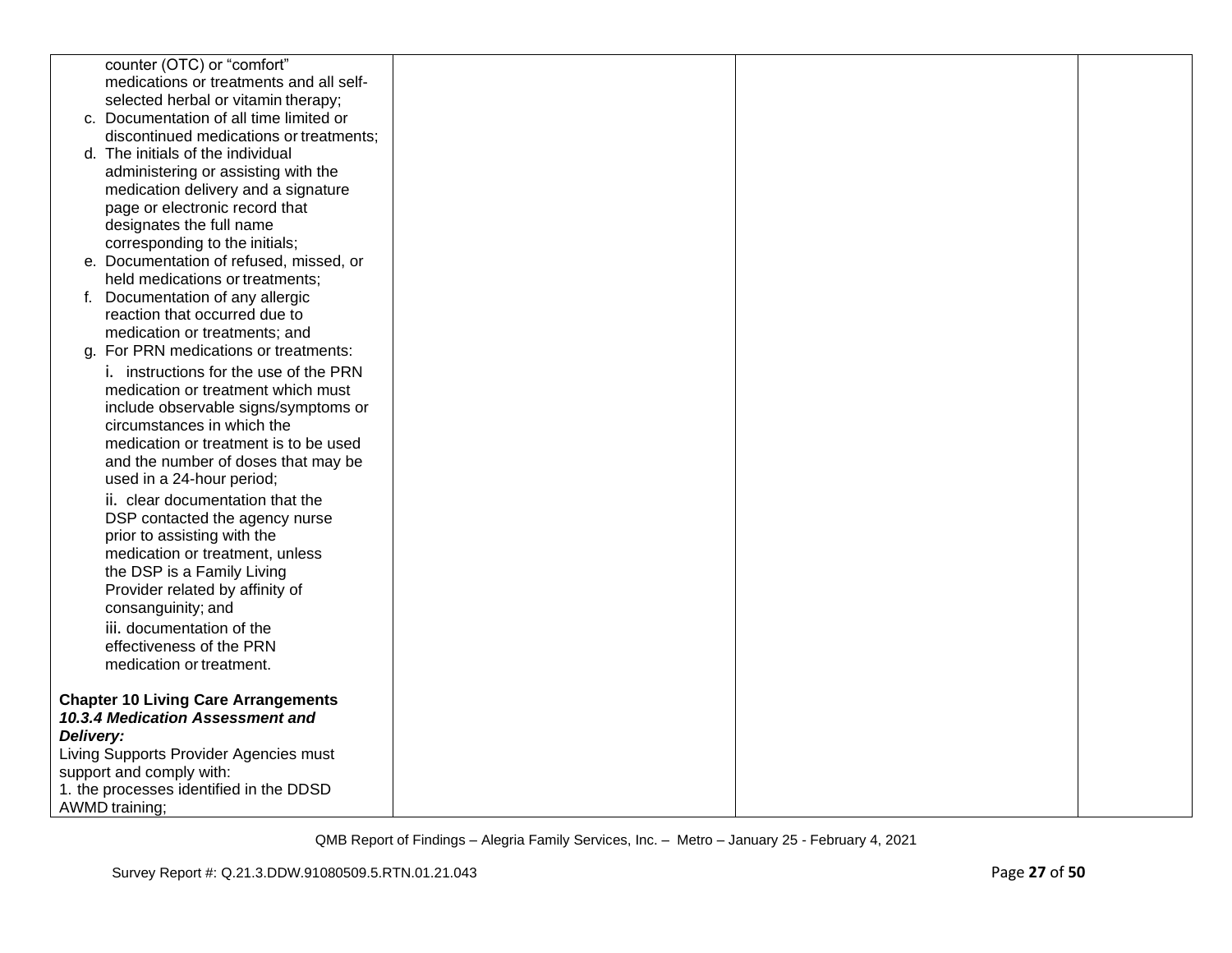| 2. the nursing and DSP functions<br>identified in the Chapter 13.3 Part 2- Adult<br><b>Nursing Services;</b><br>3. all Board of Pharmacy regulations as noted<br>in Chapter 16.5 Board of Pharmacy; and<br>4. documentation requirements in a<br><b>Medication Administration Record</b><br>(MAR) as described in Chapter 20.6<br><b>Medication Administration Record</b><br>$(MAR)$ .                                                                                                                                                                                                                                                                                                                                                                           |  |  |
|------------------------------------------------------------------------------------------------------------------------------------------------------------------------------------------------------------------------------------------------------------------------------------------------------------------------------------------------------------------------------------------------------------------------------------------------------------------------------------------------------------------------------------------------------------------------------------------------------------------------------------------------------------------------------------------------------------------------------------------------------------------|--|--|
| NMAC 16.19.11.8 MINIMUM STANDARDS:<br>A. MINIMUM STANDARDS FOR THE<br>DISTRIBUTION, STORAGE, HANDLING<br>AND RECORD KEEPING OF DRUGS:<br>(d) The facility shall have a Medication<br>Administration Record (MAR) documenting<br>medication administered to residents,<br>including over-the-counter medications.<br>This documentation shall include:<br>Name of resident;<br>(i)<br>(ii)<br>Date given;<br>(iii) Drug product name;<br>Dosage and form;<br>(iv)<br>Strength of drug;<br>(v)<br>(vi) Route of administration;<br>(vii) How often medication is to be taken;<br>(viii) Time taken and staff initials;<br>(ix) Dates when the medication is<br>discontinued or changed;<br>The name and initials of all staff<br>(x)<br>administering medications. |  |  |
| <b>Model Custodial Procedure Manual</b><br><b>D. Administration of Drugs</b><br>Unless otherwise stated by practitioner,<br>patients will not be allowed to administer their<br>own medications.<br>Document the practitioner's order authorizing<br>the self-administration of medications.<br>All PRN (As needed) medications shall have<br>complete detail instructions regarding the                                                                                                                                                                                                                                                                                                                                                                         |  |  |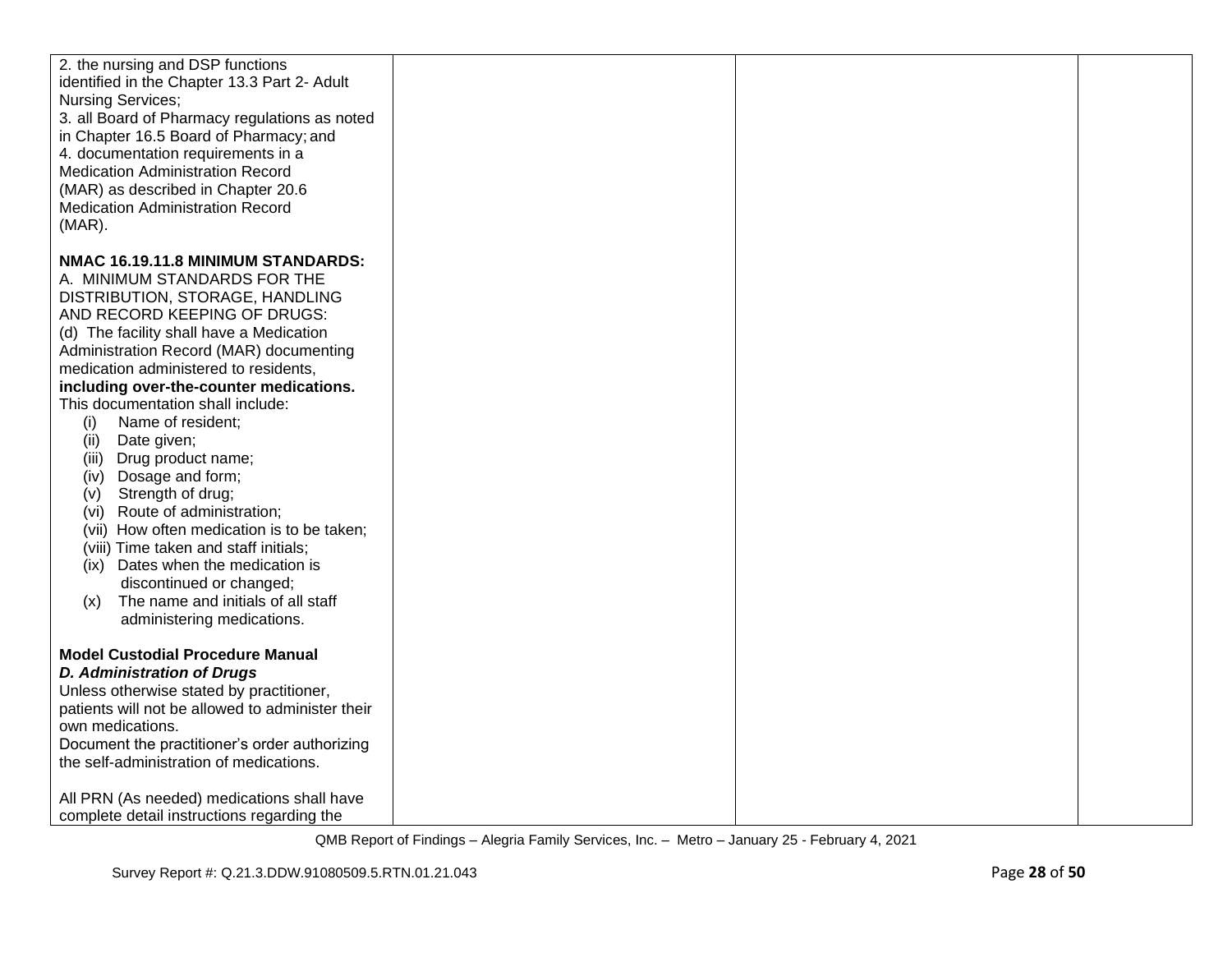| administering of the medication. This shall<br>include:                          |  |  |
|----------------------------------------------------------------------------------|--|--|
| $\triangleright$ symptoms that indicate the use of the                           |  |  |
| medication,                                                                      |  |  |
| $\ge$ exact dosage to be used, and<br>$\ge$ the exact amount to be used in a 24- |  |  |
|                                                                                  |  |  |
| hour period.                                                                     |  |  |
|                                                                                  |  |  |
|                                                                                  |  |  |
|                                                                                  |  |  |
|                                                                                  |  |  |
|                                                                                  |  |  |
|                                                                                  |  |  |
|                                                                                  |  |  |
|                                                                                  |  |  |
|                                                                                  |  |  |
|                                                                                  |  |  |
|                                                                                  |  |  |
|                                                                                  |  |  |
|                                                                                  |  |  |
|                                                                                  |  |  |
|                                                                                  |  |  |
|                                                                                  |  |  |
|                                                                                  |  |  |
|                                                                                  |  |  |
|                                                                                  |  |  |
|                                                                                  |  |  |
|                                                                                  |  |  |
|                                                                                  |  |  |
|                                                                                  |  |  |
|                                                                                  |  |  |
|                                                                                  |  |  |
|                                                                                  |  |  |
|                                                                                  |  |  |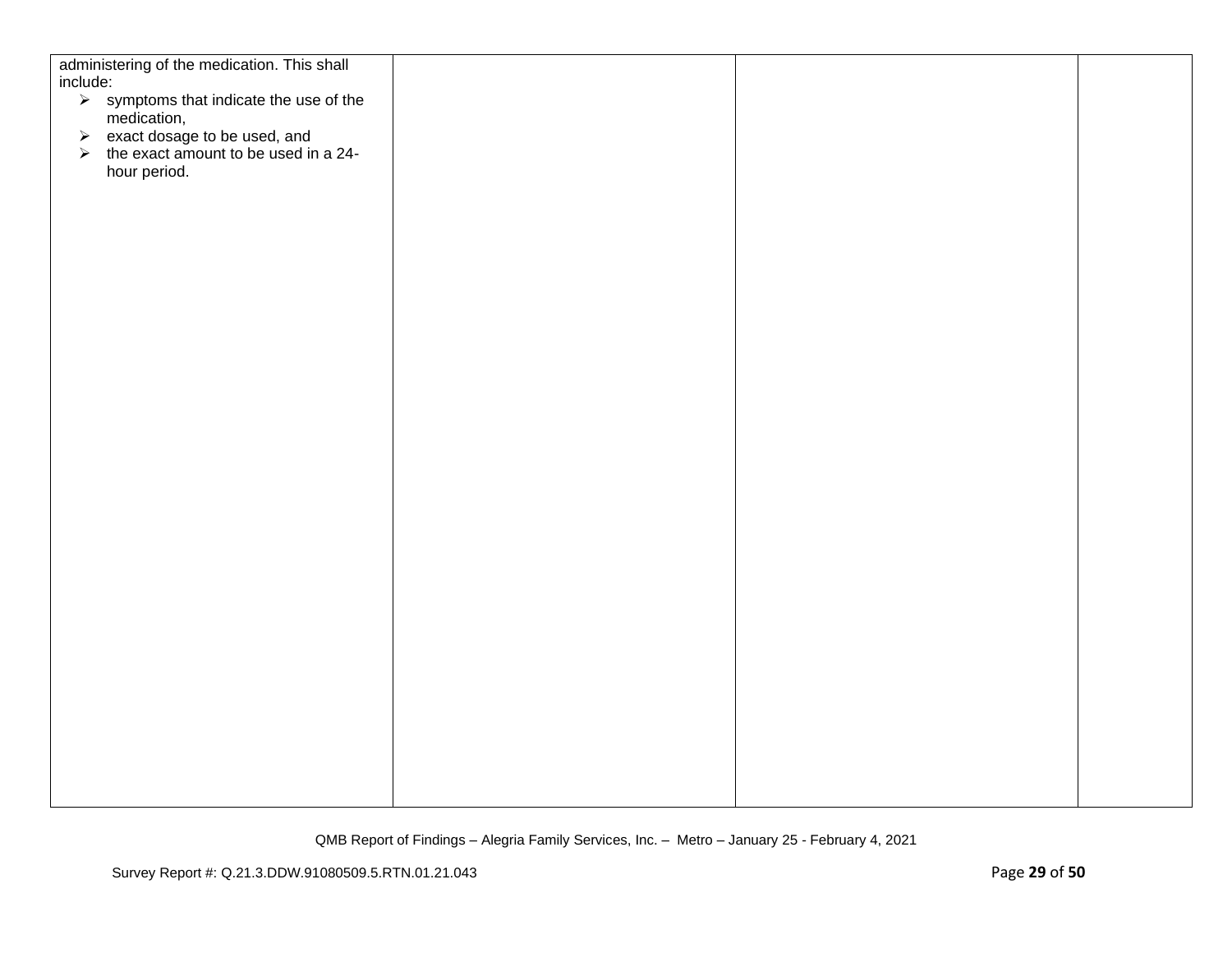| Tag #1A09.1 Medication Delivery PRN           | <b>Condition of Participation Level Deficiency</b> |                                                                                                    |  |
|-----------------------------------------------|----------------------------------------------------|----------------------------------------------------------------------------------------------------|--|
| <b>Medication Administration</b>              |                                                    |                                                                                                    |  |
| Developmental Disabilities (DD) Waiver        | After an analysis of the evidence it has been      | Provider:                                                                                          |  |
| Service Standards 2/26/2018; Re-Issue:        | determined there is a significant potential for a  | <b>State your Plan of Correction for the</b>                                                       |  |
| 12/28/2018; Eff 1/1/2019                      | negative outcome to occur.                         | deficiencies cited in this tag here (How is the                                                    |  |
| <b>Chapter 20: Provider Documentation and</b> |                                                    | deficiency going to be corrected? This can be                                                      |  |
| <b>Client Records 20.6 Medication</b>         | Medication Administration Records (MAR)            | specific to each deficiency cited or if possible an                                                |  |
| <b>Administration Record (MAR):</b> A current | were reviewed for the month of December            | overall correction?): $\rightarrow$                                                                |  |
| Medication Administration Record (MAR) must   | 2020.                                              |                                                                                                    |  |
| be maintained in all settings where           |                                                    |                                                                                                    |  |
| medications or treatments are delivered.      | Based on record review, 2 of 2 individuals had     |                                                                                                    |  |
| Family Living Providers may opt not to use    | <b>PRN Medication Administration Records</b>       |                                                                                                    |  |
| MARs if they are the sole provider who        | (MAR), which contained missing elements as         |                                                                                                    |  |
| supports the person with medications or       | required by standard:                              |                                                                                                    |  |
| treatments. However, if there are services    |                                                    |                                                                                                    |  |
| provided by unrelated DSP, ANS for            | Individual #2                                      | <b>Provider:</b>                                                                                   |  |
| Medication Oversight must be budgeted, and a  | December 2020                                      | <b>Enter your ongoing Quality</b>                                                                  |  |
| MAR must be created and used by the DSP.      | Physician's Orders indicated the following         | <b>Assurance/Quality Improvement</b>                                                               |  |
| Primary and Secondary Provider Agencies are   | medication were to be given. The following         | processes as it related to this tag number                                                         |  |
| responsible for:                              | Medications were not documented on the             | here (What is going to be done? How many                                                           |  |
| 1. Creating and maintaining either an         | <b>Medication Administration Records:</b>          | individuals is this going to affect? How often will<br>this be completed? Who is responsible? What |  |
| electronic or paper MAR in their service      | • Acetaminophen 325 mg (PRN)                       | steps will be taken if issues are found?): $\rightarrow$                                           |  |
| setting. Provider Agencies may use the        |                                                    |                                                                                                    |  |
| MAR in Therap, but are not mandated           | • Artificial Tears (PRN)                           |                                                                                                    |  |
| to do so.                                     |                                                    |                                                                                                    |  |
| 2. Continually communicating any              | • Benadryl Cream/Ointment/Lotion Spray             |                                                                                                    |  |
| changes about medications and                 | (PRN)                                              |                                                                                                    |  |
| treatments between Provider Agencies to       |                                                    |                                                                                                    |  |
| assure health and safety.                     | • Benadryl 25 mg (PRN)                             |                                                                                                    |  |
| 7. Including the following on the MAR:        |                                                    |                                                                                                    |  |
| a. The name of the person, a                  | • Bisacodyl 10 mg (PRN)                            |                                                                                                    |  |
| transcription of the physician's or           |                                                    |                                                                                                    |  |
| licensed health care provider's orders        | • Chloraseptic Spray/Lozenges (PRN)                |                                                                                                    |  |
| including the brand and generic               |                                                    |                                                                                                    |  |
| names for all ordered routine and PRN         | • Delsym Cough Syrup (PRN)                         |                                                                                                    |  |
| medications or treatments, and the            |                                                    |                                                                                                    |  |
| diagnoses for which the medications           | • Imodium AD 2 mg (PRN)                            |                                                                                                    |  |
| or treatments are prescribed;                 |                                                    |                                                                                                    |  |
| b. The prescribed dosage, frequency           | • Milk of Magnesia (PRN)                           |                                                                                                    |  |
| and method or route of administration;        |                                                    |                                                                                                    |  |
| times and dates of administration for         | • Mylanta (PRN)                                    |                                                                                                    |  |
| all ordered routine or PRN                    |                                                    |                                                                                                    |  |
| prescriptions or treatments; over the         |                                                    |                                                                                                    |  |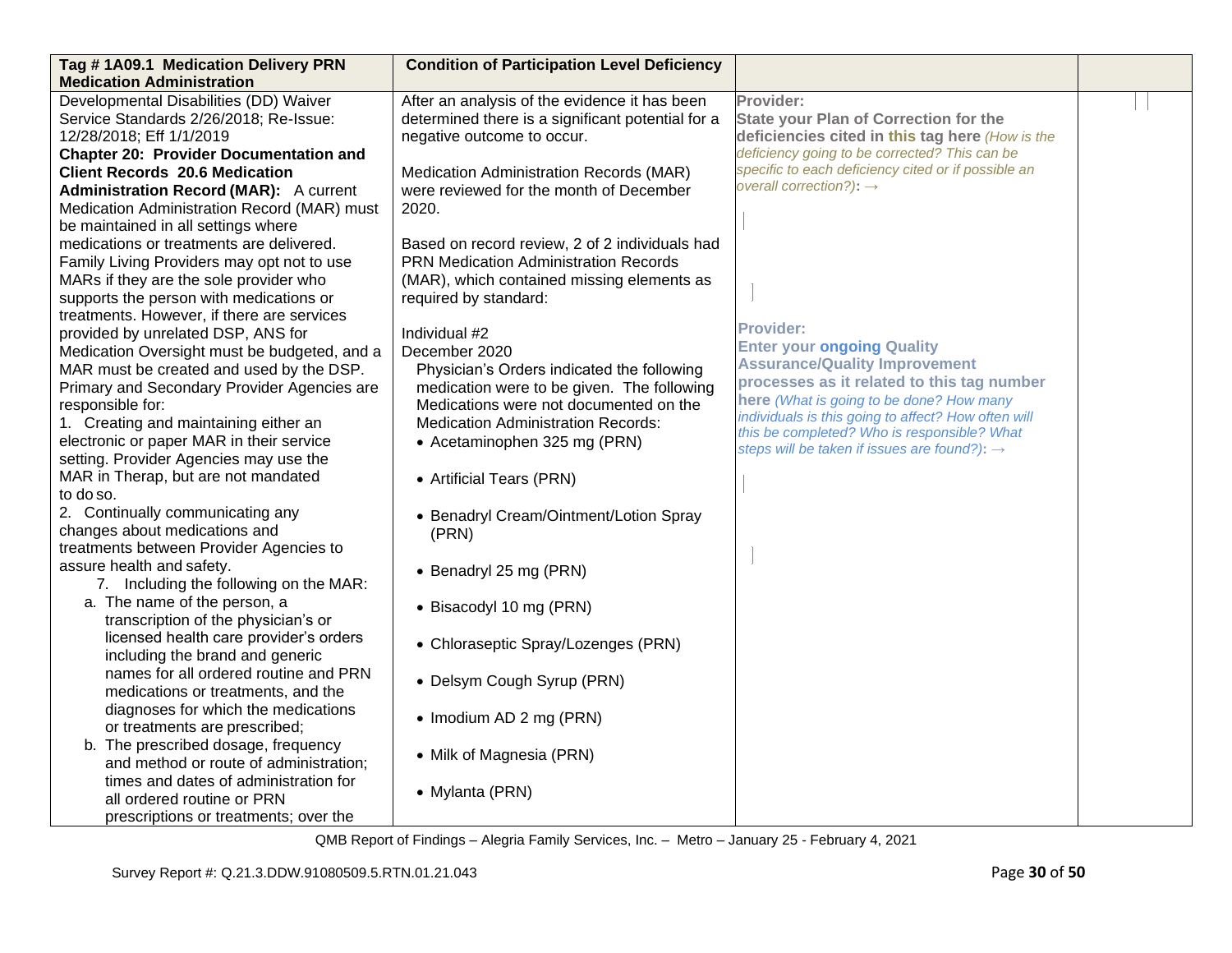| counter (OTC) or "comfort"                                                     | • Saline Nasal Spray (PRN)                                                          |  |
|--------------------------------------------------------------------------------|-------------------------------------------------------------------------------------|--|
| medications or treatments and all self-<br>selected herbal or vitamin therapy; |                                                                                     |  |
| c. Documentation of all time limited or                                        | • Sun Block SPF 50 or higher (PRN)                                                  |  |
| discontinued medications or treatments;                                        | • Triple Antibiotic Ointment (PRN)                                                  |  |
| d. The initials of the individual                                              |                                                                                     |  |
| administering or assisting with the                                            | • Polyethylene Glycol 17G Powder (PRN)                                              |  |
| medication delivery and a signature                                            |                                                                                     |  |
| page or electronic record that                                                 | Individual #4                                                                       |  |
| designates the full name                                                       | December 2020                                                                       |  |
| corresponding to the initials;                                                 | Physician's Orders indicated the following                                          |  |
| e. Documentation of refused, missed, or<br>held medications or treatments;     | medication were to be given. The following                                          |  |
| f. Documentation of any allergic                                               | Medications were not documented on the<br><b>Medication Administration Records:</b> |  |
| reaction that occurred due to                                                  | • Acetaminophen 325 mg (PRN)                                                        |  |
| medication or treatments; and                                                  |                                                                                     |  |
| g. For PRN medications or treatments:                                          | • Artificial Tears (PRN)                                                            |  |
| i. instructions for the use of the PRN                                         |                                                                                     |  |
| medication or treatment which must                                             | • Benadryl Cream/Ointment/Lotion Spray                                              |  |
| include observable signs/symptoms or                                           | (PRN)                                                                               |  |
| circumstances in which the                                                     |                                                                                     |  |
| medication or treatment is to be used                                          | • Benadryl 25 mg (PRN)                                                              |  |
| and the number of doses that may be<br>used in a 24-hour period;               |                                                                                     |  |
| ii. clear documentation that the                                               | • Bisacodyl 10 mg (PRN)                                                             |  |
| DSP contacted the agency nurse                                                 |                                                                                     |  |
| prior to assisting with the                                                    | • Chloraseptic Spray (PRN)                                                          |  |
| medication or treatment, unless                                                | • Imodium AD 2 mg (PRN)                                                             |  |
| the DSP is a Family Living                                                     |                                                                                     |  |
| Provider related by affinity of                                                | • Motrin 200 mg (PRN)                                                               |  |
| consanguinity; and                                                             |                                                                                     |  |
| iii. documentation of the                                                      | • Milk of Magnesia (PRN)                                                            |  |
| effectiveness of the PRN                                                       |                                                                                     |  |
| medication or treatment.                                                       | • Mylanta (PRN)                                                                     |  |
| <b>Chapter 10 Living Care Arrangements</b>                                     |                                                                                     |  |
| 10.3.4 Medication Assessment and                                               | • Saline Nasal Spray (PRN)                                                          |  |
| Delivery:                                                                      | • Sun Block SPF 50 or higher (PRN)                                                  |  |
| Living Supports Provider Agencies must                                         |                                                                                     |  |
| support and comply with:                                                       | • Triple Antibiotic Ointment (PRN)                                                  |  |
| 1. the processes identified in the DDSD                                        |                                                                                     |  |
| AWMD training;                                                                 | • Polyethylene Glycol 17G Powder (PRN)                                              |  |
|                                                                                |                                                                                     |  |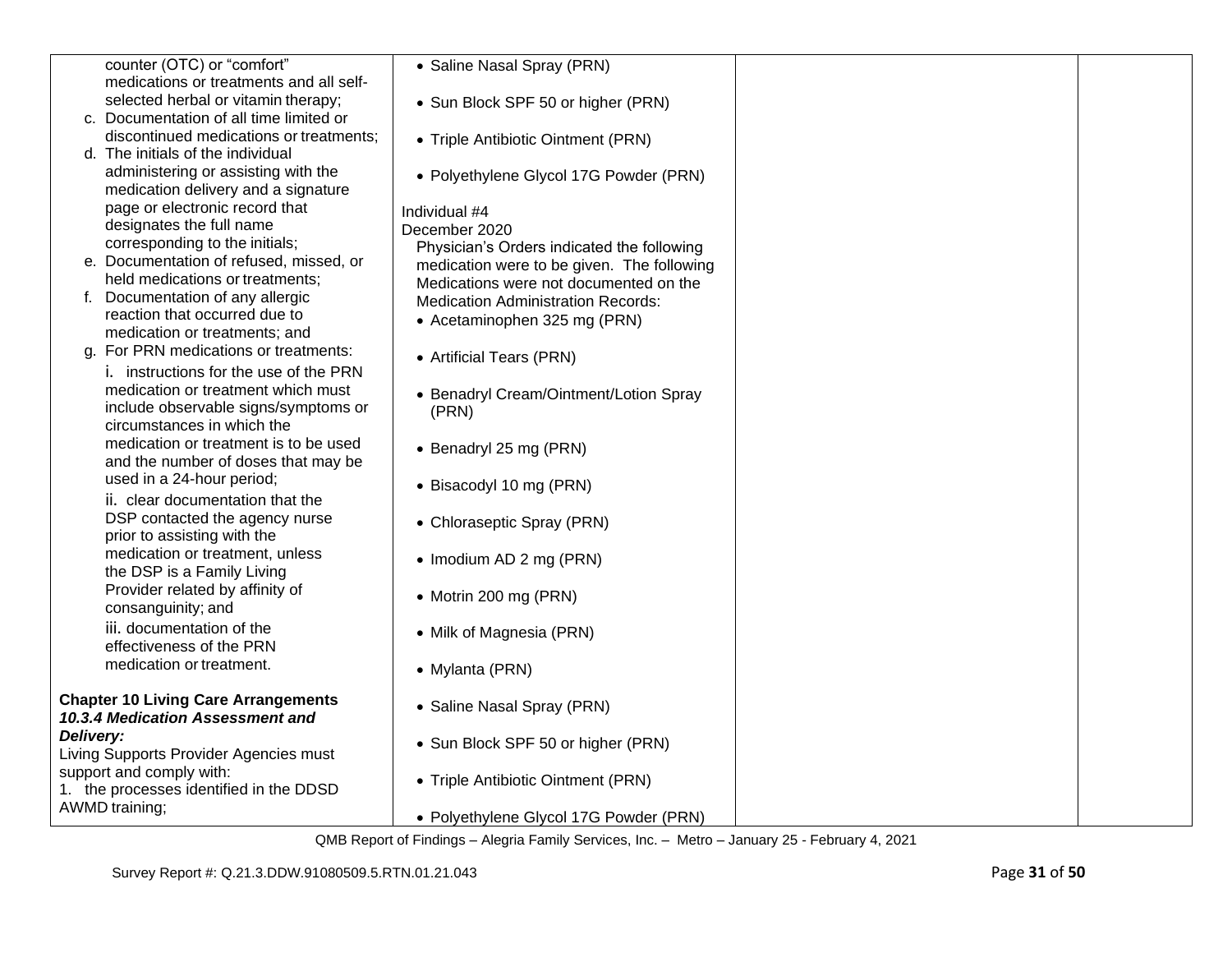| 2. the nursing and DSP functions<br>identified in the Chapter 13.3 Part 2- Adult<br>Nursing Services;<br>3. all Board of Pharmacy regulations as noted<br>in Chapter 16.5 Board of Pharmacy; and<br>4. documentation requirements in a<br><b>Medication Administration Record</b><br>(MAR) as described in Chapter 20.6<br><b>Medication Administration Record</b><br>$(MAR)$ . |  |  |
|---------------------------------------------------------------------------------------------------------------------------------------------------------------------------------------------------------------------------------------------------------------------------------------------------------------------------------------------------------------------------------|--|--|
|                                                                                                                                                                                                                                                                                                                                                                                 |  |  |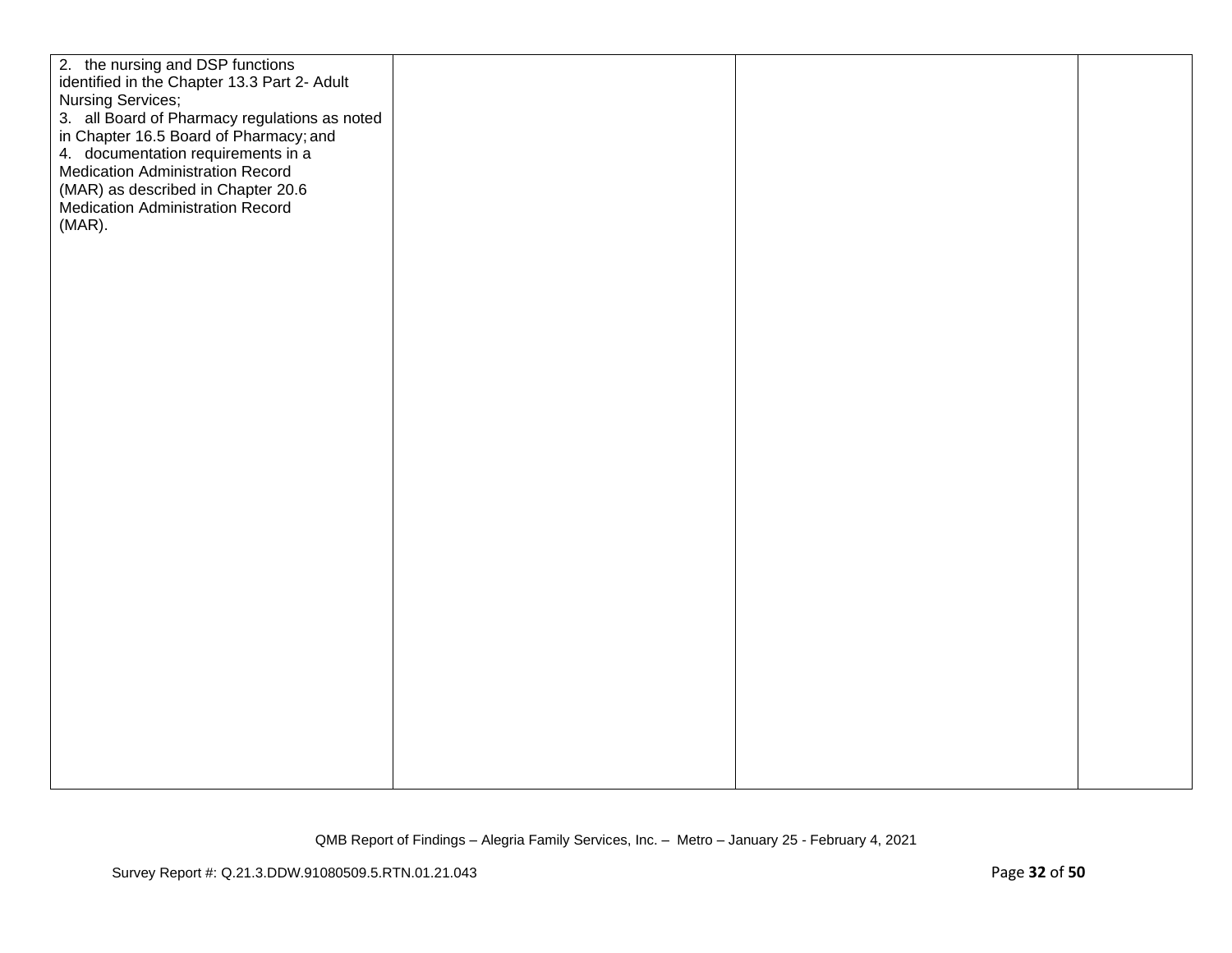| Tag #1A15.2 Administrative Case File:                                   | <b>Condition of Participation Level Deficiency</b> |                                                                                            |  |
|-------------------------------------------------------------------------|----------------------------------------------------|--------------------------------------------------------------------------------------------|--|
| <b>Healthcare Documentation (Therap and</b>                             |                                                    |                                                                                            |  |
| <b>Required Plans) (Upheld by IRF)</b>                                  |                                                    |                                                                                            |  |
| Developmental Disabilities (DD) Waiver                                  | After an analysis of the evidence it has been      | Provider:                                                                                  |  |
| Service Standards 2/26/2018; Re-Issue:                                  | determined there is a significant potential for a  | <b>State your Plan of Correction for the</b>                                               |  |
| 12/28/2018; Eff 1/1/2019                                                | negative outcome to occur.                         | deficiencies cited in this tag here (How is the                                            |  |
| <b>Chapter 20: Provider Documentation and</b>                           |                                                    | deficiency going to be corrected? This can be                                              |  |
| <b>Client Records: 20.2 Client Records</b>                              | Based on record review, the Agency did not         | specific to each deficiency cited or if possible an<br>overall correction?): $\rightarrow$ |  |
| Requirements: All DD Waiver Provider                                    | maintain the required documentation in the         |                                                                                            |  |
| Agencies are required to create and maintain                            | Individuals Agency Record as required by           |                                                                                            |  |
| individual client records. The contents of client                       | standard for 4 of 5 individual.                    |                                                                                            |  |
| records vary depending on the unique needs                              |                                                    |                                                                                            |  |
| of the person receiving services and the                                | Review of the administrative individual case       |                                                                                            |  |
| resultant information produced. The extent of                           | files revealed the following items were not        |                                                                                            |  |
| documentation required for individual client                            | found, incomplete, and/or not current:             |                                                                                            |  |
| records per service type depends on the                                 |                                                    | <b>Provider:</b>                                                                           |  |
| location of the file, the type of service being                         | <b>Healthcare Passport:</b>                        | <b>Enter your ongoing Quality</b>                                                          |  |
| provided, and the information necessary.                                | > Did not contain Name of Physician (#1, 2, 4,     | <b>Assurance/Quality Improvement</b>                                                       |  |
| DD Waiver Provider Agencies are required to<br>adhere to the following: | 5)                                                 | processes as it related to this tag number                                                 |  |
| Client records must contain all documents<br>1.                         | > Did not contain Emergency Contact                | here (What is going to be done? How many                                                   |  |
| essential to the service being provided and                             | Information $(\#1, 2, 4, 5)$                       | individuals is this going to affect? How often will                                        |  |
| essential to ensuring the health and safety of                          |                                                    | this be completed? Who is responsible? What                                                |  |
| the person during the provision of the service.                         | > Did not contain Information regarding            | steps will be taken if issues are found?): $\rightarrow$                                   |  |
| 2.<br>Provider Agencies must have readily                               | Insurance (#1, 2, 4, 5)                            |                                                                                            |  |
| accessible records in home and community                                |                                                    |                                                                                            |  |
| settings in paper or electronic form. Secure                            | > Did not contain Guardianship/Healthcare          |                                                                                            |  |
| access to electronic records through the                                | Decision Maker (#1, 2, 4, 5)                       |                                                                                            |  |
| Therap web-based system using computers or                              |                                                    |                                                                                            |  |
| mobile devices is acceptable.                                           | <b>Health Care Plans:</b>                          |                                                                                            |  |
| 3.<br>Provider Agencies are responsible for                             | <b>Constipation Management:</b>                    |                                                                                            |  |
| ensuring that all plans created by nurses, RDs,                         | • Individual #5 - According to Electronic          |                                                                                            |  |
| therapists or BSCs are present in all needed                            | Comprehensive Health Assessment Tool               |                                                                                            |  |
| settings.                                                               | the individual is required to have a               |                                                                                            |  |
| Provider Agencies must maintain records<br>4.                           | plan. Evidence indicated the plan was not          |                                                                                            |  |
| of all documents produced by agency                                     | current.                                           |                                                                                            |  |
| personnel or contractors on behalf of each                              |                                                    |                                                                                            |  |
| person, including any routine notes or data,                            | <b>Medical Emergency Response Plans:</b>           |                                                                                            |  |
| annual assessments, semi-annual reports,                                | <b>Aspiration Risk:</b>                            |                                                                                            |  |
| evidence of training provided/received,                                 | • Individual #5 - According to Electronic          |                                                                                            |  |
| progress notes, and any other interactions for                          | Comprehensive Health Assessment Tool the           |                                                                                            |  |
| which billing is generated.                                             | individual is required to have a                   |                                                                                            |  |
| Each Provider Agency is responsible for<br>5.                           |                                                    |                                                                                            |  |

QMB Report of Findings – Alegria Family Services, Inc. – Metro – January 25 - February 4, 2021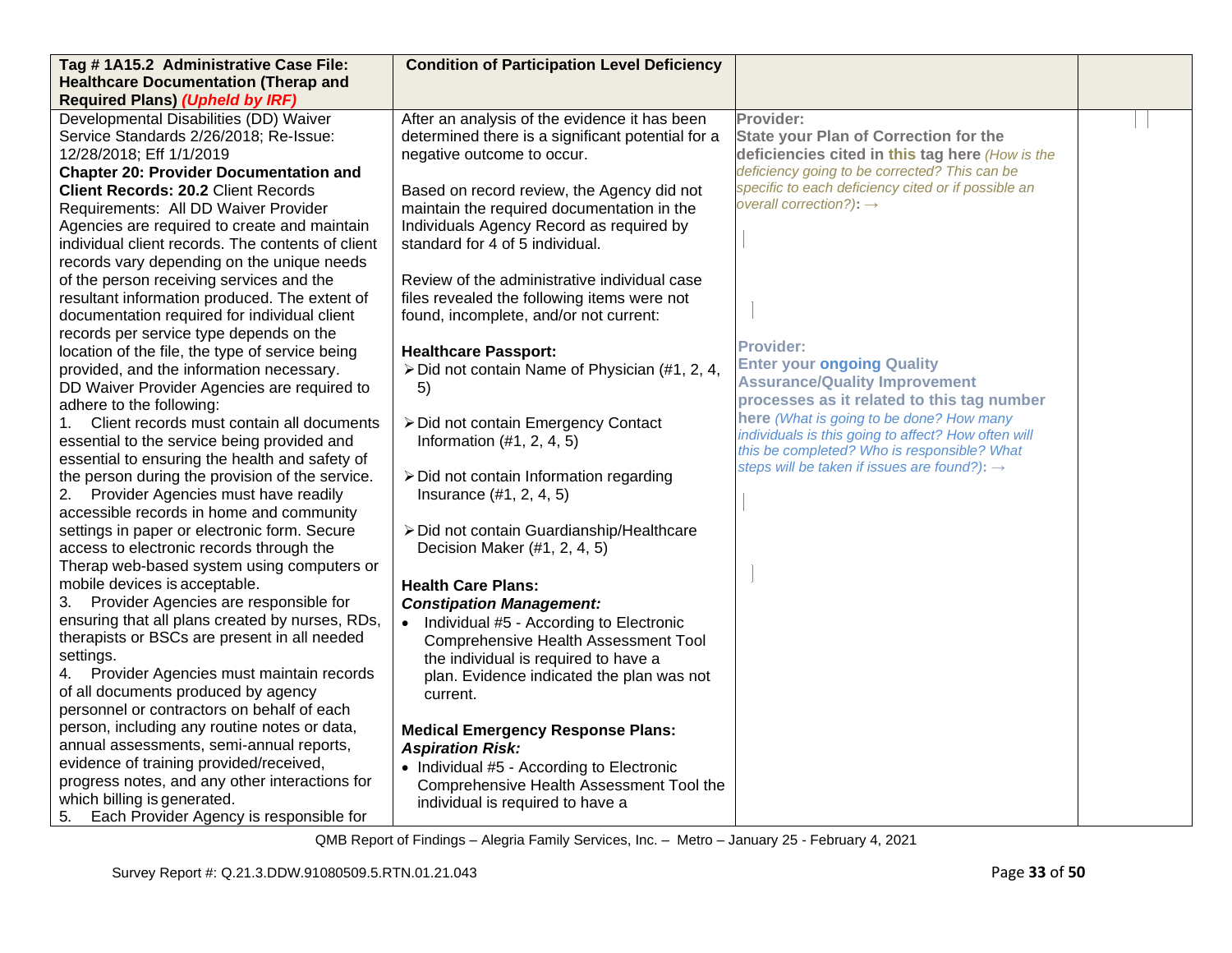| maintaining the daily or other contact notes      | plan. Evidence indicated the plan was not |  |
|---------------------------------------------------|-------------------------------------------|--|
| documenting the nature and frequency of           | current.                                  |  |
| service delivery, as well as data tracking only   |                                           |  |
| for the services provided by their agency.        |                                           |  |
| The current Client File Matrix found in<br>6.     |                                           |  |
| Appendix A Client File Matrix details the         |                                           |  |
| minimum requirements for records to be            |                                           |  |
| stored in agency office files, the delivery site, |                                           |  |
| or with DSP while providing services in the       |                                           |  |
| community.                                        |                                           |  |
| 7. All records pertaining to JCMs must be         |                                           |  |
| retained permanently and must be made             |                                           |  |
| available to DDSD upon request, upon the          |                                           |  |
| termination or expiration of a provider           |                                           |  |
| agreement, or upon provider withdrawal from       |                                           |  |
|                                                   |                                           |  |
| services.                                         |                                           |  |
| <b>Chapter 3 Safeguards: 3.1.1 Decision</b>       |                                           |  |
| <b>Consultation Process (DCP): Health</b>         |                                           |  |
| decisions are the sole domain of waiver           |                                           |  |
|                                                   |                                           |  |
| participants, their guardians or healthcare       |                                           |  |
| decision makers. Participants and their           |                                           |  |
| healthcare decision makers can confidently        |                                           |  |
| make decisions that are compatible with their     |                                           |  |
| personal and cultural values. Provider            |                                           |  |
| Agencies are required to support the informed     |                                           |  |
| decision making of waiver participants by         |                                           |  |
| supporting access to medical consultation,        |                                           |  |
| information, and other available resources        |                                           |  |
| according to the following:                       |                                           |  |
| 2. The DCP is used when a person or               |                                           |  |
| his/her guardian/healthcare decision maker        |                                           |  |
| has concerns, needs more information about        |                                           |  |
| health-related issues, or has decided not to      |                                           |  |
| follow all or part of an order, recommendation,   |                                           |  |
| or suggestion. This includes, but is not limited  |                                           |  |
| to:                                               |                                           |  |
| a. medical orders or recommendations from         |                                           |  |
| the Primary Care Practitioner, Specialists        |                                           |  |
| or other licensed medical or healthcare           |                                           |  |
| practitioners such as a Nurse Practitioner        |                                           |  |
| (NP or CNP), Physician Assistant (PA) or          |                                           |  |
| Dentist;                                          |                                           |  |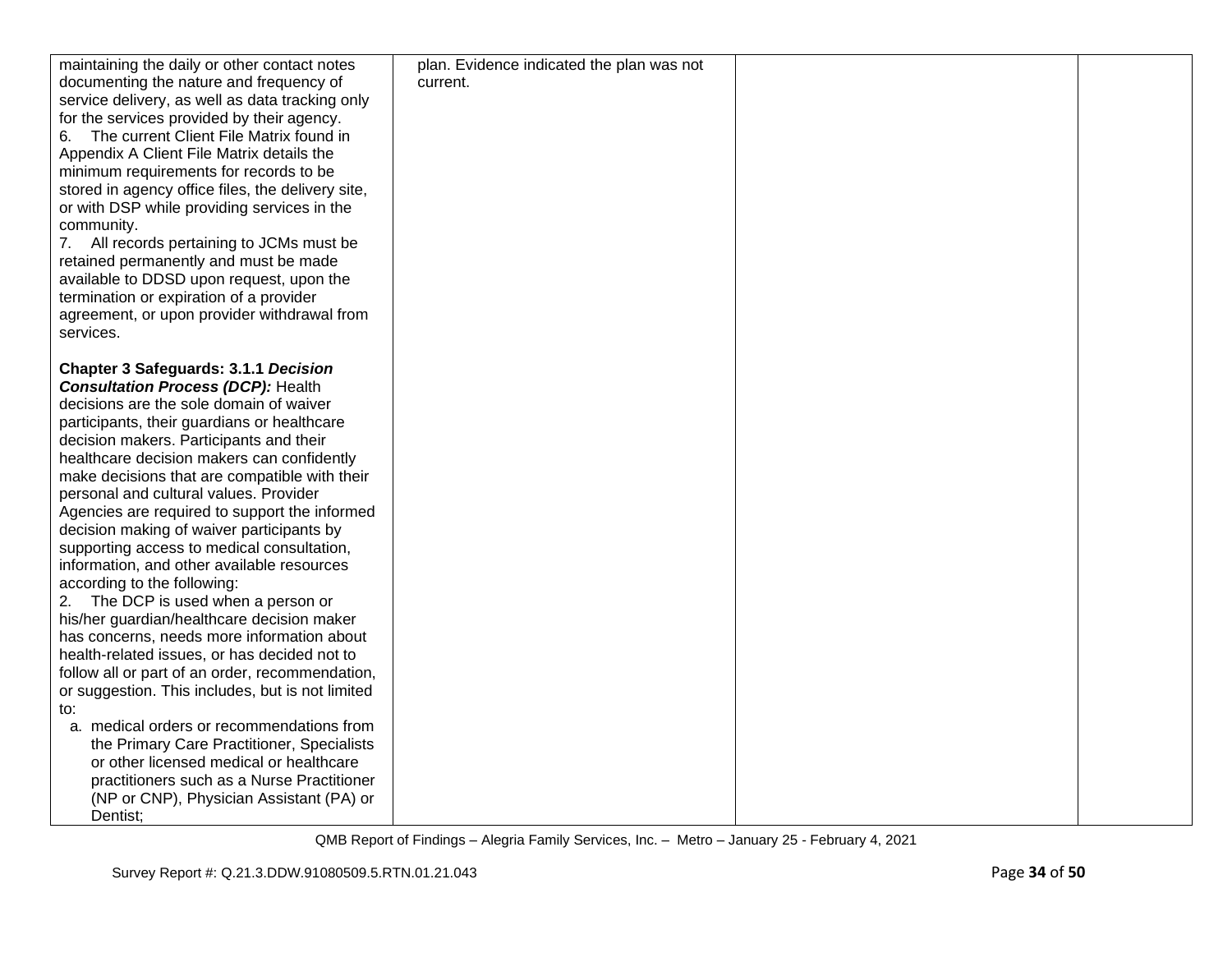| b. clinical recommendations made by          |  |
|----------------------------------------------|--|
| registered/licensed clinicians who are       |  |
| either members of the IDT or clinicians      |  |
| who have performed an evaluation such        |  |
| as a video-fluoroscopy;                      |  |
| c. health related recommendations or         |  |
| suggestions from oversight activities such   |  |
| as the Individual Quality Review (IQR) or    |  |
| other DOH review or oversight activities;    |  |
| and                                          |  |
|                                              |  |
| d. recommendations made through a            |  |
| Healthcare Plan (HCP), including a           |  |
| <b>Comprehensive Aspiration Risk</b>         |  |
| Management Plan (CARMP), or another          |  |
| plan.                                        |  |
|                                              |  |
| 2. When the person/guardian disagrees with a |  |
| recommendation or does not agree with the    |  |
| implementation of that recommendation,       |  |
| Provider Agencies follow the DCP and attend  |  |
| the meeting coordinated by the CM. During    |  |
| this meeting:                                |  |
| a. Providers inform the person/guardian of   |  |
| the rationale for that recommendation,       |  |
| so that the benefit is made clear. This      |  |
| will be done in layman's terms and will      |  |
| include basic sharing of information         |  |
| designed to assist the person/guardian       |  |
| with understanding the risks and benefits    |  |
| of the recommendation.                       |  |
| The information will be focused on the<br>b. |  |
| specific area of concern by the              |  |
| person/guardian. Alternatives should be      |  |
| presented, when available, if the            |  |
| guardian is interested in considering        |  |
| other options for implementation.            |  |
| c. Providers support the person/guardian to  |  |
| make an informed decision.                   |  |
| d. The decision made by the                  |  |
| person/guardian during the meeting is        |  |
| accepted; plans are modified; and the        |  |
| IDT honors this health decision in every     |  |
| setting.                                     |  |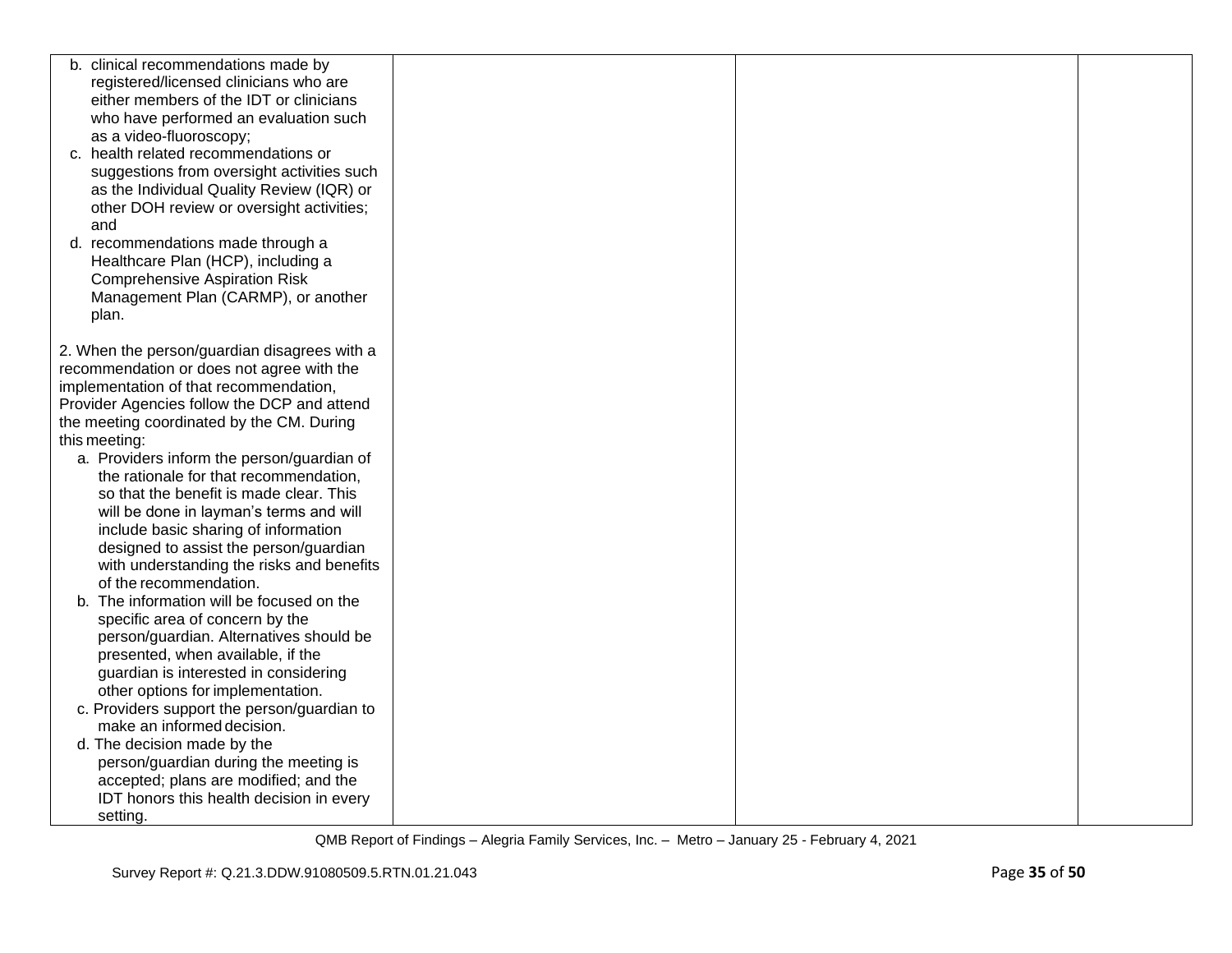| <b>Chapter 13 Nursing Services: 13.2.5</b><br><b>Electronic Nursing Assessment and</b><br><b>Planning Process:</b> The nursing assessment |  |  |
|-------------------------------------------------------------------------------------------------------------------------------------------|--|--|
| process includes several DDSD mandated                                                                                                    |  |  |
| tools: the electronic Comprehensive Nursing                                                                                               |  |  |
| Assessment Tool (e-CHAT), the Aspiration                                                                                                  |  |  |
| Risk Screening Tool (ARST) and the                                                                                                        |  |  |
| <b>Medication Administration Assessment Tool</b>                                                                                          |  |  |
| (MAAT). This process includes developing<br>and training Health Care Plans and Medical                                                    |  |  |
| Emergency Response Plans.                                                                                                                 |  |  |
| The following hierarchy is based on budgeted                                                                                              |  |  |
| services and is used to identify which Provider                                                                                           |  |  |
| Agency nurse has primary responsibility for                                                                                               |  |  |
| completion of the nursing assessment process                                                                                              |  |  |
| and related subsequent planning and training.<br>Additional communication and collaboration for                                           |  |  |
| planning specific to CCS or CIE services may                                                                                              |  |  |
| be needed.                                                                                                                                |  |  |
| The hierarchy for Nursing Assessment and                                                                                                  |  |  |
| Planning responsibilities is:                                                                                                             |  |  |
| 1. Living Supports: Supported Living, IMLS or                                                                                             |  |  |
| Family Living via ANS;<br>2. Customized Community Supports- Group;                                                                        |  |  |
| and                                                                                                                                       |  |  |
| 3. Adult Nursing Services (ANS):                                                                                                          |  |  |
| a. for persons in Community Inclusion                                                                                                     |  |  |
| with health-related needs; or                                                                                                             |  |  |
| b. if no residential services are budgeted                                                                                                |  |  |
| but assessment is desired and health<br>needs may exist.                                                                                  |  |  |
|                                                                                                                                           |  |  |
| 13.2.6 The Electronic Comprehensive                                                                                                       |  |  |
| <b>Health Assessment Tool (e-CHAT)</b>                                                                                                    |  |  |
| 1. The e-CHAT is a nursing assessment. It                                                                                                 |  |  |
| may not be delegated by a licensed nurse to a<br>non-licensed person.                                                                     |  |  |
| 2. The nurse must see the person face-to-face                                                                                             |  |  |
| to complete the nursing assessment.                                                                                                       |  |  |
| Additional information may be gathered from                                                                                               |  |  |
| members of the IDT and other sources.                                                                                                     |  |  |
| 3. An e-CHAT is required for persons in FL,                                                                                               |  |  |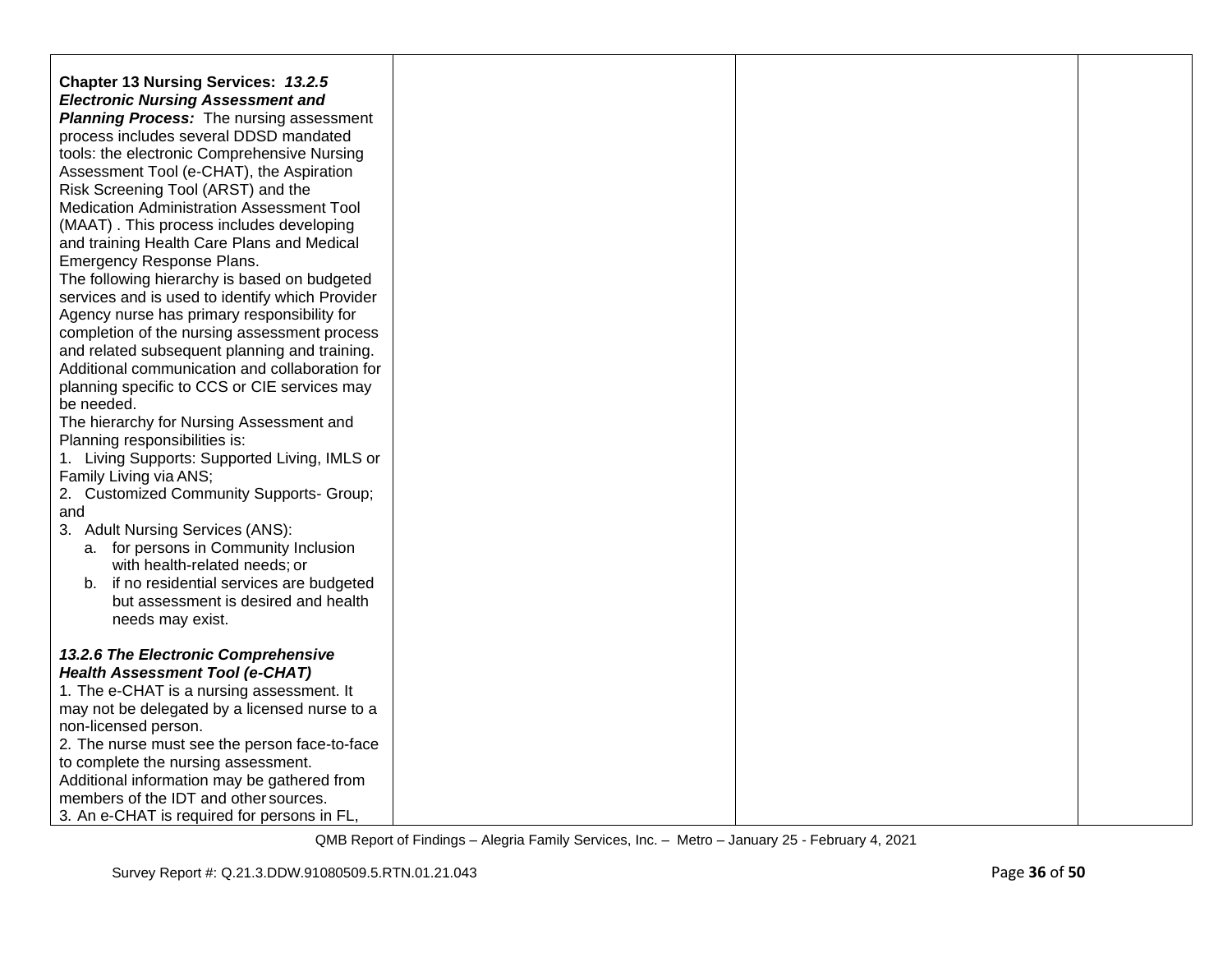| SL, IMLS, or CCS-Group. All other DD Waiver     |  |  |
|-------------------------------------------------|--|--|
| recipients may obtain an e-CHAT if needed or    |  |  |
| desired by adding ANS hours for assessment      |  |  |
| and consultation to their budget.               |  |  |
|                                                 |  |  |
| 4. When completing the e-CHAT, the nurse is     |  |  |
| required to review and update the electronic    |  |  |
| record and consider the diagnoses,              |  |  |
| medications, treatments, and overall status of  |  |  |
| the person. Discussion with others may be       |  |  |
| needed to obtain critical information.          |  |  |
| 5. The nurse is required to complete all the e- |  |  |
| CHAT assessment questions and add               |  |  |
| additional pertinent information in all comment |  |  |
| sections.                                       |  |  |
|                                                 |  |  |
| <b>13.2.7 Aspiration Risk Management</b>        |  |  |
| <b>Screening Tool (ARST)</b>                    |  |  |
|                                                 |  |  |
| 13.2.8 Medication Administration                |  |  |
| <b>Assessment Tool (MAAT):</b>                  |  |  |
| 1. A licensed nurse completes the               |  |  |
| <b>DDSD Medication Administration</b>           |  |  |
| Assessment Tool (MAAT) at least two             |  |  |
| weeks before the annual ISP meeting.            |  |  |
| 2. After completion of the MAAT, the nurse      |  |  |
| will present recommendations regarding the      |  |  |
| level of assistance with medication delivery    |  |  |
| (AWMD) to the IDT. A copy of the MAAT will      |  |  |
| be sent to all the team members two weeks       |  |  |
| before the annual ISP meeting and the           |  |  |
| original MAAT will be retained in the Provider  |  |  |
| Agency records.                                 |  |  |
| 3. Decisions about medication delivery          |  |  |
| are made by the IDT to promote a                |  |  |
| person's maximum independence and               |  |  |
| community integration. The IDT will             |  |  |
| reach consensus regarding which                 |  |  |
| criteria the person meets, as indicated         |  |  |
| by the results of the MAAT and the              |  |  |
| nursing recommendations, and the                |  |  |
| decision is documented this in the ISP.         |  |  |
|                                                 |  |  |
| 13.2.9 Healthcare Plans (HCP):                  |  |  |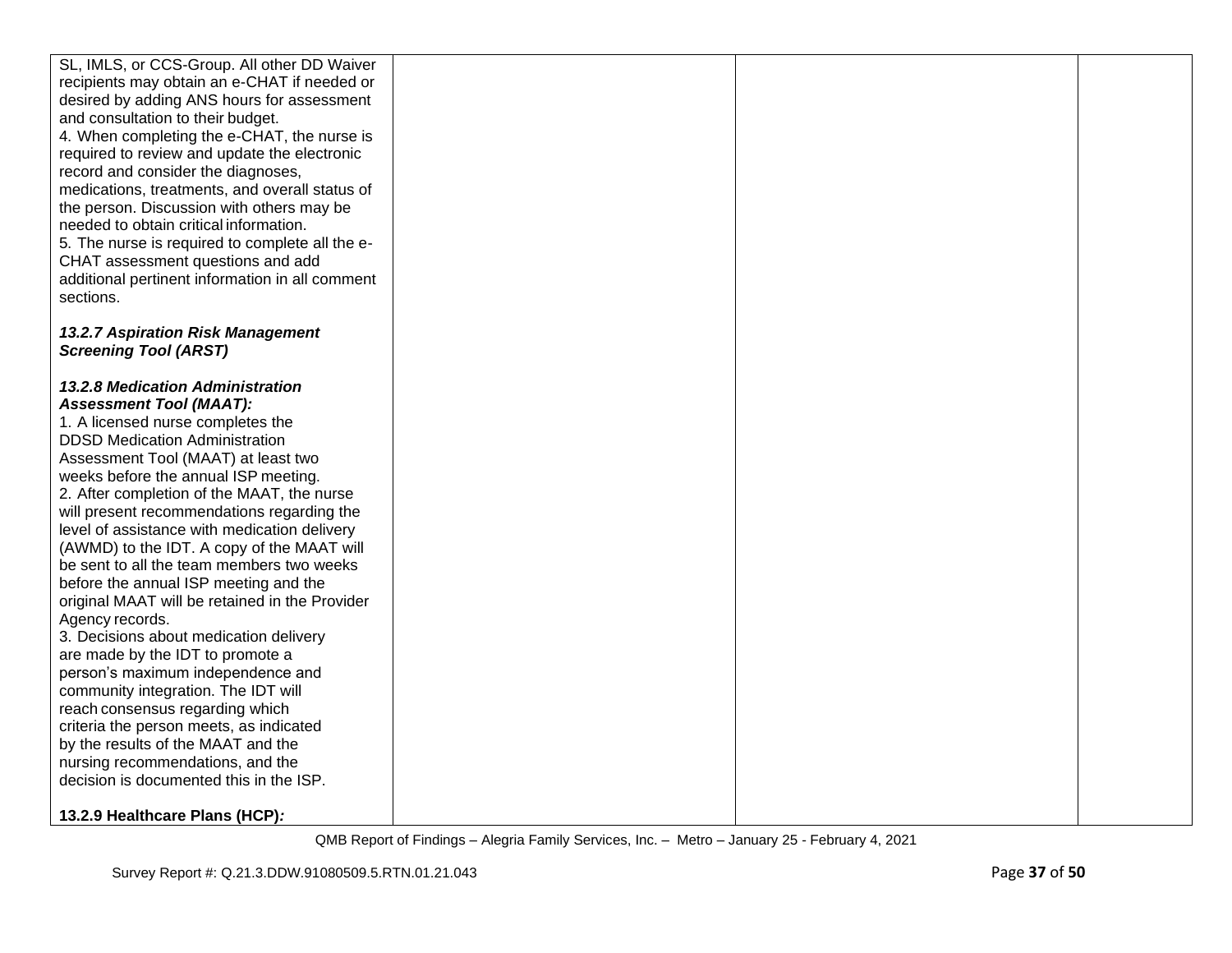| 1. At the nurse's discretion, based on prudent   |  |  |
|--------------------------------------------------|--|--|
| nursing practice, interim HCPs may be            |  |  |
| developed to address issues that must be         |  |  |
| implemented immediately after admission,         |  |  |
| readmission or change of medical condition to    |  |  |
| provide safe services prior to completion of the |  |  |
| e-CHAT and formal care planning process.         |  |  |
| This includes interim ARM plans for those        |  |  |
| persons newly identified at moderate or high     |  |  |
| risk for aspiration. All interim plans must be   |  |  |
| removed if the plan is no longer needed or       |  |  |
| when final HCP including CARMPs are in           |  |  |
| place to avoid duplication of plans.             |  |  |
| 2. In collaboration with the IDT, the agency     |  |  |
| nurse is required to create HCPs that address    |  |  |
| all the areas identified as required in the most |  |  |
| current e-CHAT summary report which is           |  |  |
| indicated by "R" in the HCP column. At the       |  |  |
| nurse's sole discretion, based on prudent        |  |  |
| nursing practice, HCPs may be combined           |  |  |
| where clinically appropriate. The nurse should   |  |  |
| use nursing judgment to determine whether to     |  |  |
| also include HCPs for any of the areas           |  |  |
| indicated by "C" on the e-CHAT summary           |  |  |
| report. The nurse may also create other HCPs     |  |  |
| plans that the nurse determines are warranted.   |  |  |
|                                                  |  |  |
| 13.2.10 Medical Emergency Response Plan          |  |  |
| (MERP):                                          |  |  |
| 1. The agency nurse is required to develop a     |  |  |
| Medical Emergency Response Plan (MERP)           |  |  |
| for all conditions marked with an "R" in the e-  |  |  |
| CHAT summary report. The agency nurse            |  |  |
| should use her/his clinical judgment and input   |  |  |
| from the Interdisciplinary Team (IDT) to         |  |  |
| determine whether shown as "C" in the e-         |  |  |
| CHAT summary report or other conditions also     |  |  |
| warrant a MERP.                                  |  |  |
| 2. MERPs are required for persons who have       |  |  |
| one or more conditions or illnesses that         |  |  |
| present a likely potential to become a life-     |  |  |
| threatening situation.                           |  |  |
|                                                  |  |  |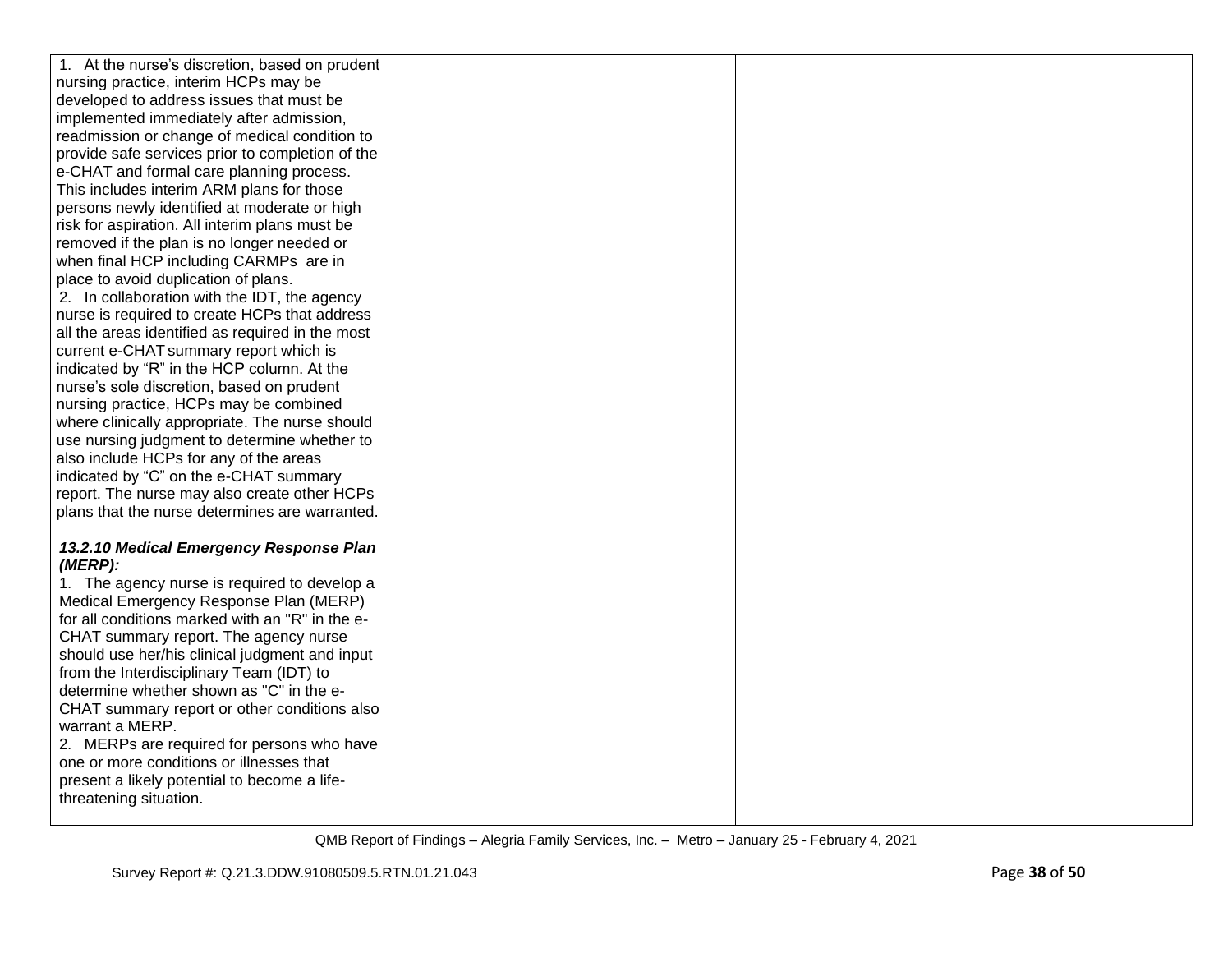| <b>Chapter 20: Provider Documentation and</b>   |  |  |
|-------------------------------------------------|--|--|
| Client Records: 20.5.3 Health Passport and      |  |  |
| <b>Physician Consultation Form: All Primary</b> |  |  |
| and Secondary Provider Agencies must use        |  |  |
| the Health Passport and Physician               |  |  |
| Consultation form from the Therap system.       |  |  |
| This standardized document contains             |  |  |
| individual, physician and emergency contact     |  |  |
| information, a complete list of current medical |  |  |
| diagnoses, health and safety risk factors,      |  |  |
| allergies, and information regarding insurance, |  |  |
| guardianship, and advance directives. The       |  |  |
| Health Passport also includes a standardized    |  |  |
| form to use at medical appointments called the  |  |  |
| Physician Consultation form.                    |  |  |
|                                                 |  |  |
|                                                 |  |  |
|                                                 |  |  |
|                                                 |  |  |
|                                                 |  |  |
|                                                 |  |  |
|                                                 |  |  |
|                                                 |  |  |
|                                                 |  |  |
|                                                 |  |  |
|                                                 |  |  |
|                                                 |  |  |
|                                                 |  |  |
|                                                 |  |  |
|                                                 |  |  |
|                                                 |  |  |
|                                                 |  |  |
|                                                 |  |  |
|                                                 |  |  |
|                                                 |  |  |
|                                                 |  |  |
|                                                 |  |  |
|                                                 |  |  |
|                                                 |  |  |
|                                                 |  |  |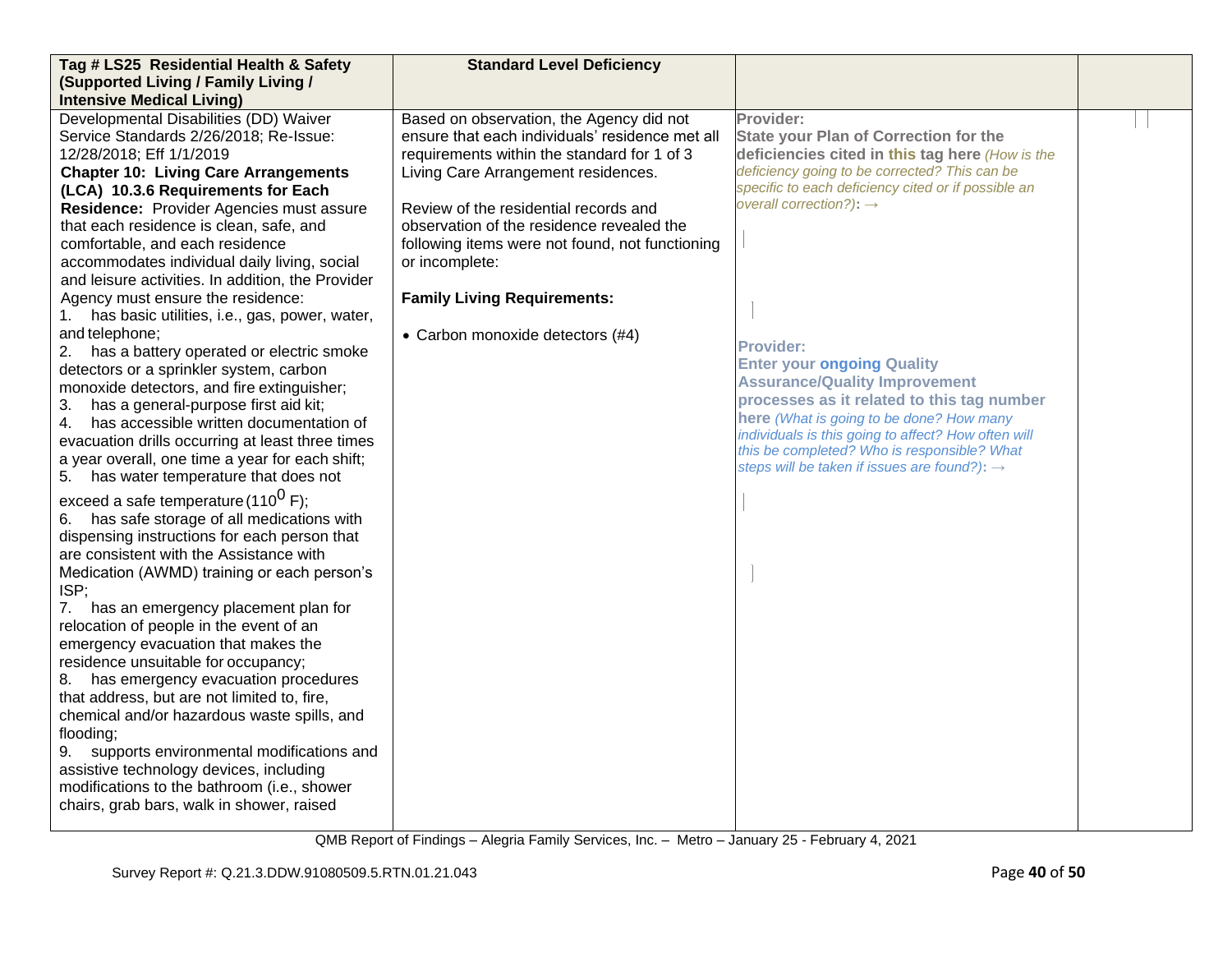| toilets, etc.) based on the unique needs of the<br>individual in consultation with the IDT;<br>10. has or arranges for necessary equipment<br>for bathing and transfers to support health and<br>safety with consultation from therapists as<br>needed;<br>11. has the phone number for poison control<br>within line of site of the telephone;<br>12. has general household appliances, and<br>kitchen and dining utensils;<br>13. has proper food storage and cleaning<br>supplies;<br>14. has adequate food for three meals a day<br>and individual preferences; and<br>15. has at least two bathrooms for residences<br>with more than two residents. |  |  |
|-----------------------------------------------------------------------------------------------------------------------------------------------------------------------------------------------------------------------------------------------------------------------------------------------------------------------------------------------------------------------------------------------------------------------------------------------------------------------------------------------------------------------------------------------------------------------------------------------------------------------------------------------------------|--|--|
|                                                                                                                                                                                                                                                                                                                                                                                                                                                                                                                                                                                                                                                           |  |  |
|                                                                                                                                                                                                                                                                                                                                                                                                                                                                                                                                                                                                                                                           |  |  |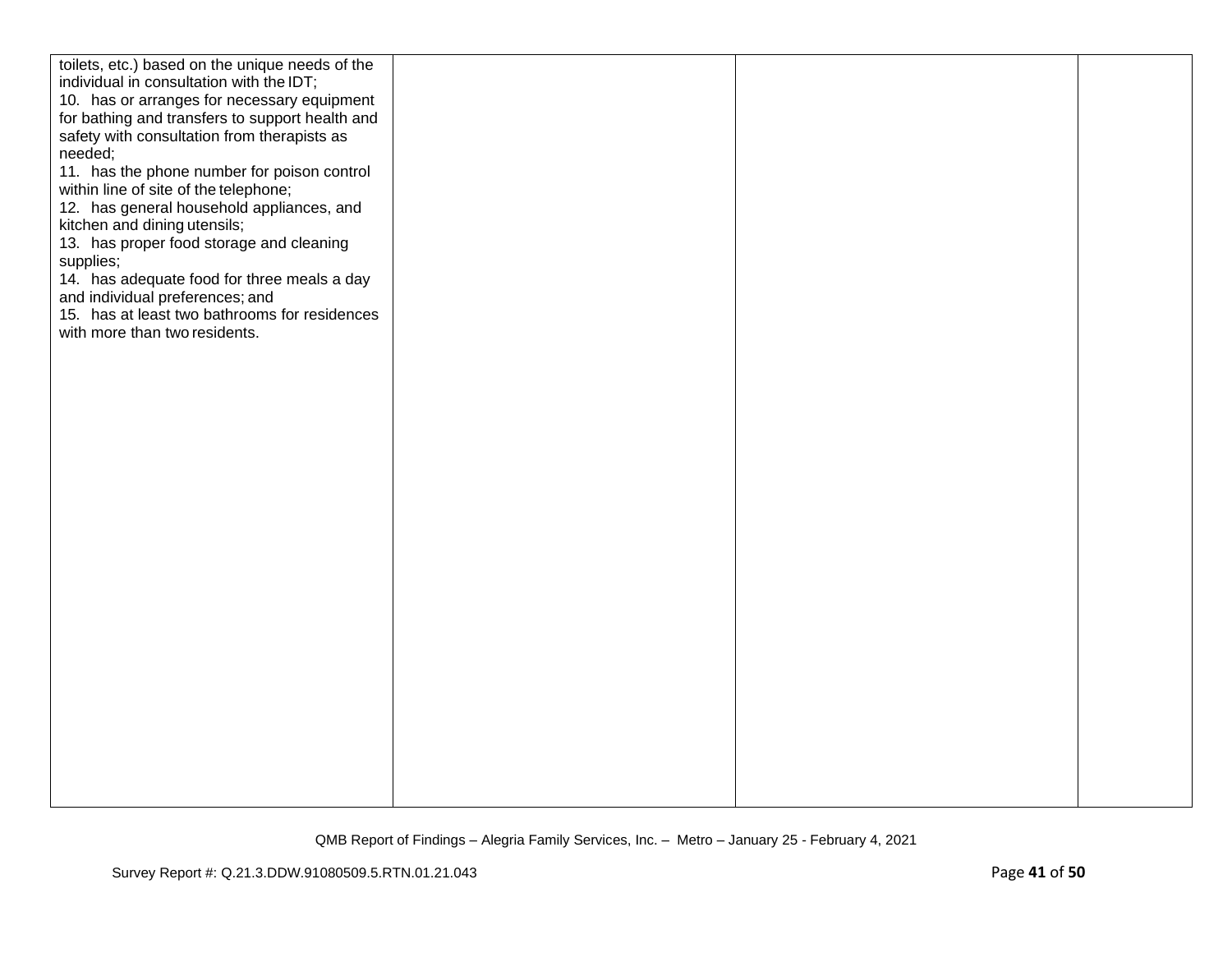| <b>Standard of Care</b>                                                                                                                               | <b>Deficiencies</b>                                                           | Agency Plan of Correction, On-going QA/QI<br>and Responsible Party                         | <b>Completion</b><br>Date |  |  |
|-------------------------------------------------------------------------------------------------------------------------------------------------------|-------------------------------------------------------------------------------|--------------------------------------------------------------------------------------------|---------------------------|--|--|
| Service Domain: Medicaid Billing/Reimbursement - State financial oversight exists to assure that claims are coded and paid for in accordance with the |                                                                               |                                                                                            |                           |  |  |
| reimbursement methodology specified in the approved waiver.                                                                                           |                                                                               |                                                                                            |                           |  |  |
| Tag # LS27 Family Living                                                                                                                              | <b>Standard Level Deficiency</b>                                              |                                                                                            |                           |  |  |
| <b>Reimbursement</b>                                                                                                                                  |                                                                               |                                                                                            |                           |  |  |
| Developmental Disabilities (DD) Waiver                                                                                                                | Based on record review, the Agency did not                                    | Provider:                                                                                  |                           |  |  |
| Service Standards 2/26/2018; Re-Issue:                                                                                                                | provide written or electronic documentation as                                | <b>State your Plan of Correction for the</b>                                               |                           |  |  |
| 12/28/2018; Eff 1/1/2019                                                                                                                              | evidence for each unit billed for Family Living                               | deficiencies cited in this tag here (How is the                                            |                           |  |  |
| <b>Chapter 21: Billing Requirements: 21.4</b>                                                                                                         | Services for 1 of 3 individuals.                                              | deficiency going to be corrected? This can be                                              |                           |  |  |
| <b>Recording Keeping and Documentation</b>                                                                                                            |                                                                               | specific to each deficiency cited or if possible an<br>overall correction?): $\rightarrow$ |                           |  |  |
| <b>Requirements: DD Waiver Provider Agencies</b>                                                                                                      | Individual #5                                                                 |                                                                                            |                           |  |  |
| must maintain all records necessary to                                                                                                                | December 2020                                                                 |                                                                                            |                           |  |  |
| demonstrate proper provision of services for                                                                                                          |                                                                               |                                                                                            |                           |  |  |
| Medicaid billing. At a minimum, Provider                                                                                                              | • The Agency billed 1 unit of Family Living                                   |                                                                                            |                           |  |  |
| Agencies must adhere to the following:<br>1. The level and type of service                                                                            | (T2033 HB) on 12/1/2020. Documentation                                        |                                                                                            |                           |  |  |
| provided must be supported in the                                                                                                                     | did not contain the required elements on<br>12/1/2020. Documentation received |                                                                                            |                           |  |  |
| ISP and have an approved budget                                                                                                                       | accounted for 0 units. The required                                           |                                                                                            |                           |  |  |
| prior to service delivery and billing.                                                                                                                | element was not met:                                                          | <b>Provider:</b>                                                                           |                           |  |  |
| 2. Comprehensive documentation of direct                                                                                                              | $\triangleright$ A description of what occurred during                        | <b>Enter your ongoing Quality</b>                                                          |                           |  |  |
| service delivery must include, at a minimum:                                                                                                          | the encounter or service interval.                                            | <b>Assurance/Quality Improvement</b>                                                       |                           |  |  |
| a. the agency name;                                                                                                                                   |                                                                               | processes as it related to this tag number                                                 |                           |  |  |
| b. the name of the recipient of the service;                                                                                                          | • The Agency billed 1 unit of Family Living                                   | here (What is going to be done? How many                                                   |                           |  |  |
| c. the location of theservice;                                                                                                                        | (T2033 HB) on 12/2/2020. Documentation                                        | individuals is this going to affect? How often will                                        |                           |  |  |
| d. the date of the service;                                                                                                                           | did not contain the required elements on                                      | this be completed? Who is responsible? What                                                |                           |  |  |
| e. the type of service;                                                                                                                               | 12/2/2020. Documentation received                                             | steps will be taken if issues are found?): $\rightarrow$                                   |                           |  |  |
| f. the start and end times of theservice;                                                                                                             | accounted for 0 units. The required                                           |                                                                                            |                           |  |  |
| g. the signature and title of each staff member                                                                                                       | element was not met:                                                          |                                                                                            |                           |  |  |
| who documents their time; and                                                                                                                         | $\triangleright$ A description of what occurred during                        |                                                                                            |                           |  |  |
| h. the nature of services.                                                                                                                            | the encounter or service interval.                                            |                                                                                            |                           |  |  |
| 3. A Provider Agency that receives payment                                                                                                            |                                                                               |                                                                                            |                           |  |  |
| for treatment, services, or goods must retain                                                                                                         | • The Agency billed 1 unit of Family Living                                   |                                                                                            |                           |  |  |
| all medical and business records for a period                                                                                                         | (T2033 HB) on 12/3/2020. Documentation                                        |                                                                                            |                           |  |  |
| of at least six years from the last payment                                                                                                           | did not contain the required elements on                                      |                                                                                            |                           |  |  |
| date, until ongoing audits are settled, or until                                                                                                      | 12/3/2020. Documentation received                                             |                                                                                            |                           |  |  |
| involvement of the state Attorney General is                                                                                                          | accounted for 0 units. The required                                           |                                                                                            |                           |  |  |
| completed regarding settlement of any claim,                                                                                                          | element was not met:                                                          |                                                                                            |                           |  |  |
| whichever is longer.                                                                                                                                  | $\triangleright$ A description of what occurred during                        |                                                                                            |                           |  |  |
| 4. A Provider Agency that receives payment                                                                                                            | the encounter or service interval.                                            |                                                                                            |                           |  |  |
| for treatment, services or goods must retain all                                                                                                      |                                                                               |                                                                                            |                           |  |  |
| medical and business records relating to any                                                                                                          |                                                                               |                                                                                            |                           |  |  |
| of the following for a period of at least six                                                                                                         |                                                                               |                                                                                            |                           |  |  |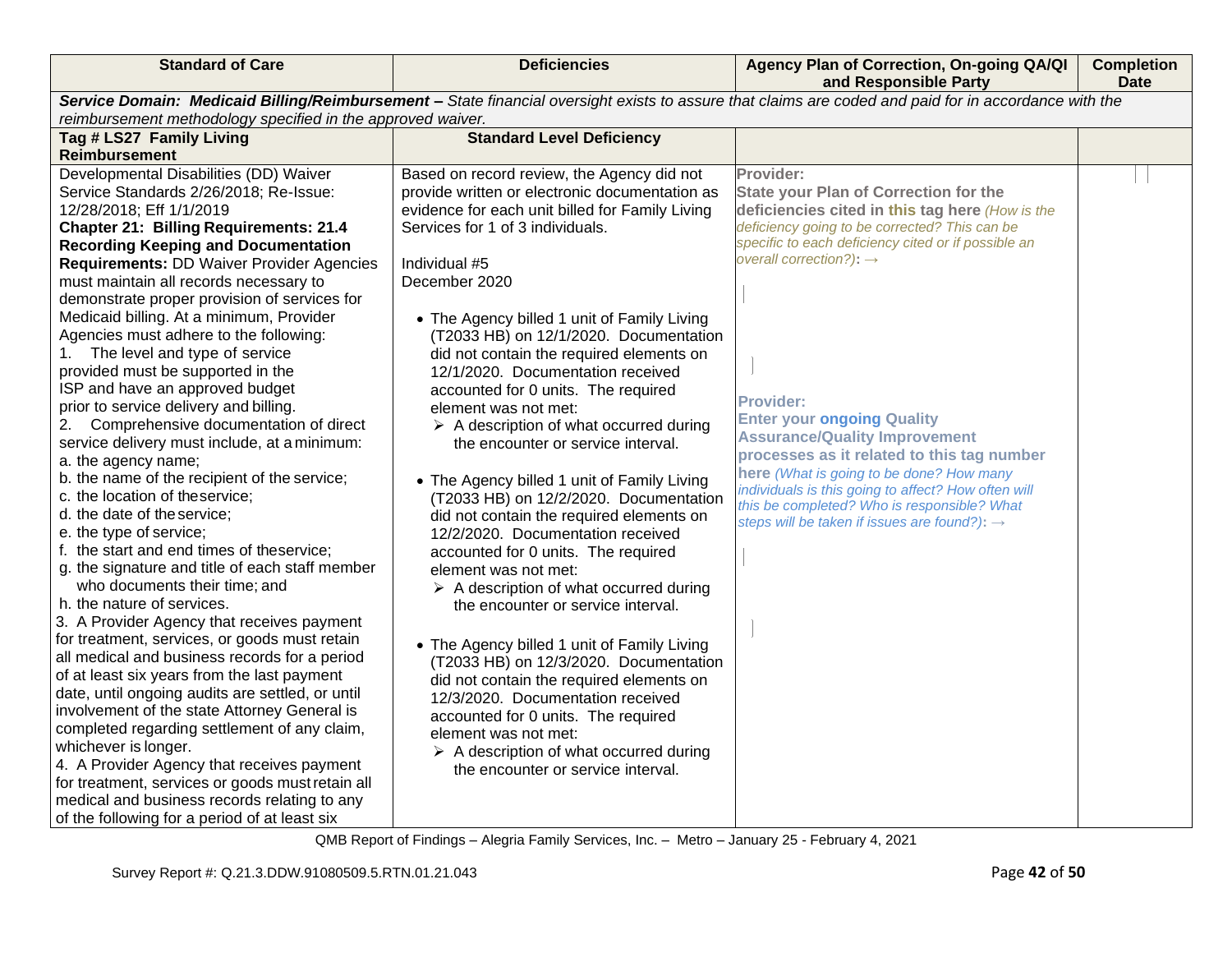| years from the payment date:<br>a. treatment or care of any eligible recipient;<br>b. services or goods provided to any eligible<br>recipient;<br>c. amounts paid by MAD on behalf of any<br>eligible recipient; and<br>d. any records required by MAD for the<br>administration of Medicaid.                                                                                                         | • The Agency billed 1 unit of Family Living<br>(T2033 HB) on 12/4/2020. Documentation<br>did not contain the required elements on<br>12/4/2020. Documentation received<br>accounted for .5 units. The required<br>element was not met:<br>$\triangleright$ A description of what occurred during<br>the encounter or service interval. |  |
|-------------------------------------------------------------------------------------------------------------------------------------------------------------------------------------------------------------------------------------------------------------------------------------------------------------------------------------------------------------------------------------------------------|----------------------------------------------------------------------------------------------------------------------------------------------------------------------------------------------------------------------------------------------------------------------------------------------------------------------------------------|--|
| 21.9 Billable Units: The unit of billing<br>depends on the service type. The unit may be<br>a 15-minute interval, a daily unit, a monthly unit<br>or a dollar amount. The unit of billing is<br>identified in the current DD Waiver Rate Table.<br>Provider Agencies must correctly report<br>service units.                                                                                          | • The Agency billed 1 unit of Family Living<br>(T2033 HB) on 12/5/2020. Documentation<br>did not contain the required elements on<br>12/5/2020. Documentation received<br>accounted for .5 units. The required<br>element was not met:<br>$\triangleright$ A description of what occurred during<br>the encounter or service interval. |  |
| 21.9.1 Requirements for Daily Units: For<br>services billed in daily units, Provider Agencies<br>must adhere to the following:<br>1. A day is considered 24 hours from midnight<br>to midnight.<br>2. If 12 or fewer hours of service are<br>provided, then one-half unit shall be billed.<br>A whole unit can be billed if more than 12<br>hours of service is provided during a 24-<br>hour period. | • The Agency billed 1 unit of Family Living<br>(T2033 HB) on 12/6/2020. Documentation<br>did not contain the required elements on<br>12/6/2020. Documentation received<br>accounted for .5 units. The required<br>element was not met:<br>$\triangleright$ A description of what occurred during<br>the encounter or service interval. |  |
| 3. The maximum allowable billable units<br>cannot exceed 340 calendar days per ISP<br>year or 170 calendar days per six months.<br>4. When a person transitions from one<br>Provider Agency to another during the ISP<br>year, a standard formula to calculate the<br>units billed by each Provider Agency must be<br>applied as follows:<br>a. The discharging Provider Agency bills                 | • The Agency billed 1 unit of Family Living<br>(T2033 HB) on 12/7/2020. Documentation<br>did not contain the required elements on<br>12/7/2020. Documentation received<br>accounted for .5 units. The required<br>element was not met:<br>$\triangleright$ A description of what occurred during<br>the encounter or service interval. |  |
| the number of calendar days that<br>services were provided multiplied by .93<br>$(93%)$ .<br>b. The receiving Provider Agency bills the<br>remaining days up to 340 for the ISP year.                                                                                                                                                                                                                 | • The Agency billed 1 unit of Family Living<br>(T2033 HB) on 12/8/2020. Documentation<br>did not contain the required elements on<br>12/8/2020. Documentation received<br>accounted for 0 units. The required<br>element was not met:                                                                                                  |  |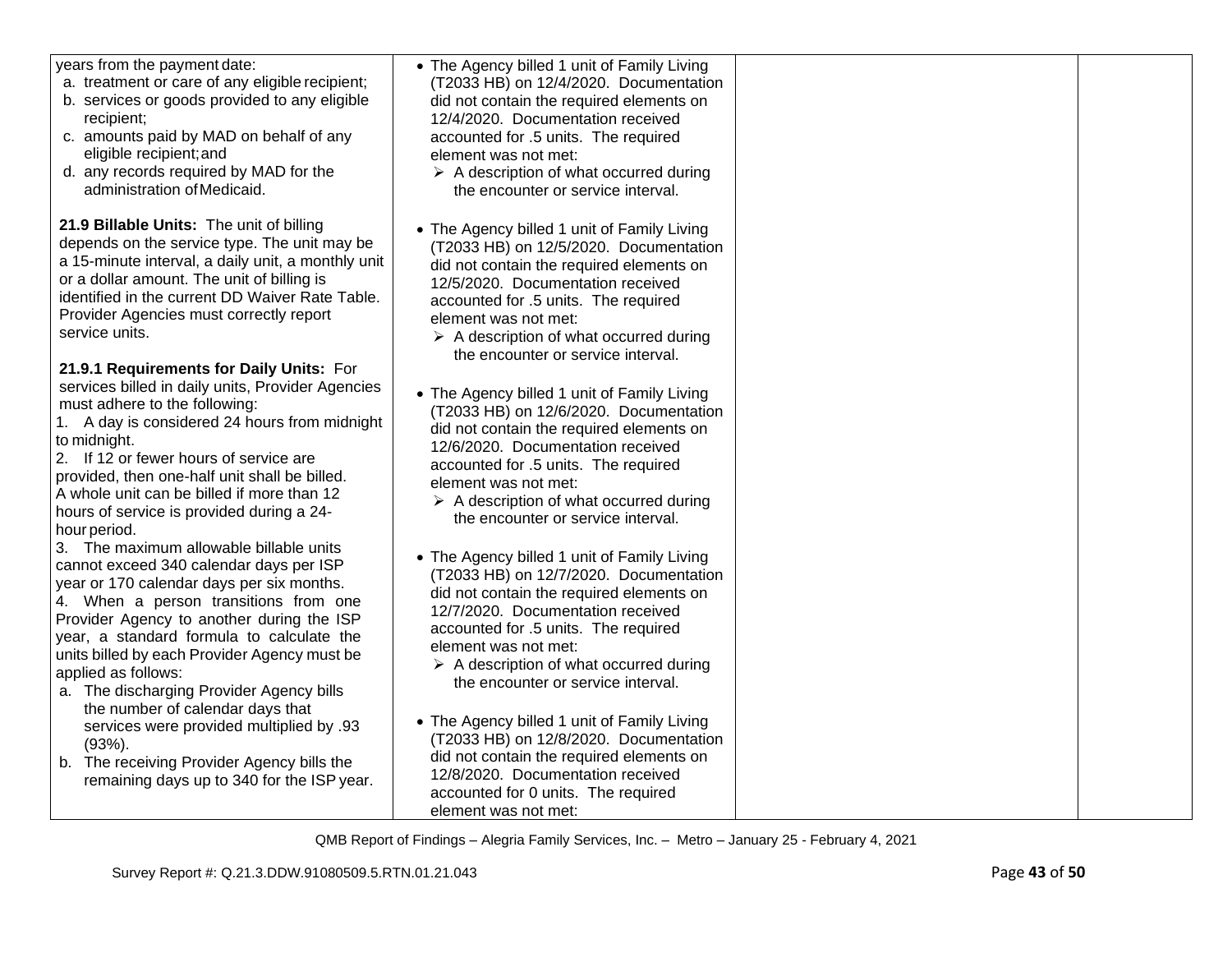| 21.9.2 Requirements for Monthly Units: For        | $\triangleright$ A description of what occurred during                   |  |
|---------------------------------------------------|--------------------------------------------------------------------------|--|
| services billed in monthly units, a Provider      | the encounter or service interval.                                       |  |
| Agency must adhere to the following:              |                                                                          |  |
| 1. A month is considered a period of 30           |                                                                          |  |
| calendar days.                                    | • The Agency billed 1 unit of Family Living                              |  |
| 2. At least one hour of face-to-face              | (T2033 HB) on 12/9/2020. Documentation                                   |  |
| billable services shall be provided during        | did not contain the required elements on                                 |  |
|                                                   | 12/9/2020. Documentation received                                        |  |
| a calendar month where any portion of a           | accounted for 0 units. The required                                      |  |
| monthly unit is billed.                           | element was not met:                                                     |  |
| 3. Monthly units can be prorated by a half unit.  | $\triangleright$ A description of what occurred during                   |  |
| 4. Agency transfers not occurring at the          | the encounter or service interval.                                       |  |
| beginning of the 30-day interval are required     |                                                                          |  |
| to be coordinated in the middle of the 30-day     | • The Agency billed 1 unit of Family Living                              |  |
| interval so that the discharging and receiving    | (T2033 HB) on 12/10/2020.                                                |  |
| agency receive a half unit.                       | Documentation did not contain the                                        |  |
|                                                   | required elements on 12/10/2020.                                         |  |
| 21.9.3 Requirements for 15-minute and             | Documentation received accounted for 0                                   |  |
| hourly units: For services billed in 15-minute    | units. The required element was not met:                                 |  |
| or hourly intervals, Provider Agencies must       | $\triangleright$ A description of what occurred during                   |  |
| adhere to the following:                          | the encounter or service interval.                                       |  |
| 1. When time spent providing the service          |                                                                          |  |
| is not exactly 15 minutes or one hour,            | • The Agency billed 1 unit of Family Living                              |  |
| Provider Agencies are responsible for             | (T2033 HB) on 12/11/2020.                                                |  |
| reporting time correctly following NMAC           | Documentation did not contain the                                        |  |
| 8.302.2.                                          | required elements on 12/11/2020.                                         |  |
| 2. Services that last in their entirety less than | Documentation received accounted for .5                                  |  |
| eight minutes cannot be billed.                   | units. The required element was not met:                                 |  |
|                                                   | $\triangleright$ A description of what occurred during                   |  |
|                                                   | the encounter or service interval.                                       |  |
|                                                   |                                                                          |  |
|                                                   |                                                                          |  |
|                                                   | • The Agency billed 1 unit of Family Living<br>(T2033 HB) on 12/12/2020. |  |
|                                                   | Documentation did not contain the                                        |  |
|                                                   |                                                                          |  |
|                                                   | required elements on 12/12/2020.                                         |  |
|                                                   | 5. Documentation received accounted for                                  |  |
|                                                   | units. The required element was not met:                                 |  |
|                                                   | $\triangleright$ A description of what occurred during                   |  |
|                                                   | the encounter or service interval.                                       |  |
|                                                   |                                                                          |  |
|                                                   | • The Agency billed 1 unit of Family Living                              |  |
|                                                   | (T2033 HB) on 12/13/2020.                                                |  |
|                                                   | Documentation did not contain the                                        |  |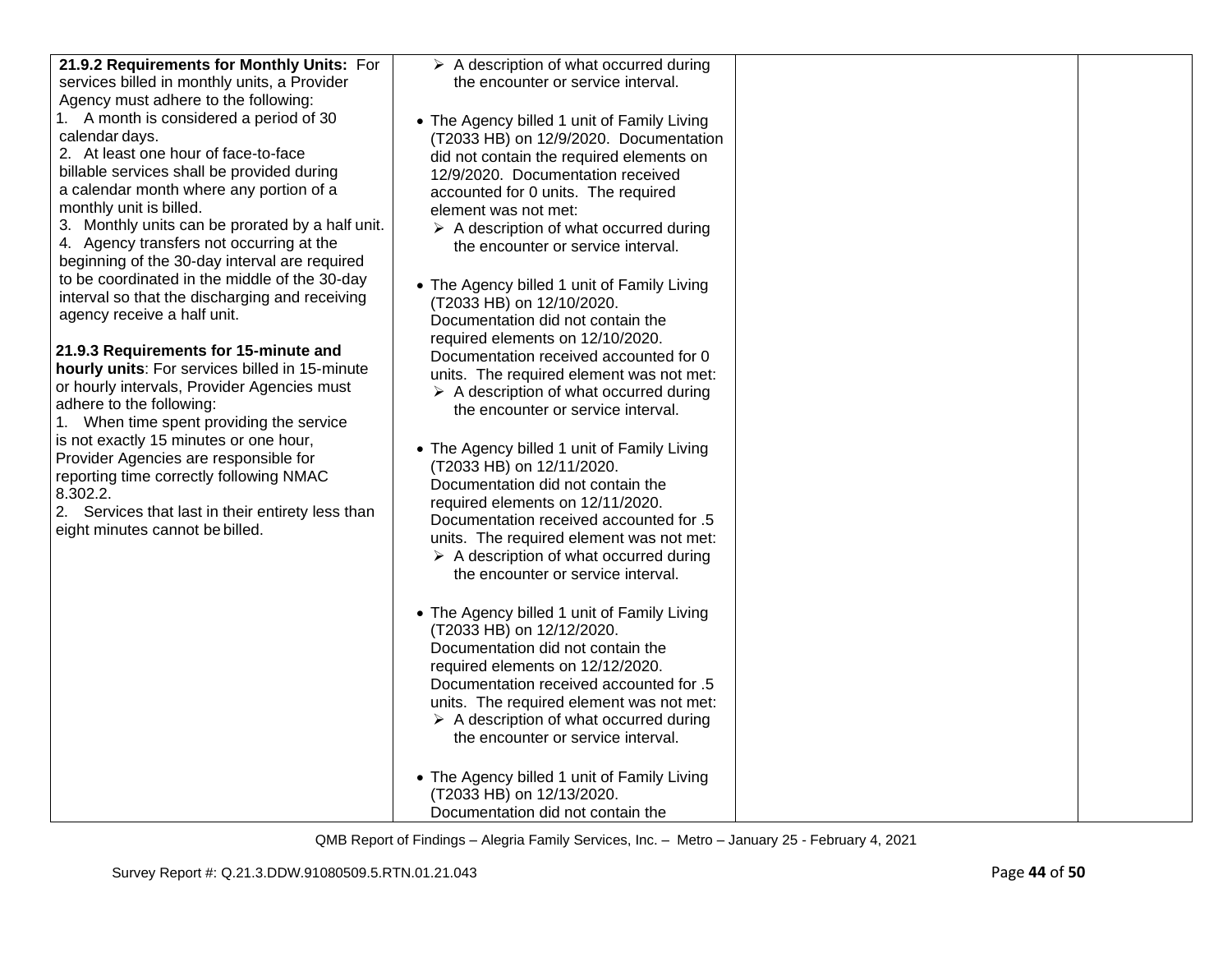| required elements on 12/13/2020.<br>Documentation received accounted for .5                                                                                                                                                                                                                                                              |  |
|------------------------------------------------------------------------------------------------------------------------------------------------------------------------------------------------------------------------------------------------------------------------------------------------------------------------------------------|--|
| units. The required element was not met:<br>$\triangleright$ A description of what occurred during<br>the encounter or service interval.                                                                                                                                                                                                 |  |
| • The Agency billed 1 unit of Family Living<br>(T2033 HB) on 12/14/2020.<br>Documentation did not contain the<br>required elements on 12/14/2020.<br>Documentation received accounted for .5<br>units. The required element was not met:<br>$\triangleright$ A description of what occurred during<br>the encounter or service interval. |  |
| • The Agency billed 1 unit of Family Living<br>(T2033 HB) on 12/15/2020.<br>Documentation did not contain the<br>required elements on 12/15/2020.<br>Documentation received accounted for 0<br>units. The required element was not met:<br>$\triangleright$ A description of what occurred during<br>the encounter or service interval.  |  |
| • The Agency billed 1 unit of Family Living<br>(T2033 HB) on 12/16/2020.<br>Documentation did not contain the<br>required elements on 12/16/2020.<br>Documentation received accounted for 0<br>units. The required element was not met:<br>$\triangleright$ A description of what occurred during<br>the encounter or service interval.  |  |
| • The Agency billed 1 unit of Family Living<br>(T2033 HB) on 12/17/2020.<br>Documentation did not contain the<br>required elements on 12/17/2020.<br>Documentation received accounted for 0<br>units. The required element was not met:<br>$\triangleright$ A description of what occurred during<br>the encounter or service interval.  |  |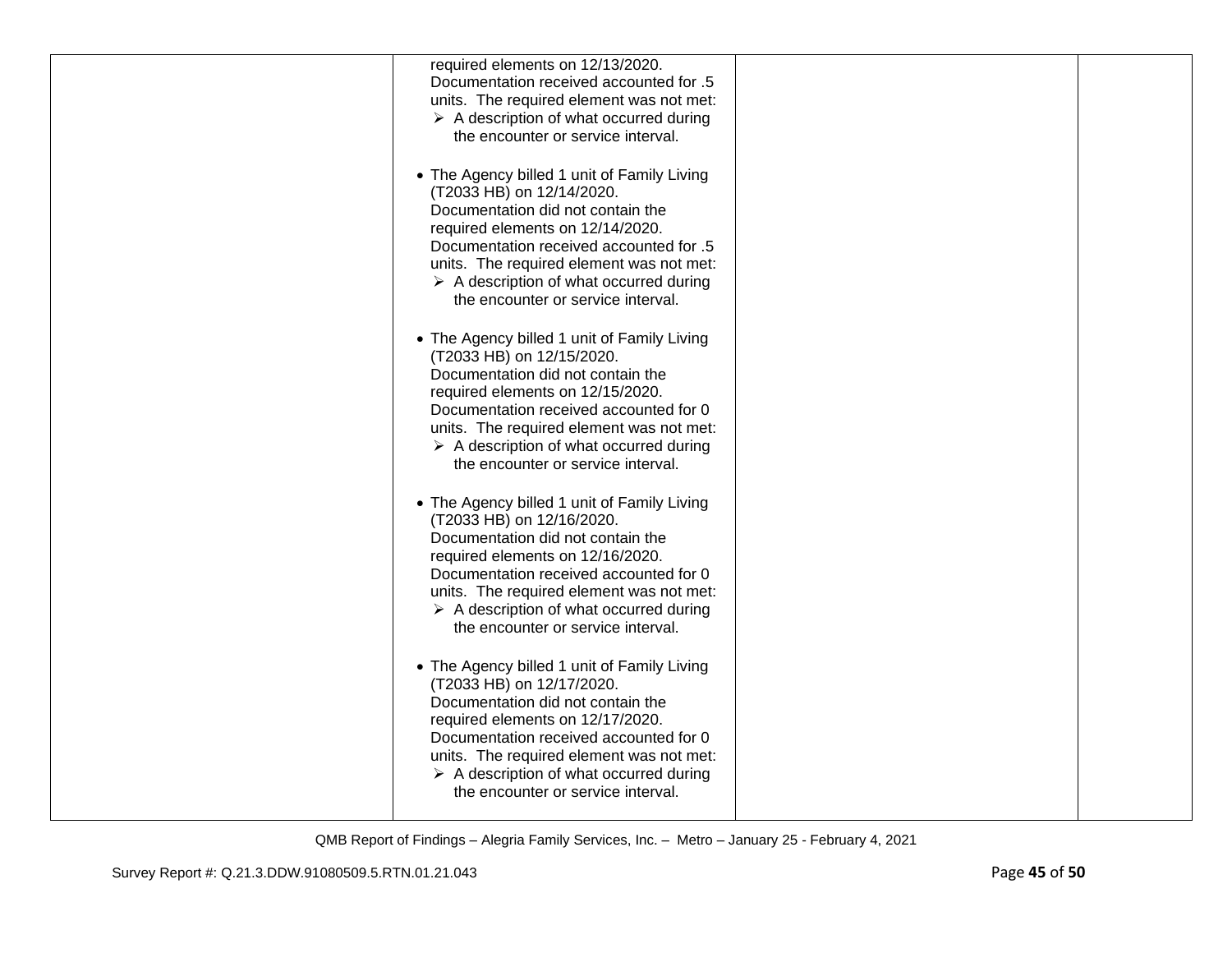| • The Agency billed 1 unit of Family Living<br>(T2033 HB) on 12/18/2020.<br>Documentation did not contain the<br>required elements on 12/18/2020.<br>Documentation received accounted for .5<br>units. The required element was not met:<br>$\triangleright$ A description of what occurred during<br>the encounter or service interval. |  |
|------------------------------------------------------------------------------------------------------------------------------------------------------------------------------------------------------------------------------------------------------------------------------------------------------------------------------------------|--|
| • The Agency billed 1 unit of Family Living<br>(T2033 HB) on 12/19/2020.<br>Documentation did not contain the<br>required elements on 12/19/2020.<br>Documentation received accounted for .5<br>units. The required element was not met:<br>$\triangleright$ A description of what occurred during<br>the encounter or service interval. |  |
| • The Agency billed 1 unit of Family Living<br>(T2033 HB) on 12/20/2020.<br>Documentation did not contain the<br>required elements on 12/20/2020.<br>Documentation received accounted for .5<br>units. The required element was not met:<br>$\triangleright$ A description of what occurred during<br>the encounter or service interval. |  |
| • The Agency billed 1 unit of Family Living<br>(T2033 HB) on 12/21/2020.<br>Documentation did not contain the<br>required elements on 12/21/2020.<br>Documentation received accounted for .5<br>units. The required element was not met:<br>$\triangleright$ A description of what occurred during<br>the encounter or service interval. |  |
| • The Agency billed 1 unit of Family Living<br>(T2033 HB) on 12/22/2020.<br>Documentation did not contain the<br>required elements on 12/22/2020.<br>Documentation received accounted for 0<br>units. The required element was not met:                                                                                                  |  |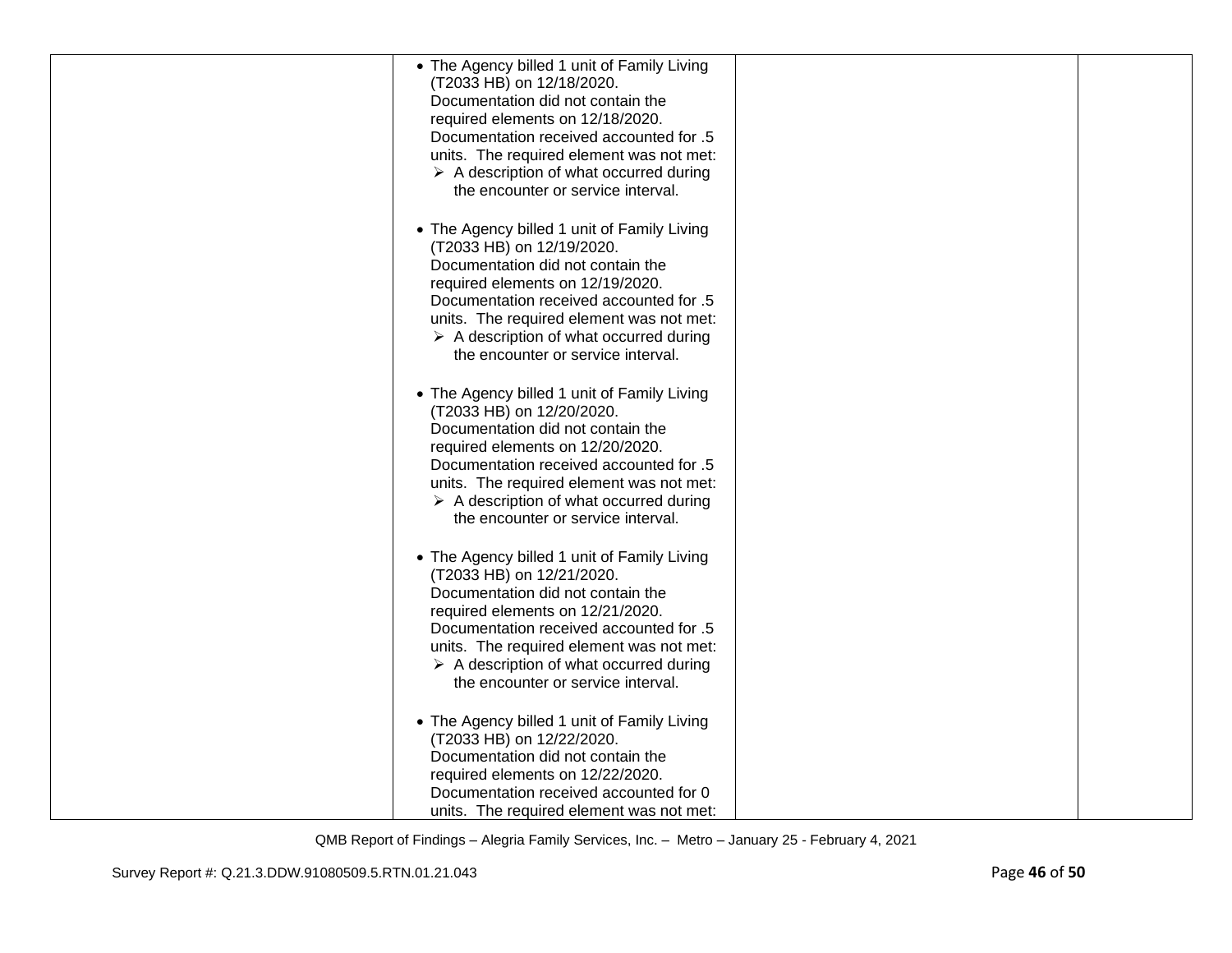| $\triangleright$ A description of what occurred during                                       |  |
|----------------------------------------------------------------------------------------------|--|
| the encounter or service interval.                                                           |  |
|                                                                                              |  |
| • The Agency billed 1 unit of Family Living                                                  |  |
| (T2033 HB) on 12/23/2020.                                                                    |  |
| Documentation did not contain the                                                            |  |
| required elements on 12/23/2020.                                                             |  |
| Documentation received accounted for 0                                                       |  |
| units. The required element was not met:                                                     |  |
| $\triangleright$ A description of what occurred during                                       |  |
| the encounter or service interval.                                                           |  |
|                                                                                              |  |
| • The Agency billed 1 unit of Family Living                                                  |  |
| (T2033 HB) on 12/24/2020.<br>Documentation did not contain the                               |  |
| required elements on 12/24/2020.                                                             |  |
| Documentation received accounted for 0                                                       |  |
| units. The required element was not met:                                                     |  |
| $\triangleright$ A description of what occurred during                                       |  |
| the encounter or service interval.                                                           |  |
|                                                                                              |  |
| • The Agency billed 1 unit of Family Living                                                  |  |
| (T2033 HB) on 12/25/2020.                                                                    |  |
| Documentation did not contain the                                                            |  |
| required elements on 12/25/2020.<br>Documentation received accounted for 0                   |  |
| units. The required element was not met:                                                     |  |
| $\triangleright$ A description of what occurred during                                       |  |
| the encounter or service interval.                                                           |  |
|                                                                                              |  |
| • The Agency billed 1 unit of Family Living                                                  |  |
| (T2033 HB) on 12/26/2020.                                                                    |  |
| Documentation did not contain the                                                            |  |
| required elements on 12/26/2020.                                                             |  |
| Documentation received accounted for .5                                                      |  |
| units. The required element was not met:                                                     |  |
| $\triangleright$ A description of what occurred during<br>the encounter or service interval. |  |
|                                                                                              |  |
| • The Agency billed 1 unit of Family Living                                                  |  |
| (T2033 HB) on 12/27/2020.                                                                    |  |
| Documentation did not contain the                                                            |  |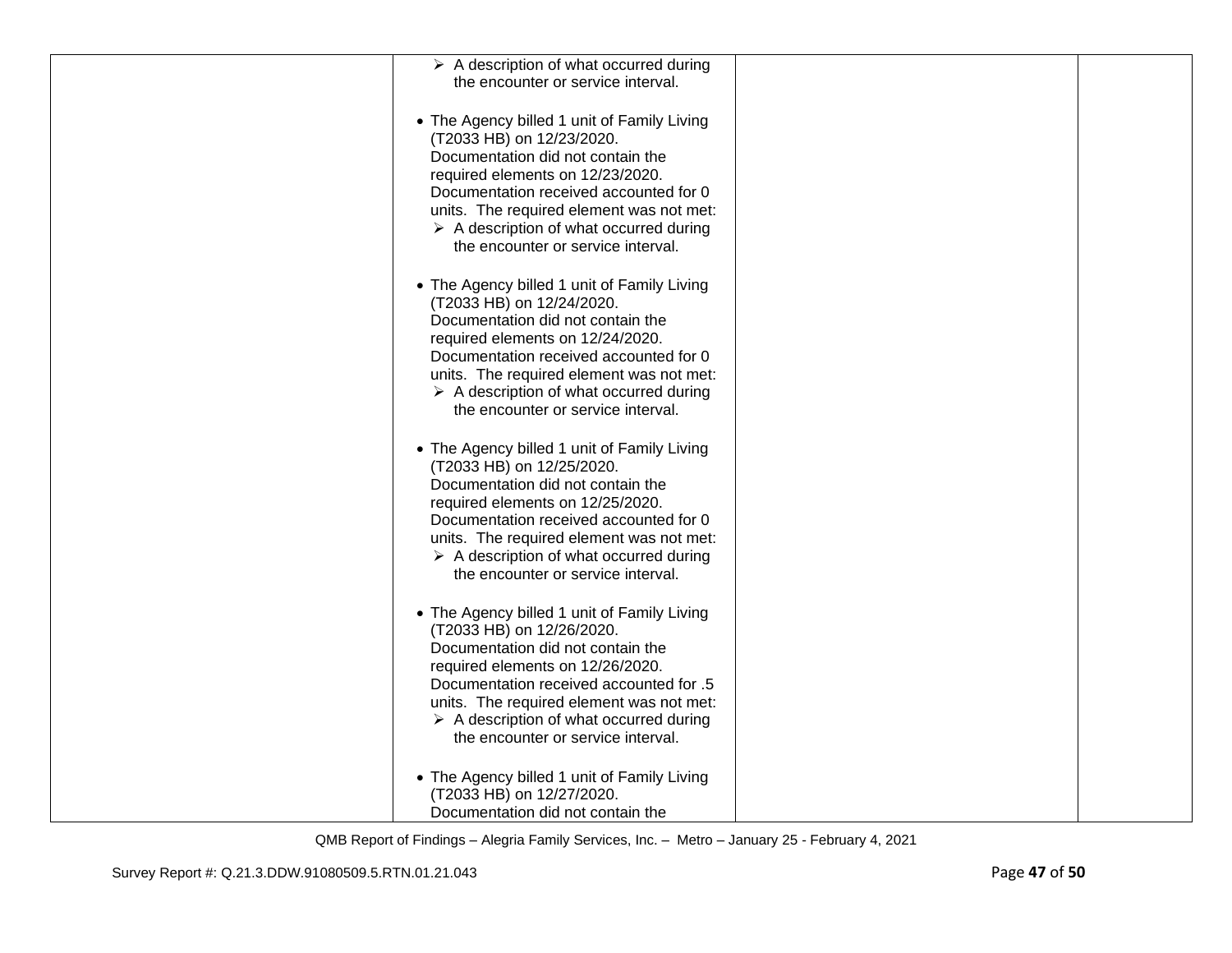| required elements on 12/27/2020.<br>Documentation received accounted for 0<br>units. The required element was not met:<br>$\triangleright$ A description of what occurred during<br>the encounter or service interval.                                                                                                                   |  |
|------------------------------------------------------------------------------------------------------------------------------------------------------------------------------------------------------------------------------------------------------------------------------------------------------------------------------------------|--|
| • The Agency billed 1 unit of Family Living<br>(T2033 HB) on 12/28/2020.<br>Documentation did not contain the<br>required elements on 12/28/2020.<br>Documentation received accounted for .5<br>units. The required element was not met:<br>$\triangleright$ A description of what occurred during<br>the encounter or service interval. |  |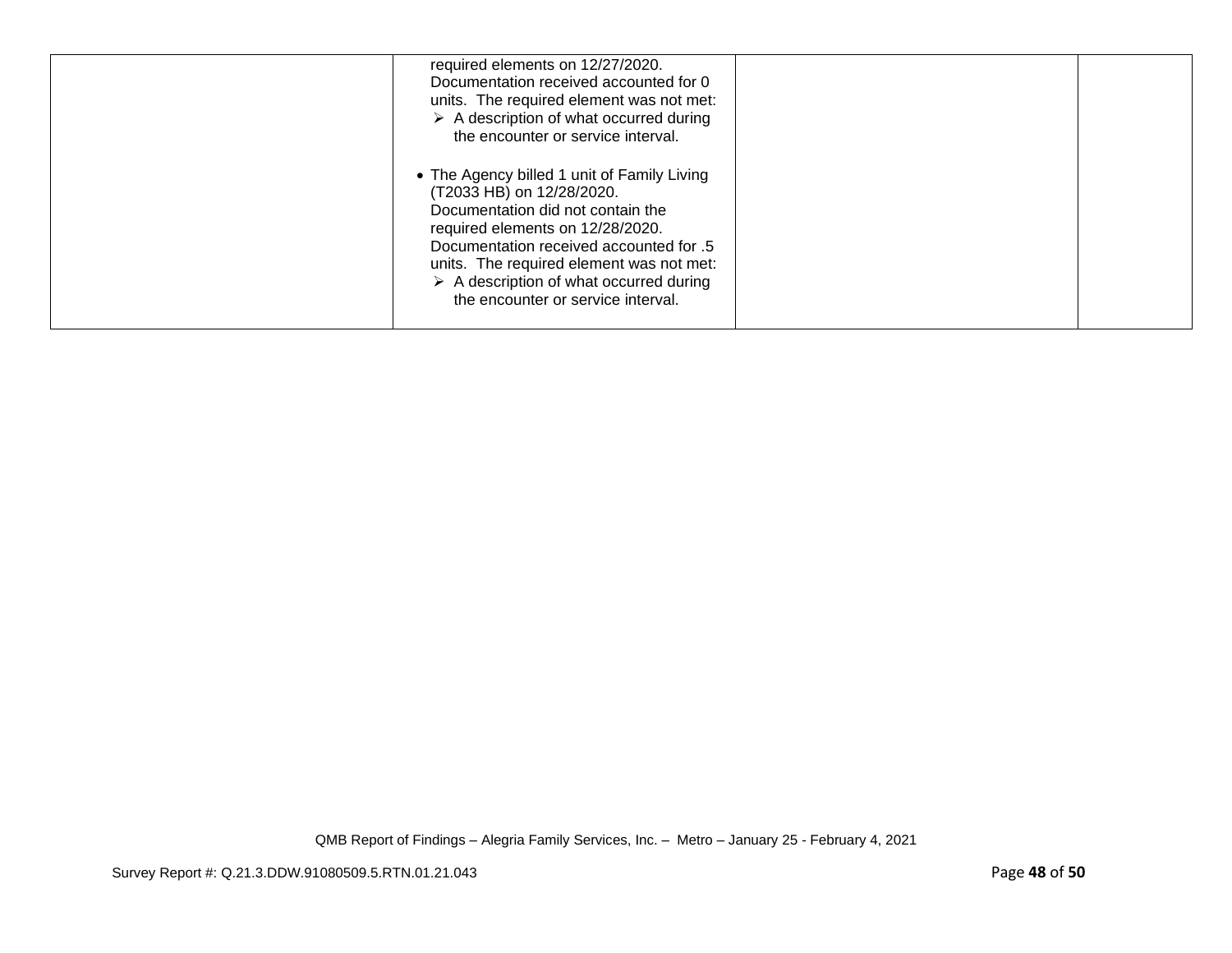**NEW MEXICO Department of Health Division of Health Improvement** 

DR. TRACIE C. COLLINS, M.D. Secretary-Designate

| Date:                                      | April 29, 2021                                                                                                            |
|--------------------------------------------|---------------------------------------------------------------------------------------------------------------------------|
| To:<br>Provider:<br>Address:<br>State/Zip: | Larry K. Maxey, Owner & CEO<br>Alegria Family Services, Inc.<br>2921 Carlisle Blvd NE, Suite 212<br>Albuquerque, NM 87110 |
| E-mail Address:                            | larry@alegriafamily.com                                                                                                   |
| CC:<br>E-mail Address:                     | Nadine Brown, Director<br>nadine@alegriafamily.com                                                                        |
| Region:<br>Survey Date:                    | Metro<br>January 25 - February 4, 2021                                                                                    |
| Program Surveyed:                          | Developmental Disabilities Waiver                                                                                         |
| Service Surveyed:                          | 2018: Family Living, Customized In-Home Supports, Customized<br><b>Community Supports</b>                                 |
| Survey Type:                               | Routine                                                                                                                   |

Dear Mr. Maxey and Ms. Brown:

The Division of Health Improvement/Quality Management Bureau has received, reviewed and approved the supporting documents you submitted for your Plan of Correction. The documents you provided verified that all previously cited survey Deficiencies have been corrected.

# **The Plan of Correction process is now complete.**

# **Furthermore, your agency is now determined to be in Compliance with all Conditions of Participation.**

To maintain ongoing compliance with standards and regulations, continue to use the Quality Assurance (self-auditing) processes you described in your Plan of Correction.

Consistent use of these Quality Assurance processes will enable you to identify and promptly respond to problems, enhance your service delivery, and result in fewer deficiencies cited in future QMB surveys.

Thank you for your cooperation with the Plan of Correction process, for striving to come into compliance with standards and regulations, and for helping to provide the health, safety and personal growth of the people you serve.